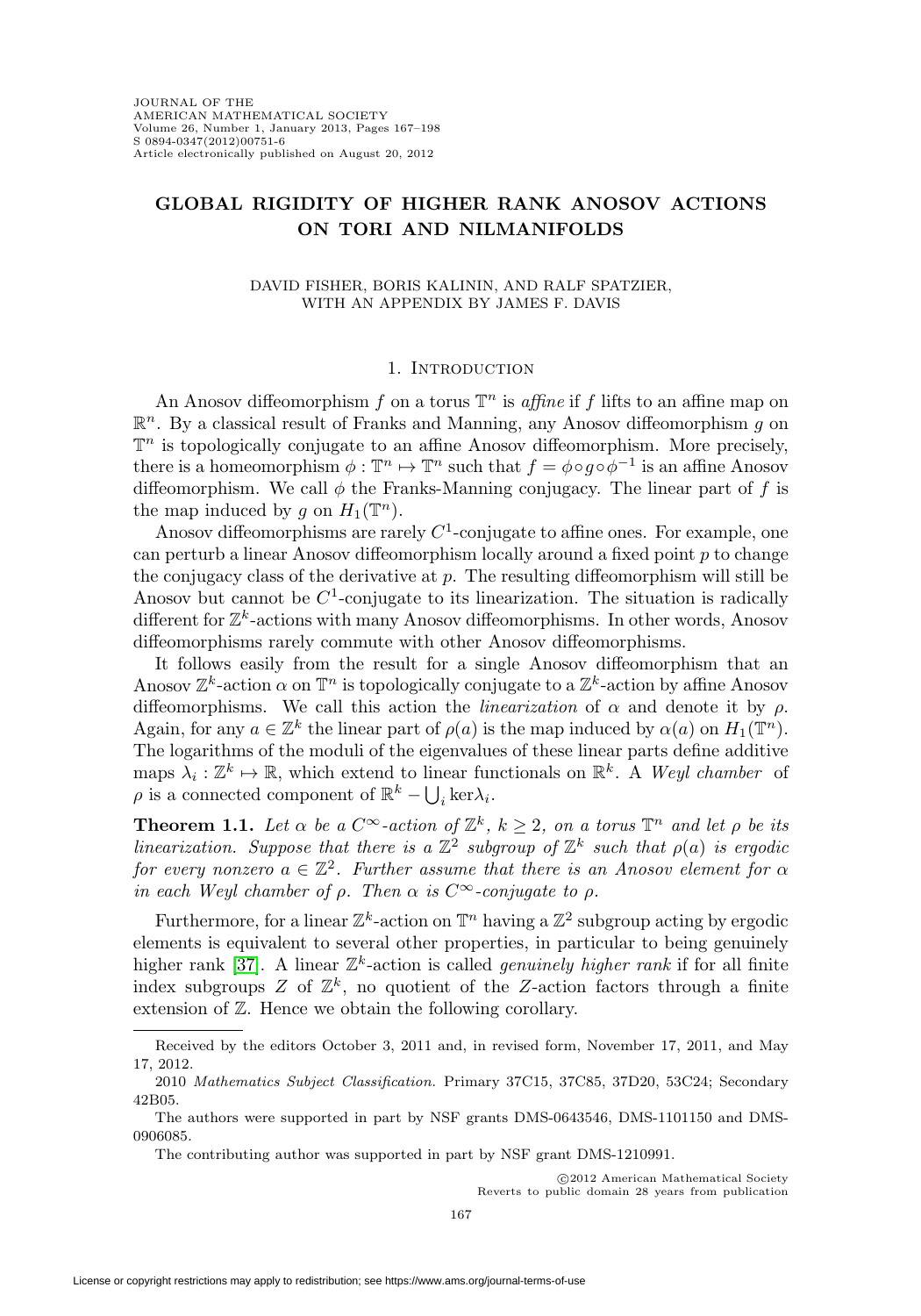**Corollary 1.2.** Let  $\alpha$  be a  $C^{\infty}$ -action of  $\mathbb{Z}^{k}$ ,  $k \geq 2$ , on a torus  $\mathbb{T}^{n}$ . Suppose that the linearization  $\rho$  of  $\alpha$  is genuinely higher rank. Further assume that there is an Anosov element for  $\alpha$  in each Weyl chamber of  $\rho$ . Then  $\alpha$  is  $C^{\infty}$ -conjugate to  $\rho$ .

We can define Weyl chambers for the action  $\alpha$  itself. In fact these Weyl chambers will turn out to be the same for  $\alpha$  and  $\rho$ . Hence existence of Anosov elements for  $\alpha$  in every Weyl chamber of  $\rho$  is equivalent to existence of Anosov elements for  $\alpha$ in every Weyl chamber of  $\alpha$ .

We refer to our paper [\[11\]](#page-29-0) for a brief survey of other results and methods in the classification of higher rank Anosov actions. Our global rigidity results above are optimal except that we require an Anosov element in every Weyl chamber. Rodriguez Hertz in [\[34\]](#page-30-1) classifies higher rank actions on tori assuming only one Anosov element. However, his work requires multiple additional hypotheses such as bunching conditions and low dimensionality of coarse Lyapunov spaces. In particular, the hypotheses in [\[34\]](#page-30-1) require that the rank of the acting group has to grow linearly with the dimension of the torus. It is a conjecture due to Katok and the third author that global rigidity holds assuming  $\alpha$  has one Anosov element. We discuss this conjecture in more detail at the end of this introduction.

Let us briefly describe our proof, which crucially uses the Franks-Manning conjugacy  $\phi$  for some Anosov element of the action. As we noted,  $\phi$  also conjugates any commuting diffeomorphism to an affine map. Consequently, each element of the action gives a functional equation for  $\phi$ . This yields explicit series representations for its projection  $\phi_V$  to any generalized joint eigenspace V of  $\rho$ . The existence of Anosov elements of  $\alpha$  in every Weyl chamber allows us to define coarse Lyapunov foliations as finest nontrivial intersections of stable and unstable foliations of Anosov elements. Since the latter are continuous, so are the coarse Lyapunov foliations. It is precisely here that the existence of an Anosov element in each Weyl chamber is used. We then employ the continuity of the coarse Lyapunov foliations to obtain uniform estimates for contraction and expansion. Thus elements close to a Weyl chamber wall act almost isometrically along suitable coarse Lyapunov foliations, or more precisely, we can make their exponents in these estimates as close to 0 as we wish, and in particular smaller than the size of the exponent in the exponential decay we get from exponential mixing. We use such elements to study the regularity of  $\phi_V$  along each coarse Lyapunov foliation W. Using exponential mixing for Hölder functions we show that the partial derivatives along  $W$  exist as distributions dual to spaces of Hölder functions. Then we adapt ideas from a paper by Rauch and Taylor to show that  $\phi$  is smooth. We emphasize that the rigidity of  $\mathbb{Z}^k$ -actions for  $k \geq 2$  is due to the co-existence of (almost) isometric and hyperbolic behavior in the actions. This utterly fails for Z-actions.

The paper is organized as follows. We first explain general definitions, constructions and results for higher rank Anosov actions in Section [2.](#page-3-0) In Section [3](#page-6-0) we turn to actions on tori and nilmanifolds and use the Franks-Manning conjugacy to derive special properties of such actions. Most importantly, we will develop uniform growth estimates for elements near the Weyl chamber walls of the action in Section [3.2.](#page-7-0) We then turn to the case of the torus as it is substantially more elementary than the nilmanifold case. In Section [4,](#page-9-0) we establish exponential mixing for  $\mathbb{Z}^k$ -actions by ergodic affine automorphisms on a torus. For smooth actions on tori with the standard smooth structure, we prove in Section [5](#page-13-0) the existence of partial derivatives in all directions as distributions dual to Hölder functions. This concludes the proof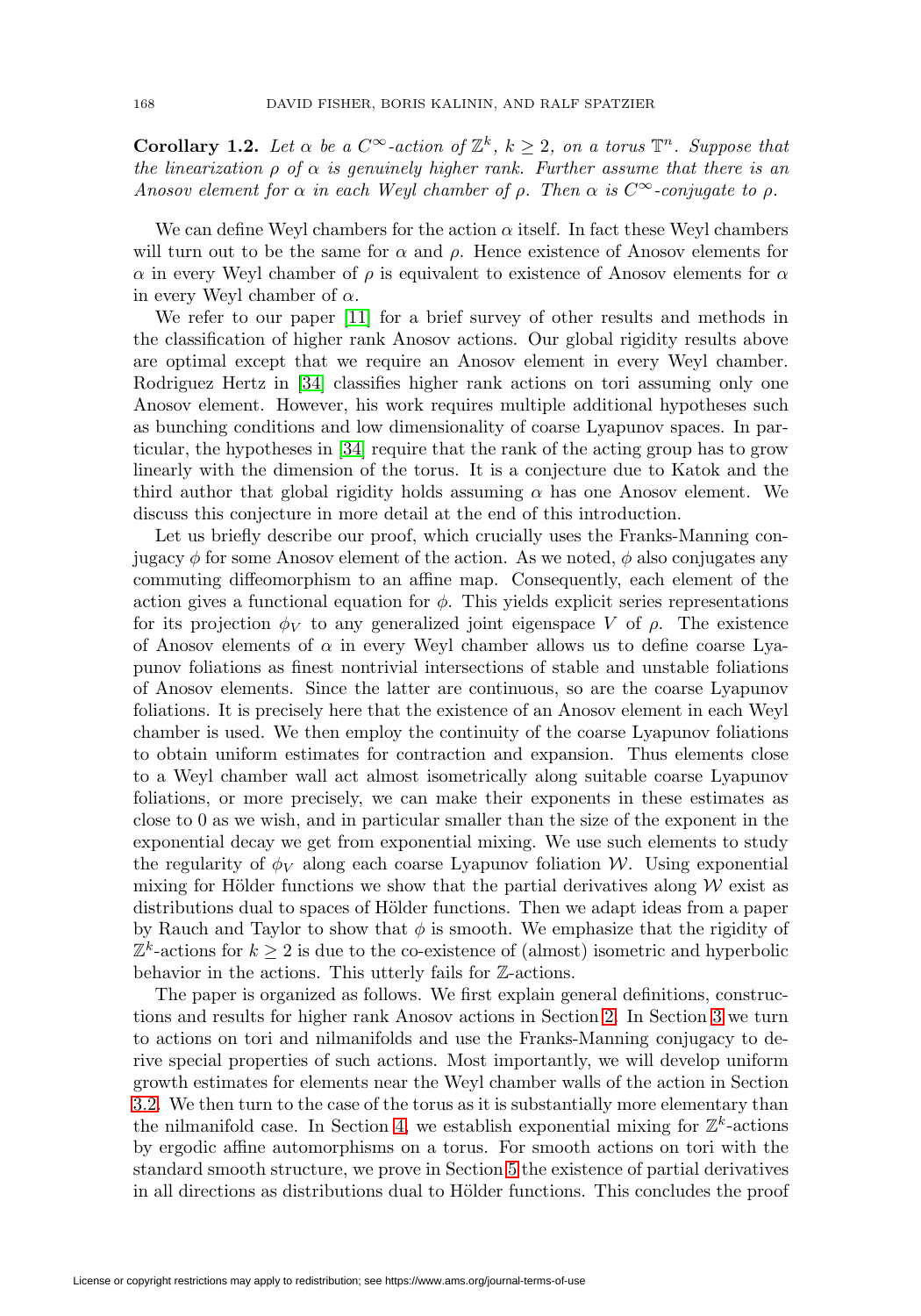for the case of standard tori using the general regularity result that we establish in Section [8.](#page-20-0) For exotic tori, i.e., manifolds that are homeomorphic to but not diffeomorphic to tori, in dimensions at least 5 we can pass to a finite cover with the standard smooth structure. For dimension 4 we give a special argument in Section [6.](#page-17-0)

Finally, we adapt our arguments to nilmanifolds: Let  $N$  be a simply connected nilpotent Lie group. We call a diffeomorphism of  $N$  affine if it is a composition of an automorphism of N with a left translation by an element of N. If  $\Gamma \subset N$  is a discrete subgroup, we call the quotient  $N/\Gamma$  a nilmanifold. An infra-nilmanifold  $M$  is a manifold finitely covered by a nilmanifold. Diffeomorphisms of  $M$  covered by affine diffeomorphisms of  $N$  are again called *affine*. The Franks-Manning conjugacy theorem generalizes to infra-nilmanifolds: Suppose  $M'$  is a smooth manifold homeomorphic with an infra-nilmanifold. Then every Anosov diffeomorphism of  $M'$  is conjugate to an affine diffeomorphism of M by a homeomorphism  $\phi$ . We call  $\phi$  the Franks-Manning conjugacy. Given an action  $\alpha$  of  $\mathbb{Z}^k$  on M' which contains an Anosov diffeomorphism, then its Franks-Manning conjugacy jointly conjugates all  $\alpha(a), a \in \mathbb{Z}^k$ , to affine diffeomorphisms  $\rho(a)$ . We call  $\rho$  the linearization of  $\alpha$ . Now we can state our main result for nilmanifolds:

**Theorem 1.3.** Let  $\alpha$  be a  $C^{\infty}$ -action of  $\mathbb{Z}^{k}$ ,  $k \geq 2$ , on a compact infra-nilmanifold  $N/\Gamma$  and let  $\rho$  be its linearization. Suppose that there is a  $\mathbb{Z}^2$  subgroup of  $\mathbb{Z}^k$  such that  $\rho(a)$  is ergodic for every nonzero  $a \in \mathbb{Z}^2$ . Further assume that there is an Anosov element for  $\alpha$  in each Weyl chamber of  $\rho$ . Then  $\alpha$  is  $C^{\infty}$ -conjugate to  $\rho$ .

Our main result reduces to the case of standard nilmanifolds, i.e. nilmanifolds with the differentiable structure coming from the ambient Lie group. Indeed, there are no Anosov diffeomorphisms on nontoral nilmanifolds in dimensions 4 or less, and the result by J. Davis in the appendix shows that any nilmanifold of dimension at least 5 is finitely covered by a standard nilmanifold.

For standard nilmanifolds we proceed similarly to the toral case. We adapt arguments of Margulis and Qian [\[32\]](#page-30-2) to reduce regularity of the conjugacy to regularity of the solution of a cohomology equation. The relevant cocycle however takes values in a nilpotent group and is not directly amenable to our approach. Instead, we consider suitable factors of the cocycle in various abelian quotients of the derived series of N. Again we prove regularity of coboundaries for the resulting cocycles by exponential mixing of the  $\mathbb{Z}^k$  action, uniform expansion and contraction of elements close to Weyl chamber walls, and showing existence of derivatives via distributions dual to Hölder functions. Unlike in the toral case, exponential mixing of actions by affine automorphisms does not follow from elementary Fourier analysis. Rather this was established by Gorodnik and the third author in [\[14\]](#page-29-1). We remark that this approach yields the first rigidity results for higher rank actions on general nilmanifolds. Earlier cocycle and local rigidity results, by A. Katok and the third author, were only proved for actions which were higher rank both on the toral factor as well as the fibers (e.g. [\[27\]](#page-30-3)). There, cocycles were straightened out separately on the base and the fibers. Exponential mixing of these actions thus allows for a much simpler and direct approach and is also used in [\[15\]](#page-30-4) to prove cocycle rigidity results.

Epilogue: We conclude this paper with some remarks about the conjecture by Katok and Spatzier that genuinely higher rank abelian Anosov actions are smoothly conjugate to affine actions. Using the arguments of our earlier paper [\[11\]](#page-29-0), we can show that the conjugacy is always smooth along almost every leaf of each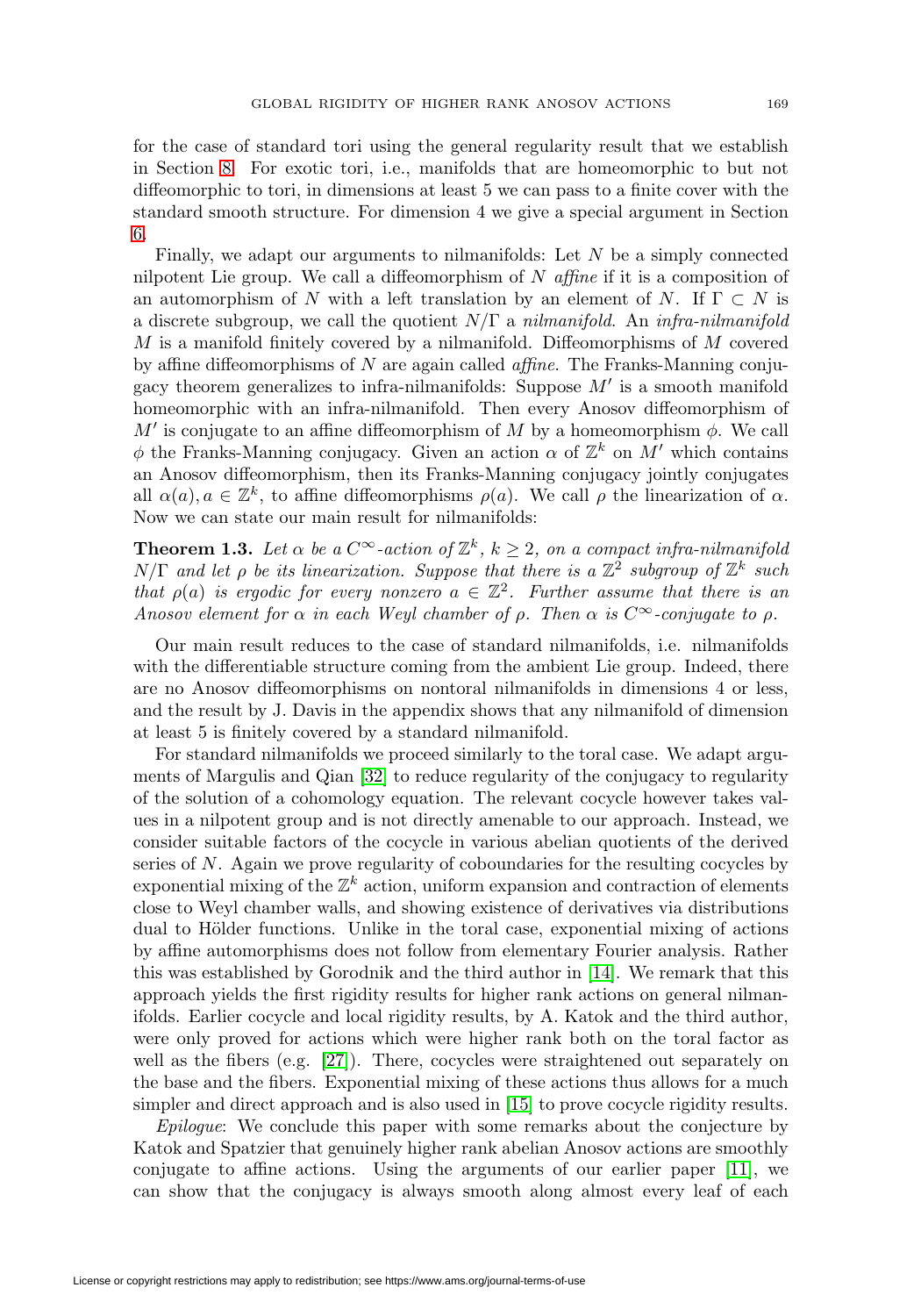coarse Lyapunov foliation. However, we have no further evidence in support of this conjecture and in fact have some doubts about its truth. In [\[13\]](#page-29-2), Gogolev constructed a diffeomorphism of a torus which is Hölder conjugate to an Anosov diffeomorphism but itself is not Anosov. Thus having one Anosov element may not imply that most elements are Anosov. In [\[7\]](#page-29-3), Farrell and Jones constructed Anosov diffeomorphisms on exotic tori. In light of this construction it seems obvious to ask:

# <span id="page-3-1"></span>**Question 1.4.** Are there genuinely higher rank Anosov  $\mathbb{Z}^k$  actions on exotic tori?

As exotic tori are finitely covered by standard tori, such actions would lift to actions on standard tori. The latter could not be smoothly equivalent to their linearizations since a smoothness result for conjugacy would descend to the  $C^0$ conjugacy between the exotic and standard tori. Thus such examples would also give counterexamples to the conjecture by Katok and Spatzier even when the underlying smooth structure on the torus is standard.

We remark here that the construction in [\[7\]](#page-29-3), further explained and simplified in [\[8\]](#page-29-4), does not adapt easily to the case of actions of higher rank abelian groups. Indeed because of the delicate cutting and pasting arguments used in their constructions, it would be hard to guarantee that different elements continue to commute. As a consequence of Theorem [1.1,](#page-0-0) a positive answer to Question [1.4](#page-3-1) can only occur for an action where relatively few elements are Anosov. Furthermore, by the results in [\[34\]](#page-30-1), a positive answer to Question [1.4](#page-3-1) seems unlikely if the dynamically defined foliations for the action have dimensions 1 or 2. The Farrell-Jones construction proceeds by cutting and pasting exotic spheres into the torus. This suggests, in order to construct examples for Question [1.4,](#page-3-1) that one would want to glue in the exotic sphere in a manner somehow subordinate to the dynamical foliations using their high dimension.

### 2. Preliminaries

<span id="page-3-0"></span>Throughout the paper, the smoothness of diffeomorphisms, actions, and manifolds is assumed to be  $C^{\infty}$ , even though all definitions and some of the results can be formulated in lower regularity.

2.1. **Anosov actions of**  $\mathbb{Z}^k$ . Let a be a diffeomorphism of a compact manifold M. We recall that a is *Anosov* if there exist a continuous  $a$ -invariant decomposition of the tangent bundle  $TM = E_a^s \oplus E_a^u$  and constants  $K > 0$ ,  $\lambda > 0$  such that for all  $n \in \mathbb{N}$ ,

<span id="page-3-2"></span>(1) 
$$
||Da^{n}(v)|| \leq Ke^{-\lambda n} ||v|| \text{ for all } v \in E_{a}^{s},
$$

$$
||Da^{-n}(v)|| \leq Ke^{-\lambda n} ||v|| \text{ for all } v \in E_{a}^{u}.
$$

The distributions  $E_a^s$  and  $E_a^u$  are called the *stable* and *unstable* distributions of a.

Now we consider a  $\mathbb{Z}^k$  action  $\alpha$  on a compact manifold  $M$  via diffeomorphisms. The action is called Anosov if there is an element which acts as an Anosov diffeomorphism. For an element a of the acting group we denote the corresponding diffeomorphisms by  $\alpha(a)$  or simply by a if the action is fixed.

The distributions  $E_a^s$  and  $E_a^u$  are Hölder continuous and tangent to the stable and unstable foliations  $\mathcal{W}_a^s$  and  $\mathcal{W}_a^u$  respectively [\[18\]](#page-30-5). The leaves of these foliations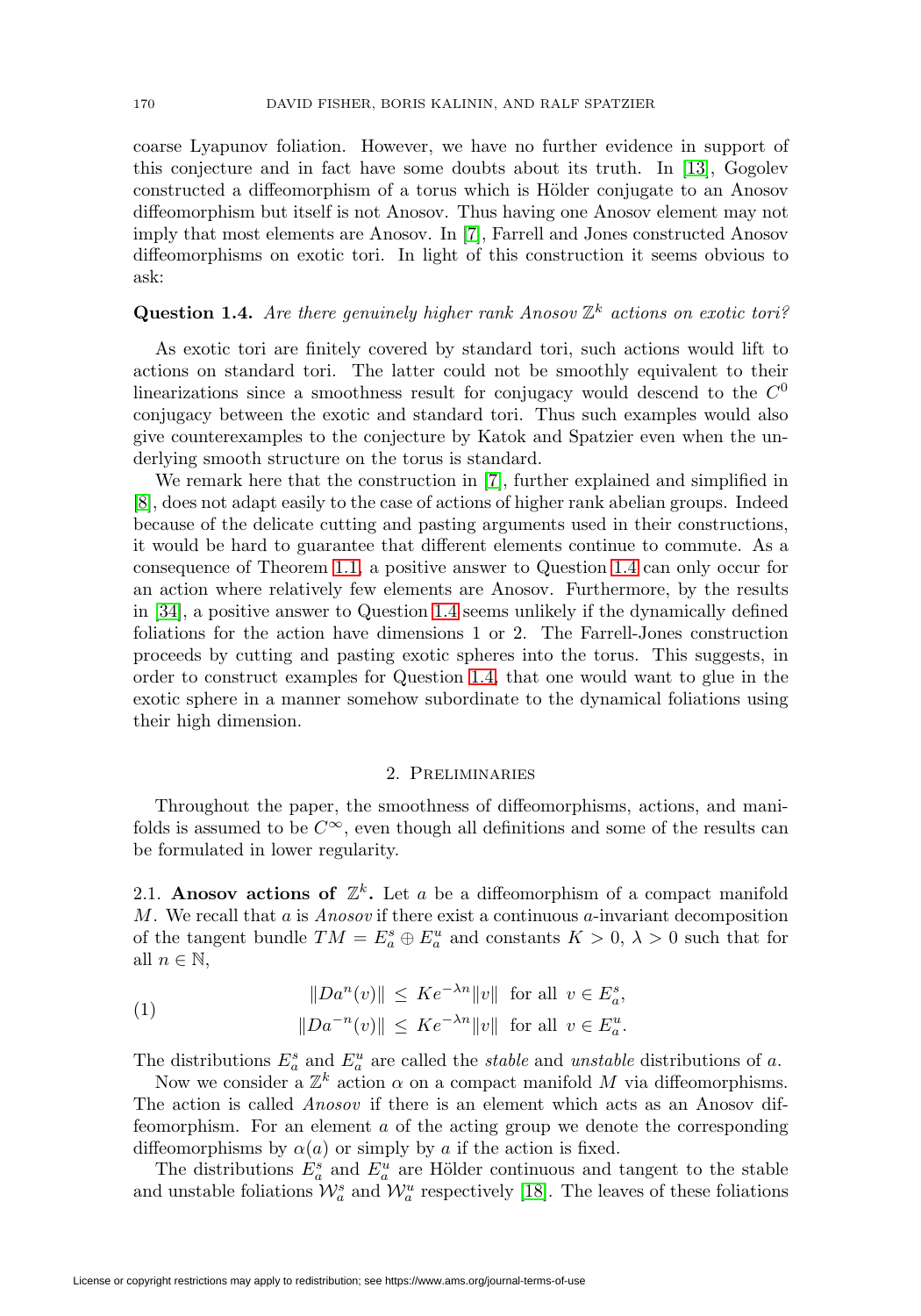are  $C^{\infty}$  injectively immersed Euclidean spaces. Locally, the immersions vary continuously in the  $C^{\infty}$  topology. In general, the distributions  $E^s$  and  $E^u$  are only Hölder continuous transversally to the corresponding foliations.

2.2. **Lyapunov exponents and coarse Lyapunov distributions.** First we recall some basic facts from the theory of nonuniform hyperbolicity for a single diffeomorphism; see for example [\[2\]](#page-29-5). Let a be a diffeomorphism of a compact manifold M preserving an ergodic probability measure  $\mu$ . By Oseledec's Multiplicative Ergodic Theorem, there exist finitely many numbers  $\chi_i$  and an invariant measurable splitting of the tangent bundle  $TM = \bigoplus E_i$  on a set of full measure such that the forward and backward Lyapunov exponents of  $v \in E_i$  are  $\chi_i$ . This splitting is called Lyapunov decomposition. We define the stable distribution of a with respect to  $\mu$ as  $E_a^- = \bigoplus_{\chi_i < 0} E_i$ . The subspace  $E_a^-(x)$  is tangent  $\mu$ -a.e. to the stable manifold  $W_a^-(x)$ . More generally, given any  $\theta < 0$  we can define the strong stable distribution by  $E_a^{\theta} = \bigoplus_{\chi_i \leq \theta} E_i$  which is tangent  $\mu$ -a.e. to the strong stable manifold  $W_a^{\theta}(x)$ .  $W_a^{\theta}(x)$  is a smoothly immersed Euclidean space. For a sufficiently small ball  $B(x)$ , the connected component of  $W_a^{\theta}(x) \cap B(x)$ , called a *local* manifold, can be characterized by the exponential contraction property: for any sufficiently small  $\varepsilon > 0$  there exists  $C = C(x)$  such that

<span id="page-4-0"></span>(2) 
$$
W_a^{\theta,loc}(x) = \{y \in B(x) | \text{dist}(a^n x, a^n y) \le Ce^{(\theta + \varepsilon)n} \quad \forall n \in \mathbb{N}\}.
$$

The unstable distributions and manifolds are defined similarly. In general,  $E_a^$ is only measurable and depends on the measure  $\mu$ . However, if a is an Anosov diffeomorphism, then  $E_a^-$  for any measure always agrees with the continuous stable distribution  $E_a^s$ . Indeed,  $E_a^s$  cannot contain a vector with a nontrivial component in some  $E_j$  with  $\chi_j \geq 0$  since such a vector does not satisfy [\(1\)](#page-3-2). Hence  $E_a^s \subset \bigoplus_{\chi_i < 0} E_i$ . Similarly, the unstable distribution  $E_a^u \subset \bigoplus_{\chi_i > 0} E_i$ . Since  $TM = E_a^s \oplus E_a^u$ , both inclusions have to be equalities.

Now we consider the case of  $\mathbb{Z}^k$  actions. Let  $\mu$  be an ergodic probability measure for a  $\mathbb{Z}^k$  action  $\alpha$  on a compact manifold M. By commutativity, the Lyapunov decompositions for individual elements of  $\mathbb{Z}^k$  can be refined to a joint invariant splitting for the action. The following proposition from [\[22\]](#page-30-6) describes the Multiplicative Ergodic Theorem for this case. See [\[20\]](#page-30-7) for more details on the Multiplicative Ergodic Theorem and related notions for higher rank abelian actions.

**Proposition 2.1.** There are finitely many linear functionals  $\chi$  on  $\mathbb{Z}^k$ , a set of full measure  $P$ , and an  $\alpha$ -invariant measurable splitting of the tangent bundle TM =  $\bigoplus E_\chi$  over P such that for all  $a \in \mathbb{Z}^k$  and  $v \in E_\chi$ , the Lyapunov exponent of v is  $\chi(a), i.e.$ 

$$
\lim_{n \to \pm \infty} n^{-1} \log ||Da^n(v)|| = \chi(a),
$$

where  $\|\cdot\|$  is a continuous norm on TM.

The splitting  $\bigoplus E_{\chi}$  is called the *Lyapunov decomposition*, and the linear functionals  $\chi$ , extended to linear functionals on  $\mathbb{R}^k$ , are called the *Lyapunov exponents* of  $\alpha$ . The hyperplanes ker  $\chi \subset \mathbb{R}^k$  are called the *Lyapunov hyperplanes* or Weyl *chamber walls*, and the connected components of  $\mathbb{R}^k - \bigcup_{\chi} \text{ker}\chi$  are called the Weyl *chambers* of  $\alpha$ . The elements in the union of the Lyapunov hyperplanes are called singular, and the elements in the union of the Weyl chambers are called *regular*.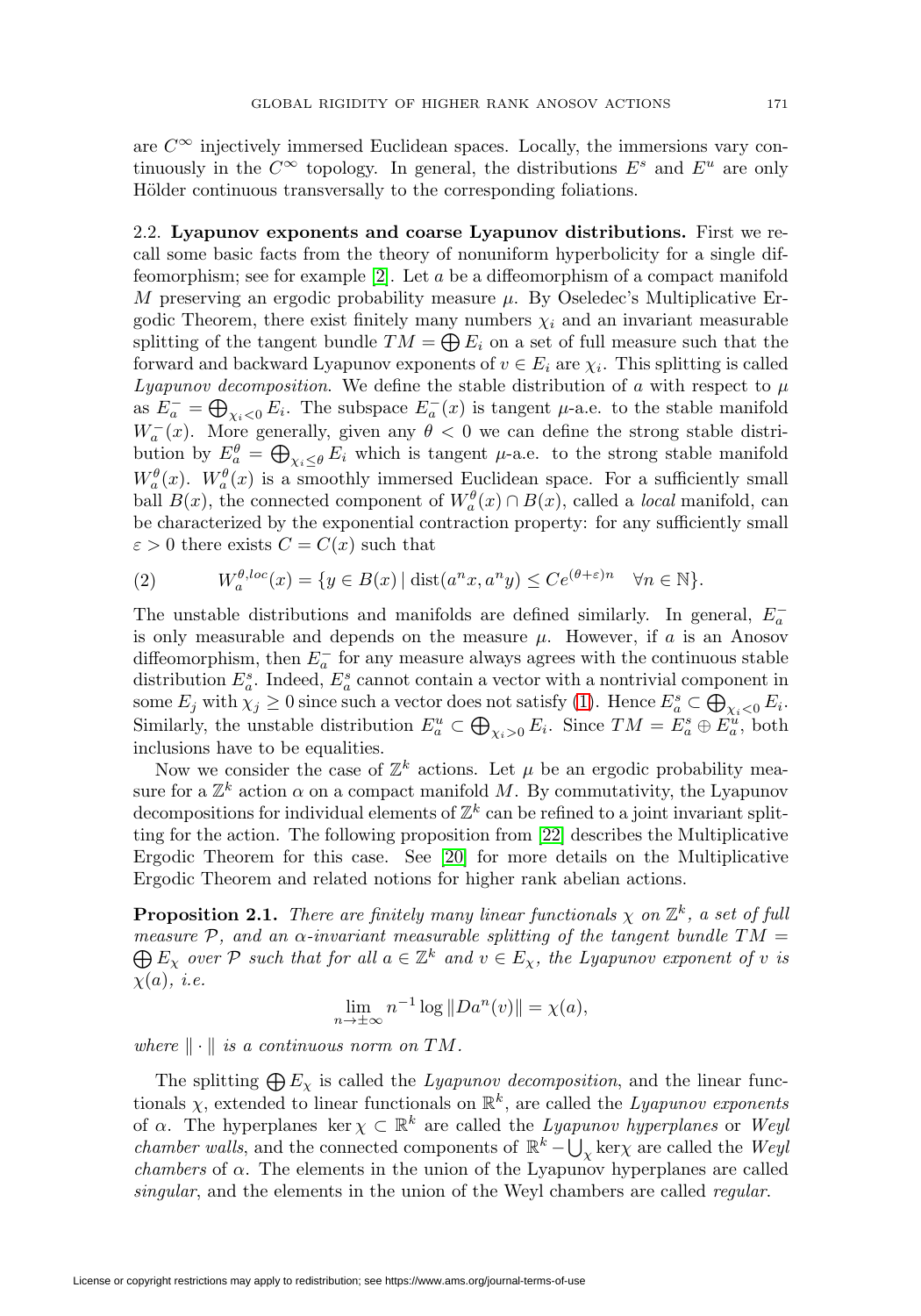Consider a  $\mathbb{Z}^k$  action by *automorphisms* of a torus  $M = \mathbb{T}^d = \mathbb{R}^d / \mathbb{Z}^d$  or, more generally, a nilmanifold  $M = N/\Gamma$ , where N is a simply connected nilpotent Lie group and  $\Gamma \subset G$  is a (cocompact) lattice. In this case, the Lyapunov decomposition is determined by the eigenspaces of the  $d \times d$  matrix that defines the toral automorphism or by the eigenspaces of the induced automorphism on the Lie algebra of N. In particular, every Lyapunov distribution is smooth and in the toral case integrates to a linear foliation. The Lyapunov exponents are given by the logarithms of the moduli of the eigenvalues. Hence they are independent of the invariant measure and give uniform estimates of expansion and contraction rates.

In the nonalgebraic case, the individual Lyapunov distributions are in general only measurable and depend on the given measure. This can already be seen for a single diffeomorphism, even if Anosov. However, as we observed above, the full stable distribution  $E^s_a$  of an Anosov element a always agrees with  $\bigoplus_{\chi(a) < 0} E_\chi$  on a set of full measure for any measure.

For higher rank actions, *coarse Lyapunov distributions* play a similar role to the stable and unstable distributions for an Anosov diffeomorphism. For any Lyapunov functional  $\chi$  the coarse Lyapunov distribution is the direct sum of all Lyapunov spaces with Lyapunov exponents, as functionals, positively proportional to  $\chi$ :

$$
E^{\chi} = \bigoplus E_{\chi'}, \quad \chi' = c \,\chi \text{ with } c > 0.
$$

For an algebraic action such a distribution is a finest nontrivial intersection of the stable distributions of certain Anosov elements of the action. For nonalgebraic actions, however, this is not a priori clear. It was shown in [\[24,](#page-30-8) Proposition 2.4] that, in the presence of sufficiently many Anosov elements, the coarse Lyapunov distributions are well-defined, continuous, and tangent to foliations with smooth leaves. We quote the discrete time version [\[23,](#page-30-9) Proposition 2.2]. We denote the set of all Anosov elements in  $\mathbb{Z}^k$  by A.

<span id="page-5-0"></span>**Proposition 2.2.** Let  $\alpha$  be an Anosov action of  $\mathbb{Z}^k$  and let  $\mu$  be an ergodic probability measure for  $\alpha$  with full support. Suppose that there exists an Anosov element in every Weyl chamber defined by  $\mu$ . Then for each Lyapunov exponent  $\chi$  the coarse Lyapunov distribution can be defined as

$$
E^{\chi}(p)=\bigcap_{\{a\in\mathcal{A}\;|\;\chi(a)<0\}}E^s_a(p)\;=\bigoplus_{\{\chi'=c\;\chi\;|\;c>0\}}E_{\chi'}(p)
$$

on the set  $P$  of full measure where the Lyapunov splitting exists. Moreover,  $E^{\chi}$  is Hölder continuous, and thus it can be extended to a Hölder distribution tangent to the foliation  $W^{\chi} = \bigcap_{\{a \in \mathcal{A} \mid \chi(a) < 0\}} W_a^s$  with uniformly  $C^{\infty}$  leaves.

Note that ergodic measures with full support always exist if a  $\mathbb{Z}^k$  action contains a transitive Anosov element. A natural example is given by the measure  $\mu$  of maximal entropy for such an element, which is unique [\[25,](#page-30-10) Corollary 20.1.4] and hence is invariant under the whole action. We emphasize that it is precisely here where we use the assumption that every Weyl chamber contains an Anosov element. We will use Proposition [2.2](#page-5-0) in the next section to get uniform estimates for elements close to Weyl chamber walls.

Since a coarse Lyapunov distribution is defined by a collection of positively proportional Lyapunov exponents, it can be uniquely identified with the subset of  $\mathbb{R}^k$ where these functionals are positive (resp. negative). This subset is called the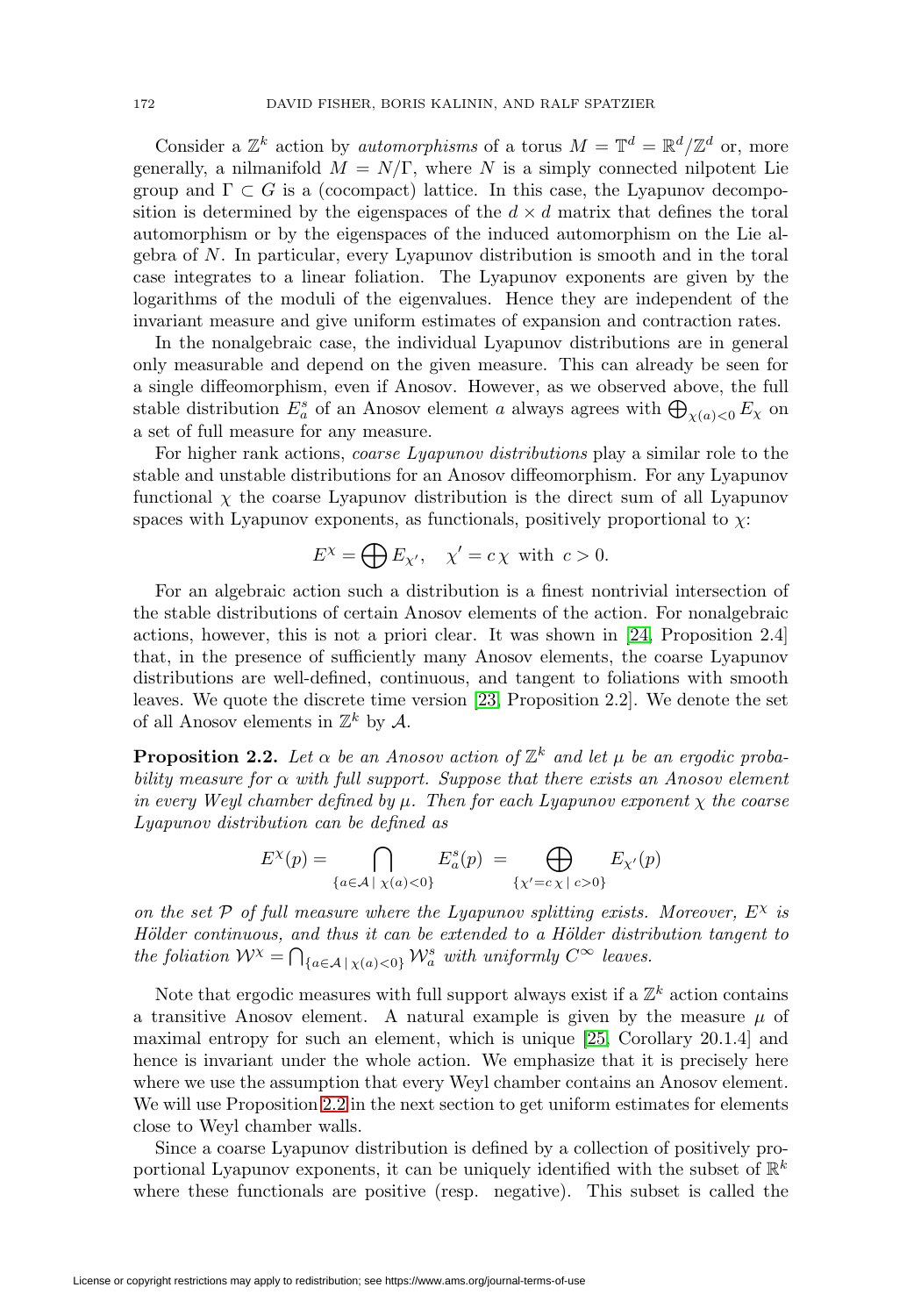positive (resp. negative) Lyapunov half-space. Similarly, a coarse Lyapunov distribution can be defined with the oriented Lyapunov hyperplane that separates the corresponding positive and negative Lyapunov half-spaces.

# <span id="page-6-0"></span>3.  $\mathbb{Z}^k$  actions on tori and nilmanifolds and uniform estimates

From now on we consider Anosov  $\mathbb{Z}^k$  actions on tori and nilmanifolds. In this section, we explore the special features we obtain thanks to the Franks-Manning conjugacy. This allows us to control invariant measures, Lyapunov exponents, and even upper bounds of expansion for elements close to a Weyl chamber wall (cf. Section [3.2\)](#page-7-0).

3.1. **Invariant measures and Lyapunov exponents.** Let f be an Anosov diffeomorphism of a torus  $M = \mathbb{T}^d$  or, more generally, of a nilmanifold  $M = N/\Gamma$ . By the results of Franks and Manning in  $[12, 31]$  $[12, 31]$ ,  $f$  is topologically conjugate to an Anosov automorphism  $A: M \to M$ ; i.e., there exists a homeomorphism  $\phi: M \to M$ such that  $A \circ \phi = \phi \circ f$ . The conjugacy  $\phi$  is bi-Hölder; i.e., both  $\phi$  and  $\phi^{-1}$  are Hölder continuous with some Hölder exponent  $\gamma$ .

Now we consider an Anosov  $\mathbb{Z}^k$  action  $\alpha$  on a nilmanifold M. Fix an Anosov element a for  $\alpha$ . Then we have  $\phi$  which conjugates  $\alpha(a)$  to an automorphism A. By [\[39,](#page-30-12) Corollary 1], any homeomorphism of M commuting with  $A$  is an affine automorphism. Hence we conclude that  $\phi$  conjugates  $\alpha$  to an action  $\rho$  by affine automorphisms. We will call  $\rho$  an *algebraic action* and refer to it as the *linearization* of  $\alpha$ .

Now we describe the preferred invariant measure for  $\alpha$  (cf. [\[21,](#page-30-13) Remark 1]). We denote by  $\lambda$  the normalized Haar measure on the nilmanifold M. Note that  $\lambda$  is invariant under any affine automorphism of M and is the unique measure of maximal entropy for any affine Anosov automorphism.

<span id="page-6-1"></span>**Proposition 3.1** ([\[11,](#page-29-0) Proposition 2.4]). The action  $\alpha$  preserves an absolutely continuous measure  $\mu$  with smooth positive density. Moreover,  $\mu = \phi_*^{-1}(\lambda)$  and for any Anosov element  $a \in \mathbb{Z}^k$ ,  $\mu$  is the unique measure of maximal entropy for  $\alpha(a)$ .

In the next proposition we show that the Lyapunov exponents of  $(\alpha, \mu)$  and  $(\rho, \lambda)$ are positively proportional and that the corresponding coarse Lyapunov foliations are mapped into each other by the conjugacy  $\phi$ . From now on, instead of indexing a coarse Lyapunov foliation by a representative of the class of positively proportional Lyapunov functionals, we index them numerically; i.e., we write  $\mathcal{W}^i$  instead of  $\mathcal{W}^{\chi}$ , implicitly identifying the finite collection of equivalence classes of Lyapunov exponents with a finite set of integers.

**Proposition 3.2.** Assume there is an Anosov element in every Weyl chamber. Then:

- (1) The Lyapunov exponents of  $(\alpha, \mu)$  and  $(\rho, \lambda)$  are positively proportional, and thus the Lyapunov hyperplanes and Weyl chambers are the same.
- (2) For any coarse Lyapunov foliation  $\mathcal{W}^i_{\alpha}$  of  $\alpha$ ,

$$
\phi(\mathcal{W}^i_\alpha)=\mathcal{W}^i_\rho,
$$

where  $\mathcal{W}^i_{\alpha}$  is the corresponding coarse Lyapunov foliation for  $\rho$ .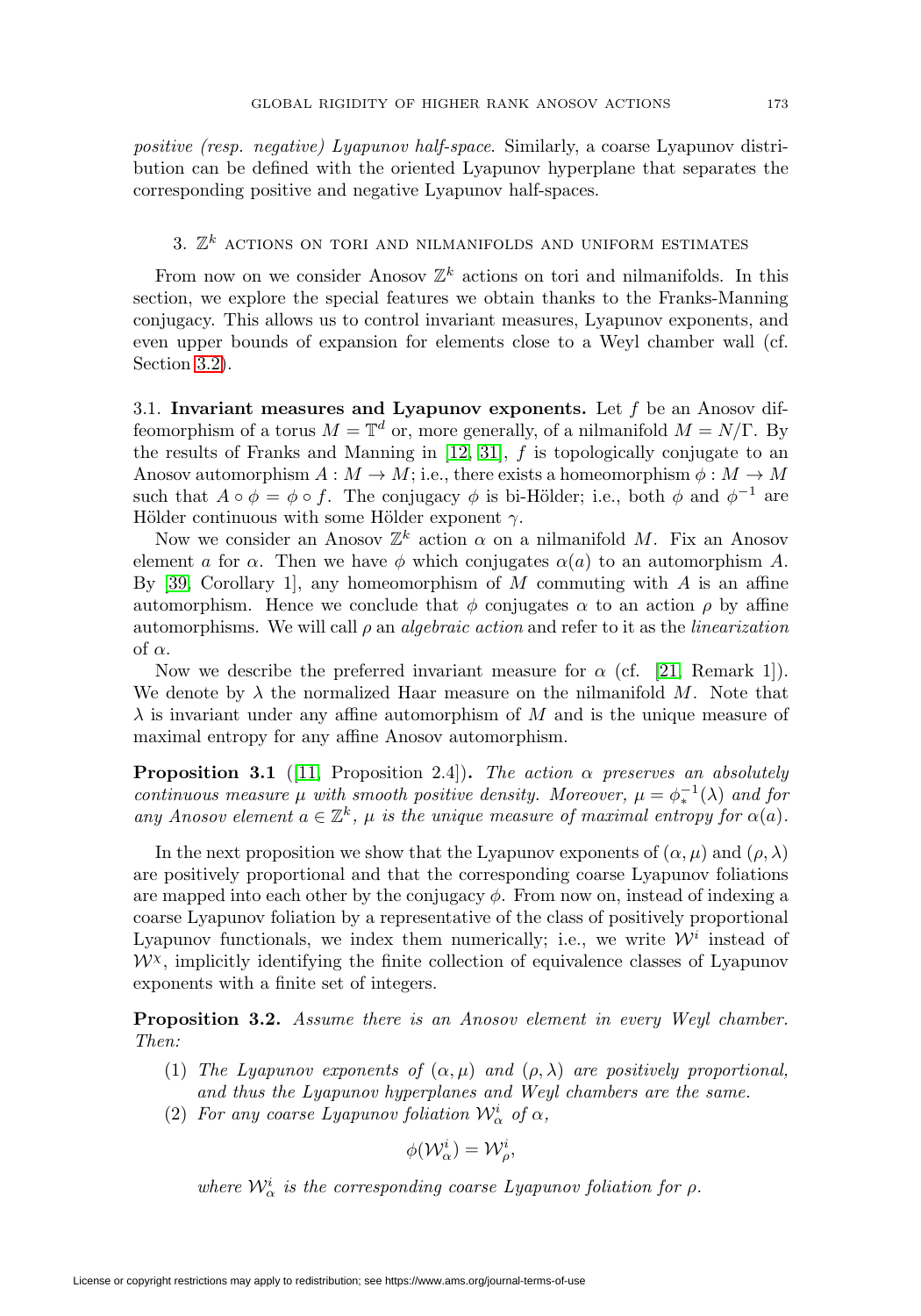Remark. In fact, one can show that (1) holds for Lyapunov exponents and coarse Lyapunov foliations of  $(\alpha, \nu)$  for any  $\alpha$ -invariant measure  $\nu$ , so, in particular, the Lyapunov exponents of all  $\alpha$ -invariant measures are positively proportional and the coarse Lyapunov splittings are consistent with the continuous one defined in Proposition [2.2.](#page-5-0)

Remark. We do not claim at this point that the Lyapunov exponents of  $(\alpha, \mu)$  and  $(\rho, \lambda)$  (or of different invariant measures for  $\alpha$ ) are equal. Of course, if  $\alpha$  is shown to be smoothly conjugate to  $\rho$ , then this is true a posteriori.

*Proof.* The proposition is the discrete time analogue of  $[11,$  Proposition 2.5. We include the proof for the sake of completeness. First we observe that the conjugacy  $\phi$  maps the stable manifolds of  $\alpha$  to those of  $\rho$ . More precisely, for any  $a \in \mathbb{Z}^k$  and any for  $\mu$ -a.e.  $x \in M$  we have

<span id="page-7-1"></span>(3) 
$$
\phi(W_{\alpha(a)}^{-}(x)) = W_{\rho(a)}^{-}(\phi(x)).
$$

Indeed, it suffices to establish this for local manifolds, which are characterized by the exponential contraction as in [\(2\)](#page-4-0). Since  $\phi$  is bi-Hölder, it preserves the property that dist $(x_n, y_n)$  decays exponentially, which implies [\(3\)](#page-7-1). In particular, for any Anosov  $a \in \mathbb{Z}^k$  and any  $x \in M$  we have  $\phi(W^s_{\alpha(a)}(x)) = W^s_{\rho(a)}(\phi(x))$ . Hence the formula for  $\mathcal{W}^i_\alpha$  given in Proposition [2.2](#page-5-0) implies (2) once we establish (1).

To establish (1) it suffices to show that the oriented Lyapunov hyperplanes of  $(\alpha, \mu)$  and  $(\rho, \lambda)$  are the same. Suppose that an oriented Lyapunov hyperplane L of one action, say  $\alpha$ , is not an oriented Lyapunov hyperplane of the other action  $ρ$ . Then we can take  $\mathbb{Z}^k$  elements  $a ∈ L^+$  and  $b ∈ L^-$  which are not separated by any Lyapunov hyperplane of either action other than L. Then,  $E_{\alpha(b)}^- = E_{\alpha(a)}^- \oplus E$ , where E is the coarse Lyapunov distribution of  $\alpha$  corresponding to L. Similarly, since we assumed that  $L^+$  is not a positive Lyapunov half-space for  $\rho$ , we have  $E_{\rho(b)}^{-} \subseteq E_{\rho(a)}^{-}$ . We conclude that

$$
W_{\alpha(a)}^- \subsetneq W_{\alpha(b)}^- \quad \text{ but } \quad W_{\rho(a)}^- \supseteq W_{\rho(b)}^-,
$$

<span id="page-7-0"></span>which contradicts [\(3\)](#page-7-1) since  $\phi$  is a homeomorphism.  $\Box$ 

3.2. **Uniform estimates for elements near a Lyapunov hyperplane.** The uniform estimates proved in this section will play a crucial role in the proof of the main theorem. They give us upper bounds with small exponents for the expansion in certain directions for elements close to the Weyl chamber walls. This almost isometric behavior together with strong hyperbolic behavior in other directions and exponential mixing will force the convergence of suitable series as distributions.

We first address estimates for the first derivatives of these elements. We fix a positive Lyapunov half-space  $L^+ \subset \mathbb{R}^k$  and the corresponding Lyapunov hyperplane L. We denote the corresponding coarse Lyapunov distributions for  $\alpha$  and  $\rho$  by E and  $\bar{E}$  respectively. Recall that  $\gamma > 0$  denotes a Hölder exponent of  $\phi$  and  $\phi^{-1}$ .

<span id="page-7-2"></span>**Lemma 3.3.** For a given coarse Lyapunov distribution E of  $\alpha$  there exist linear functionals  $\chi_m$  and  $\chi_M$  on  $\mathbb{R}^k$  positive on the Lyapunov half-space  $L^+$  corresponding to E such that for any invariant ergodic measure  $\nu$  of  $\alpha(b)$  we have

$$
\chi_m(b) \le \chi_\nu(b) \le \chi_M(b) \qquad \forall \ b \in L^+ \cap \mathbb{Z}^k,
$$

where  $\chi_{\nu}(b)$  is any Lyapunov exponent of  $(\alpha(b), \nu)$  corresponding to the distribution E. Equivalently, we have  $\chi_M(c) \leq \chi_{\nu}(c) \leq \chi_m(c)$  for all  $c \in L^- \cap \mathbb{Z}^k$ .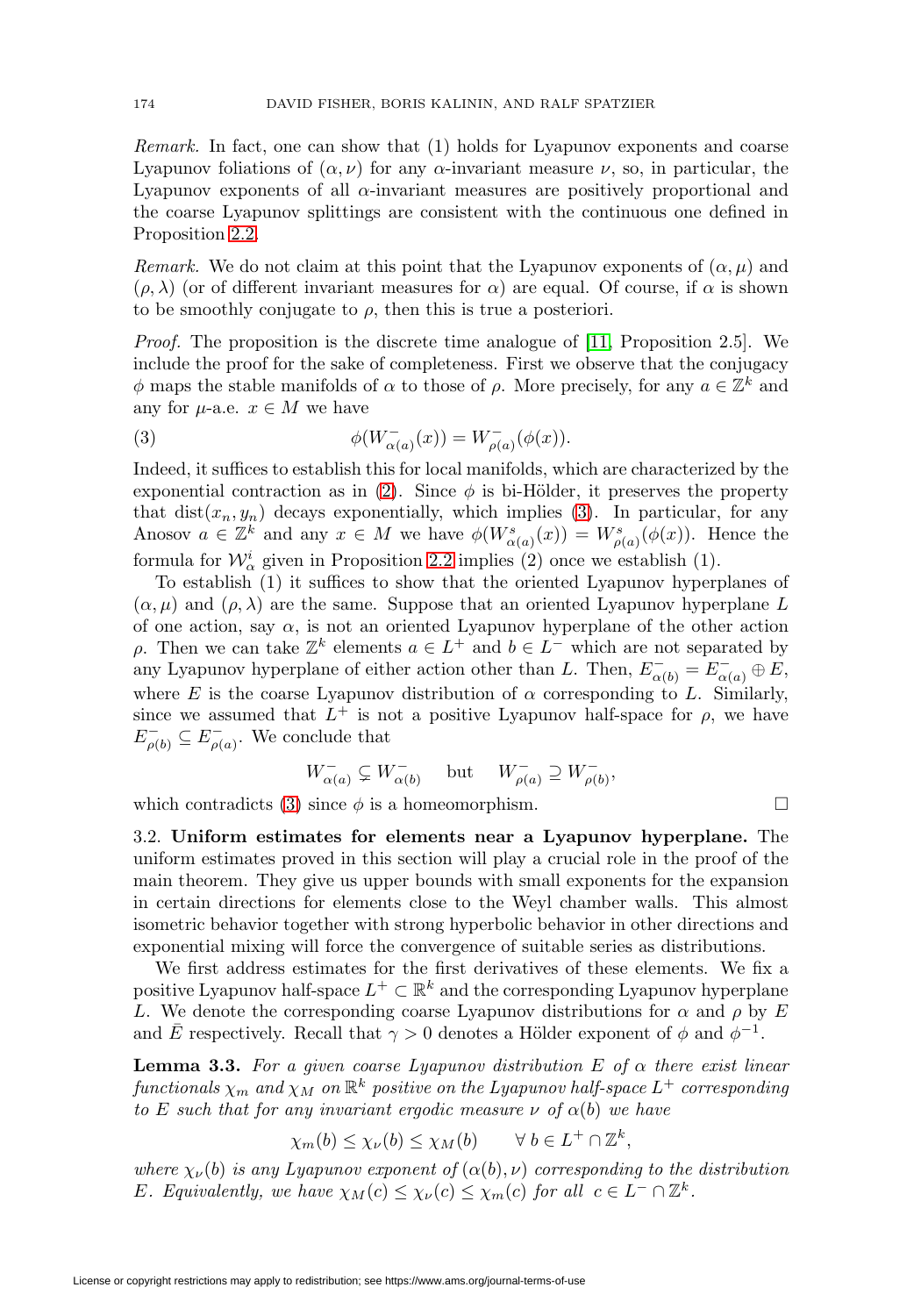*Proof.* The Lyapunov exponents of  $\rho$  corresponding to  $\overline{E}$  are functionals positive on  $L^+$ . Let  $\bar{\chi}_m$  and  $\bar{\chi}_M$  be the smallest and the largest ones on  $L^+$ . We will show that  $\chi_m = \gamma \bar{\chi}_m$  and  $\chi_M = \gamma^{-1} \bar{\chi}_M$  satisfy the conclusion of the lemma.

First we will prove the second inequality, which is slightly easier. Suppose that  $\chi_{\nu}(b) > \chi_M(b)$  for some Lyapunov exponent of  $(\alpha(b), \nu)$  corresponding to the distribution  $E$ . Let  $E'$  be the distribution spanned by the Lyapunov subspaces of  $(\alpha(b), \nu)$  corresponding to Lyapunov exponents greater than  $\chi_M(b) + \varepsilon$ . Then, for some  $\varepsilon > 0$ , E' has nonzero intersection with the distribution E. The strong unstable distribution  $E'(x)$  is tangent for  $\nu$ -a.e. x to the corresponding local strong unstable manifold  $W'(x)$ . Hence the intersection  $F(x)$  of  $W'(x)$  with the leaf  $W(x)$ of the coarse Lyapunov foliation corresponding to  $E$  is a submanifold of positive dimension. We take  $y \in F(x)$  and denote  $y_n = \alpha(-nb)(y)$  and  $x_n = \alpha(-nb)(x)$ . Then  $x_n$  and  $y_n$  converge exponentially with the rate at least  $\chi_M(b) + \varepsilon$ . Since the conjugacy  $\phi$  is  $\gamma$  bi-Hölder it is easy to see that

$$
dist(\phi(x_n), \phi(y_n)) = dist(\rho(-nb)(x), \rho(-nb)(y))
$$

decreases at a rate faster than  $\gamma \chi_M(b)$ . But this is impossible since  $\phi$  maps  $W(x)$ to  $W(\phi(x))$ , the leaf of corresponding Lyapunov foliation of  $\rho$ , which is contracted by  $\rho(-b)$  at a rate at most  $\bar{\chi}_M(b) = \gamma \chi_M(b)$ .

The first inequality can be established similarly. Suppose that  $\chi_{\nu}(b) < \chi_{m}(b)$ for some Lyapunov exponent of  $(\alpha(b), \nu)$  corresponding to the distribution E. Let  $E'' \subset E$  be the Lyapunov distribution corresponding to this exponent. We cannot assert that  $E''$  is tangent to an invariant foliation, so we consider a curve l tangent to a vector  $0 \neq v \in E''(x)$  for some  $\nu$ -typical x. Then the exponent of v with respect to  $\alpha(-b)$  is  $-\chi_{\nu}(b)$ . However, since  $\phi(l) \subset W(\phi(x))$ , we can obtain as above that l is contracted by  $\alpha(-b)$  at the rate at least  $\chi_m(b)$ . It is easy to see that this is impossible.  $\Box$ 

<span id="page-8-1"></span>**Proposition 3.4.** Let E be a coarse Lyapunov distribution and  $L^+ \subset \mathbb{R}^k$  be the corresponding Lyapunov half-space for  $\alpha$ . Then for any element  $b \in L^+$  any  $\varepsilon > 0$ there exists  $C = C(b, \varepsilon)$  such that

<span id="page-8-0"></span>
$$
(4) \qquad C^{-1}e^{(\chi_m - \varepsilon)n}||v|| \le ||D(\alpha(nb))v|| \le Ce^{(\chi_M + \varepsilon)n}||v|| \quad \text{for all } v \in E, n \in \mathbb{N},
$$

where  $\chi_m$  and  $\chi_M$  are as in Lemma [3.3](#page-7-2).

*Proof.* In the proof we will abbreviate  $\alpha(b)$  to b. Consider functions  $a_n(x)$  =  $\log \|Db^n|_E(x)\|, n \in \mathbb{N}$ . Since the distribution E is continuous, so are the functions  $a_n$ . The sequence  $a_n$  is subadditive, i.e.  $a_{n+k}(x) \le a_n(b^k(x)) + a_k(x)$ . The Subadditive and Multiplicative Ergodic Theorems imply that for every b-invariant ergodic measure  $\nu$  the limit  $\lim_{n\to\infty} a_n(x)/n$  exists for  $\nu$ -a.e. x and equals the largest Lyapunov exponent of  $(b, \nu)$  on the distribution E. The latter is at most  $\chi_M(b)$  by Lemma [3.3.](#page-7-2) Thus the exponential growth rate of  $\|Db^n|_E(x)\|$  is at most  $\chi_M(b)$  for all b-invariant ergodic measures. Since  $\|Db^n|_E(x)\|$  is continuous, this implies the uniform exponential growth estimate, as in the second inequality in [\(4\)](#page-8-0) (see [\[36,](#page-30-14) Theorem 1] or [\[34,](#page-30-1) Proposition 3.4]). The first inequality in [\(4\)](#page-8-0) follows similarly by observing that the exponential growth rate of  $||Db^{-n}|_E(x)||$  is at most  $-\chi_m(b).$ 

**Lemma 3.5.** Assume that there is an Anosov element in every Weyl chamber. Then for any  $a \in \mathbb{Z}^k$ ,  $\alpha(a)$  is Anosov if and only if its linearization  $\rho(a)$  is Anosov.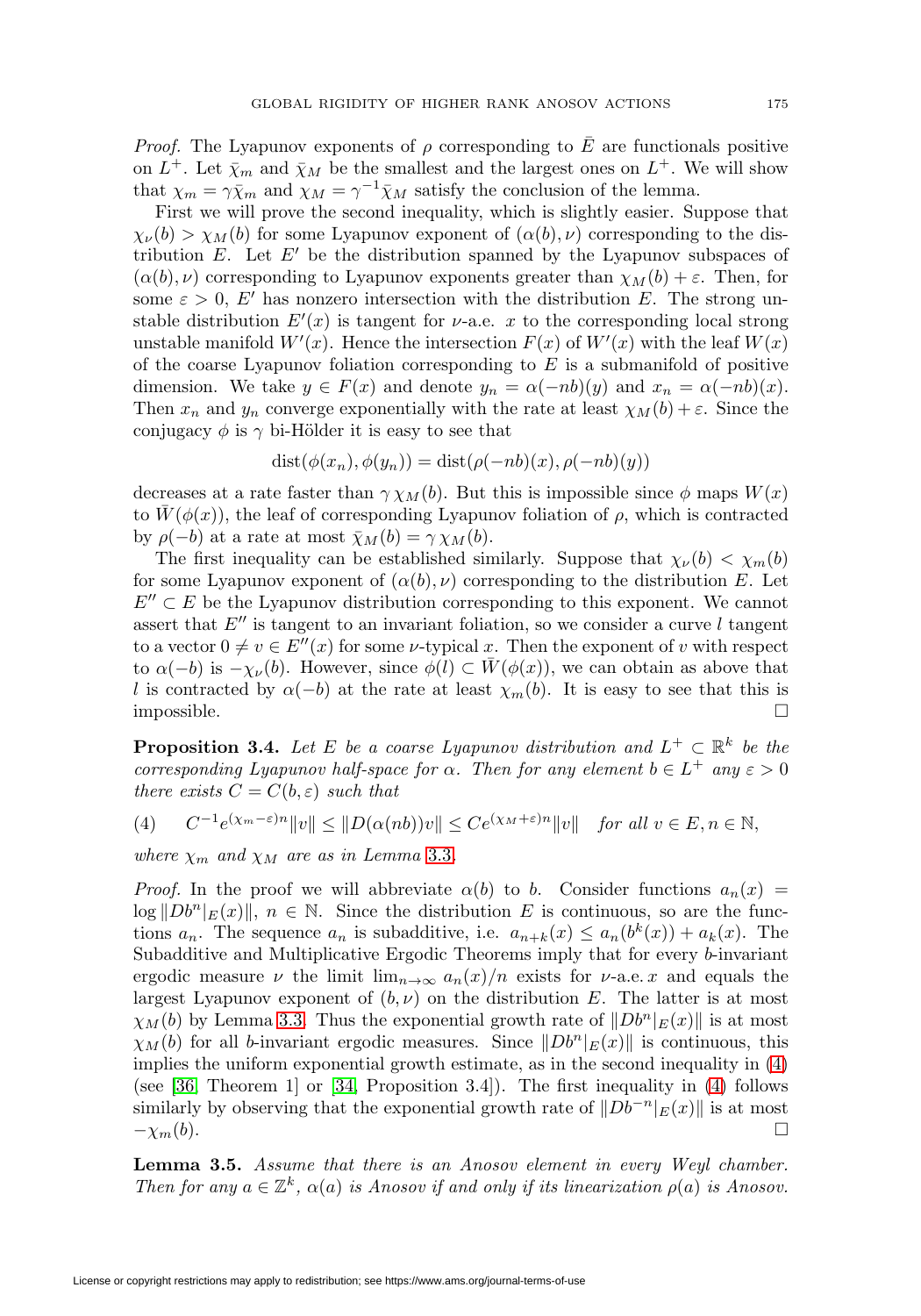*Proof.* It is classical that if a is Anosov, so is its linearization. So assume that  $\rho(a)$ is Anosov. Then a does not belong to any Lyapunov hyperplane of  $\rho$  and hence of  $\alpha$ . Then Proposition [3.4](#page-8-1) applied to a or  $-a$  implies that any coarse Lyapunov distribution of  $\alpha$  is either uniformly contracted or uniformly expanded by  $\alpha(a)$ . This implies that  $\alpha(a)$  is Anosov since the coarse Lyapunov distributions span  $TM$ .  $\Box$ 

<span id="page-9-2"></span>3.3. **Higher derivatives and estimates on compositions.** In this subsection, we recall a basic estimate on higher derivatives of compositions of diffeomorphisms. The main point is that the exponential growth rate is entirely controlled by the first derivative.

Let  $\psi$  be a diffeomorphism of a compact manifold M. Given a function f on M, in local coordinates we have a vector-valued function  $f^k$  consisting of f and its partial derivatives up to order  $k$ . Using a finite collection of charts and a subordinate partition of unity, one can define the  $C^k$  norm of f as  $\sup_x \|f^k(x)\|$ . It is easy to check that different choices of charts and/or partition of unity give rise to equivalent  $C^k$  norms. We will also write  $||f(x)||_k = ||f^k(x)||$  for the corresponding norm at x. More generally, let  $\mathcal F$  be a foliation of M by smooth manifolds. Given a function f which is continuous and differentiable along  $\mathcal F$  we can again locally define a vector-valued function  $f^{k,\mathcal{F}}(x)$  consisting of f and its partial derivative to order k along F and let  $||f(x)||_{k,\mathcal{F}} = ||f^{k,\mathcal{F}}(x)||$ . Fixing a finite collection of foliation charts and a subordinate partition of unity, this allows us to define  $C<sup>k</sup>$  norms corresponding to only taking derivatives along F, by  $||f||_{k,\mathcal{F}} = \sup_{x \in M} ||f(x)||_{k,\mathcal{F}}$ . Once again it is easy to check that different choices of charts and/or partitions of unity give rise to equivalent norms. In this setting, for a homeomorphism  $\psi$  of M that is smooth along  $\mathcal F$  with all derivatives continuous transversely, we define  $\|\psi(x)\|_{k,\mathcal{F}} = \sup \|f \circ \psi(x)\|_{k,\mathcal{F}}$ , where the supremum is over functions f such that  $||f(\psi(x))||_{k,\mathcal{F}} = 1$ . We then define  $||\psi||_{k,\mathcal{F}} = \sup_{x \in M} ||\psi(x)||_{k,\mathcal{F}}$ .

<span id="page-9-3"></span>**Lemma 3.6.** Let  $\psi$  be a diffeomorphism of a manifold M preserving a foliation  $\mathcal F$ by smooth leaves. Let  $N_k = ||\psi||_{k,\mathcal{F}}$ . Then there exists a polynomial P depending only on k and the dimension of the leaves of F such that for every  $m \in \mathbb{N}$ ,

<span id="page-9-1"></span>(5) 
$$
\|\psi^m\|_{k,\mathcal{F}} \leq N_1^{mk} P(mN_k).
$$

This type of estimate is used frequently in the dynamics literature, particularly in KAM theory, and is usually referred to as an estimate on compositions. This lemma is essentially [\[9,](#page-29-7) Lemma 6.4] and a proof is contained in Appendix B of that paper. There are many other proofs of [\(5\)](#page-9-1) in the literature, though mostly only in the case where the foliation  $\mathcal F$  is trivial, i.e. when the only leaf of  $\mathcal F$  is the manifold M. Most proofs should adapt easily to the foliated setting.

# 4. EXPONENTIAL MIXING FOR  $\mathbb{Z}^k$  actions on tori

<span id="page-9-0"></span>Consider a diffeomorphism  $a$  on a manifold preserving a probability measure μ. Given two Hölder functions f, g, we consider the matrix coefficients  $\langle a^k f, g \rangle$ , where the bracket refers to the standard inner product on  $L^2(\mu)$ . For an Anosov diffeomorphism  $a$ , the matrix coefficients of Hölder functions decay exponentially fast in  $k$  for either an invariant volume or the measure of maximal entropy, as follows easily from symbolic dynamics. D. Lind established exponential decay for Hölder functions for ergodic toral automorphisms in [\[30\]](#page-30-15). This is considerably harder, as there is no suitable symbolic dynamics. Instead he shows that dual orbits of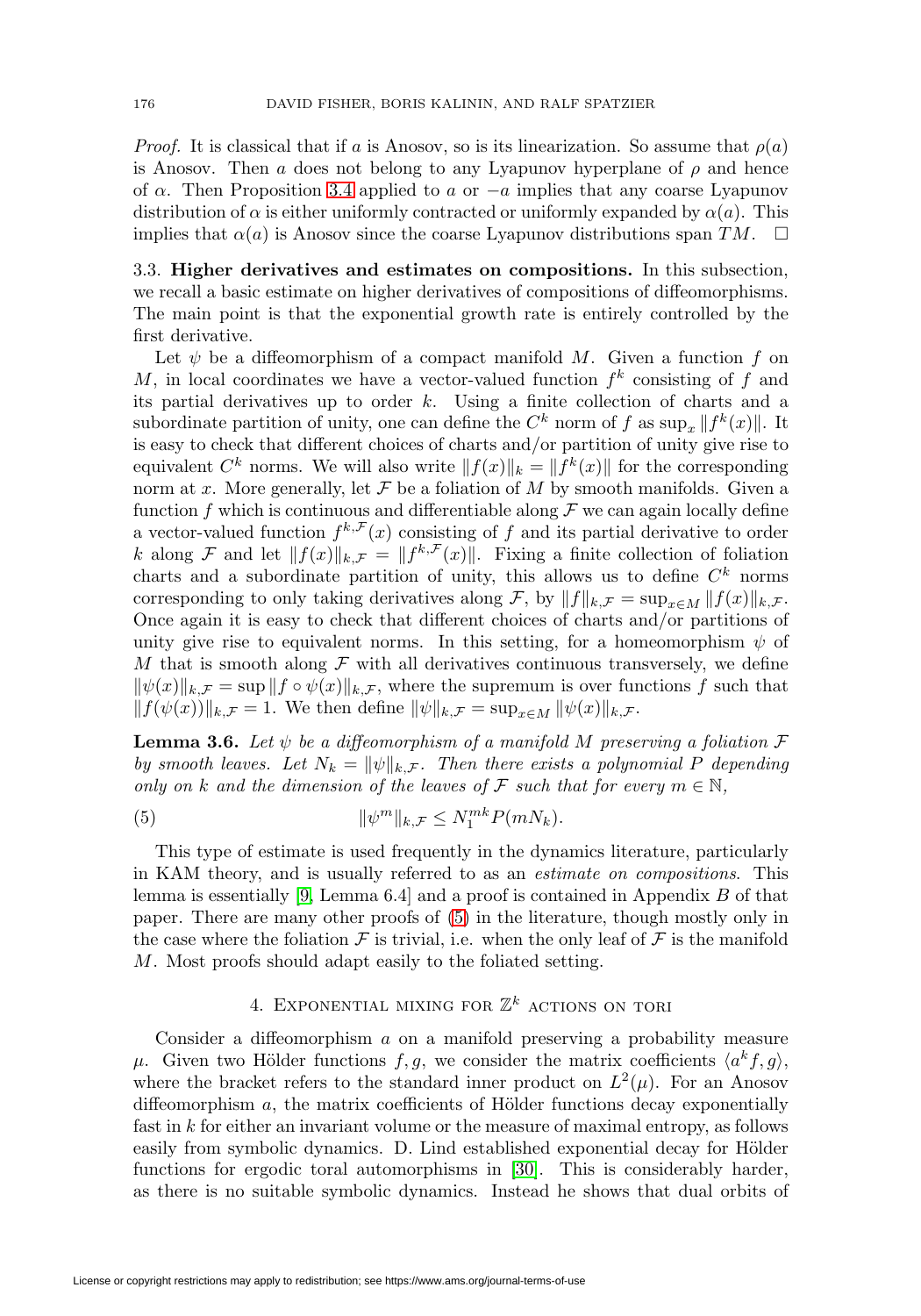from integer points to neutral subspaces along stable and unstable subspaces. This precisely is Katznelson's lemma on rational approximation of invariant subspaces. We adapt Lind's argument to prove exponential decay of matrix coefficients of Hölder functions for  $\mathbb{Z}^k$  actions by ergodic automorphisms with a bound depending on the norm of the element in  $\mathbb{Z}^k$ . Even if the  $\mathbb{Z}^k$  action contains only Anosov elements this is not trivial since we seek a bound in terms of the norm of  $a \in \mathbb{Z}^k$ . In addition, some elements in  $\mathbb{Z}^k$  will be arbitrarily close to the Lyapunov hyperplanes and thus have little, if any, expansion in certain directions. Thus one essentially has to deal with the partially hyperbolic case. We remark that Damjanović and Katok obtained estimates of exponential divergence of Fourier coefficients for the dual action induced by a  $\mathbb{Z}^k$  action by ergodic toral automorphisms [\[4\]](#page-29-8).

Finally, Gorodnik and the third author generalized exponential decay of matrix coefficients to ergodic automorphisms and  $\mathbb{Z}^k$  actions of such on nilmanifolds [\[14\]](#page-29-1). We will report on this development in more detail in Section [7](#page-18-0) when we prove the nilmanifold version of our main result. The arguments required for the nilmanifold case are substantially more complicated and rely on work by Green and Tao on equidistribution of polynomial sequences [\[16\]](#page-30-16). For this reason, and to keep our exposition for the case of toral automorphisms self-contained and elementary, we present our adaptation of Lind's arguments.

Let  $\tau$  be a  $\mathbb{Z}^k$  action by ergodic automorphisms of  $\mathbb{T}^n$ . We begin by recalling Katznelson's Lemma. For a proof, see [\[4,](#page-29-8) Lemma 4.1].

**Lemma 4.1.** Let A be an  $N \times N$  matrix with integer coefficients. Suppose that  $\mathbb{R}^N$  splits as  $\mathbb{R}^N = V \oplus V'$  with V and V' invariant under A and such that A |<sub>V</sub> and A | $_{V'}$  do not have common eigenvalues. If  $V \cap \mathbb{Z}^{N} = \{0\}$ , then there exists a constant C such that

$$
d(z, V) \ge C ||z||^{-N}
$$

for all  $z \in \mathbb{Z}^N$ . Here  $||z||$  denotes the Euclidean norm and d the Euclidean distance.

Consider the finest decomposition into  $\tau(\mathbb{Z}^k)$ -invariant subspaces  $E_i$  of  $\mathbb{R}^n$  = Consider the finest decomposition into  $\tau(\mathbb{Z}^k)$ -invariant subspaces  $E_i$  of  $\mathbb{R}^n = \bigoplus_i E_i$ . All  $E_i$  are subspaces of generalized eigenspaces of the elements of  $\tau(\mathbb{Z}^k)$ . Let  $\lambda_i$  denote the Lyapunov exponent defined by the vectors in  $E_i$ . Then  $e^{\lambda_i(a)}$  is the absolute value of the eigenvalue of  $\tau(a)$  on  $E_i$ . It is well known that the  $\lambda_i(a)$ are the Lyapunov exponents of  $\tau(a)$ . Pick an inner product with respect to which the  $E_j$  are mutually orthogonal. Let  $|||v|||$  denote its norm. Since all norms on  $\mathbb{R}^n$ are equivalent, we can pick  $D > 0$  such that  $\frac{1}{D} ||v|| \le |||v||| \le D ||v||$ . Finally note that for any  $a \in \mathbb{Z}^k$ ,  $\tau(a)$  expands  $v \in E_j$  by at least  $e^{\lambda_j(a)}$ .

**Lemma 4.2.** If  $\tau(a)$  is an ergodic toral automorphism, then for some i,  $\lambda_i(a) \neq 0$ .

This follows immediately from Kronecker's theorem that the eigenvalues of an integer matrix are roots of unity if they all lie on the unit circle. However, let us give a simple direct proof.

*Proof.* Consider the Jordan decomposition  $\tau(a) = bc$  of a, where b is semisimple, c unipotent and  $\tau(a)$  and b commute. Then for all i,  $\lambda_i(a) = \lambda_i(b)$ . If all  $\lambda_i(a) = 0$ , then b lies in a compact subgroup. Since  $\tau(a)$  is ergodic, no eigenvalue of  $\tau(a)$  is a root of unity, and hence no power of  $b$  is 1. Hence powers of  $b$  approximate 1 arbitrarily closely. Hence  $tr \tau(a)^l = tr b^l$  is arbitrarily close to n for suitable l. Since  $\tau(a)^l \in SL(n, \mathbb{Z})$ ,  $tr \tau(a)^l$  is an integer, and thus  $tr \tau(a)^l = n$ . On the other hand,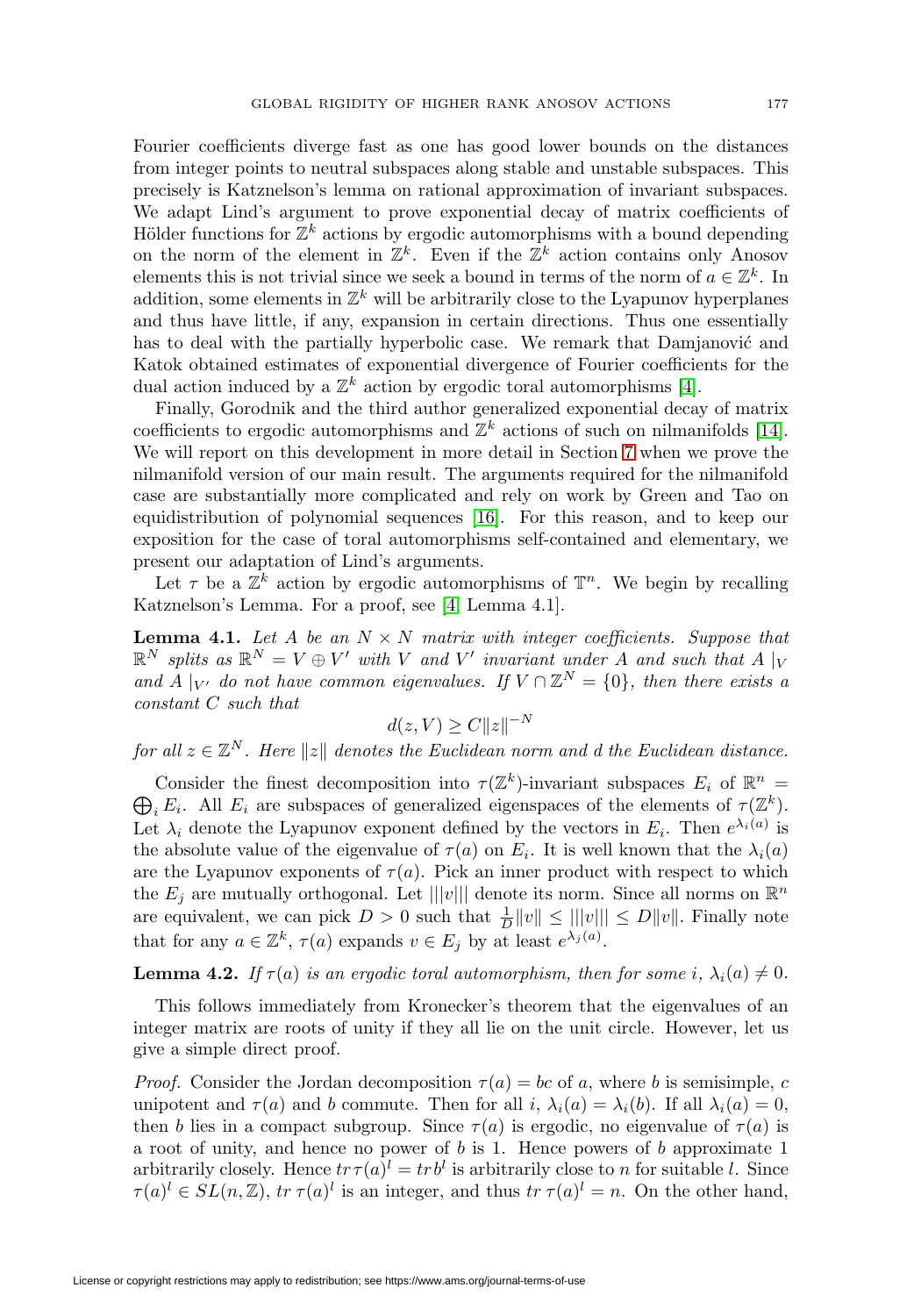however,  $tr \tau(a)^{l} < n$  since the eigenvalues of  $b^{l}$  cannot be real. This is the final  $\Box$ contradiction.  $\Box$ 

We will need a slightly stronger variant of this lemma. For  $a \in \mathbb{Z}^k$ , set  $S(a)$  =  $\max_i \lambda_i(\tau(a))$ . Then  $S(a) \neq 0$  for  $\tau(a)$  ergodic.

<span id="page-11-2"></span>**Lemma 4.3.** Suppose that for all  $0 \neq a \in \mathbb{Z}^k$ ,  $\tau(a)$  acts ergodically. Then  $\inf\{S(a) | 0 \neq a \in \mathbb{Z}^k\} > 0.$ 

Explicit lower bounds can be found in the literature, e.g. in [\[3\]](#page-29-9). We give an easy soft argument for a positive lower bound.

*Proof.* First suppose that all elements in  $\mathbb{Z}^k$  are semisimple. If  $\tau(a)$  is semisimple, then  $\tau(a)$  expands each  $E_i$  precisely by  $e^{\lambda_j(a)}$  with respect to  $|||v|||$ . Suppose  $S(a_l) \rightarrow 0$  for a sequence of mutually distinct  $1 \neq a_l \in \mathbb{Z}^k$ . Then there are infinitely many  $\tau(a_l)$  which expand distances w.r.t.  $||| \dots |||$  by at most  $\frac{2}{D}$ . Hence distances w.r.t.  $\|\ldots\|$  get expanded by at most 2. Pick any integer vector  $z \in \mathbb{Z}^n$ . As the images  $a_l(e_1)$  are integer vectors of norm at most  $2 ||z||$ , for some  $a_l \neq a_j$ ,  $a_l(z) = a_j(z)$ . Hence  $a_j^{-1}a_l$  cannot be ergodic.

Next consider the general case. Consider a generating set  $a_1, \ldots, a_k$  of  $\mathbb{Z}^k$ . Suppose  $a_1 \in \mathbb{Z}^k$  has a Jordan decomposition  $\tau(a_1) = b_1 c_1$  with  $b_1$  semisimple and  $c_1$ unipotent. Since  $\tau(a_1) \in SL(n, \mathbb{Z})$  both  $b_1$  and  $c_1$  are in  $SL(n, \mathbb{Q})$ . Since  $c_1$  is unipotent, the subspace  $W_1 = \{v \mid c_1v = v\}$  of eigenvectors with eigenvalue 1 is nontrivial and is defined over Q. Also,  $W_1$  is  $\tau(\mathbb{Z}^k)$ -invariant, and  $\tau(\mathbb{Z}^k)$  acts faithfully on  $W_1$ since otherwise some element  $\tau(a)$  for  $a \in \mathbb{Z}^k$  has eigenvalue 1 and is not ergodic. Also  $\tau(a)|_{W_1}$  is semisimple. Inductively, we define a descending sequence of rational  $\tau(\mathbb{Z}^k)$ -invariant subspaces  $W_1 \supset W_2 \supset \ldots \supset W_k$  on which  $\mathbb{Z}^k$  acts faithfully. In addition,  $\tau(a_i) |_{W_i}$  is semisimple. Hence  $\mathbb{Z}^k$  acts faithfully on  $W_k$  and every element acts semisimply. By the special case above,  $\inf \{ S(a |_{W_K}) \mid 1 \neq a \in \mathbb{Z}^k \} > 0$ . Since  $\inf\{S(a) \mid 0 \neq a \in \mathbb{Z}^k\} \geq \inf\{S(a \mid W_K) \mid 0 \neq a \in \mathbb{Z}^k\}$ , the claim follows.

Note that the  $\lambda_i$  and hence S extend to continuous functions on  $\mathbb{R}^k$ .

<span id="page-11-1"></span>**Lemma 4.4.** Suppose for all  $0 \neq a \in \mathbb{Z}^k$ ,  $\tau(a)$  acts ergodically. Then for all  $0 \neq a \in \mathbb{R}^k$ ,  $S(a) > 0$ . Thus  $0 < \sigma := \frac{1}{2} \inf \{ S(a) \mid a \in \mathbb{R}^k, \|a\| = 1 \}.$ 

*Proof.* Suppose  $S(a) = 0$  for some  $0 \neq a \in \mathbb{R}^k$ . Since the line  $ta, t \in \mathbb{R}$  comes arbitrarily close to integer points in  $\mathbb{Z}^k$ , we can find  $t_l \in \mathbb{R}$  and  $a_l \in \mathbb{Z}^k$  with  $a_l - t_l a \rightarrow 0$  as  $l \rightarrow \infty$ . As  $S(t_l a) = 0$  for all l, it follows readily that  $S(a_l) \rightarrow 0$  in contradiction to the last lemma. The last claim follows as S is continuous.  $\Box$ 

Let  $B(d)$  denote the ball of radius d in  $\mathbb{Z}^k$ .

<span id="page-11-0"></span>**Lemma 4.5.** Let  $1 < r < e^{\frac{\sigma}{n+2}}$ . Set  $H_l = \{z \in \mathbb{Z} \mid -r^l \leq z \leq r^l\}^n$ . Then we have for all sufficiently large l and  $a \in \mathbb{Z}^k$  with  $\|a\| \geq l$ ,

$$
\tau(a)(H_l) \cap H_l = \{0\}.
$$

*Proof.* Fix a constant  $b > 0$  such that for all  $r > 0$ ,  $[-r, r]^n$  is contained in the ball  $B_{br}(0)$  of radius br about 0.

Suppose that there is a sequence  $l_m \to \infty$  and  $a_{l_m} \in \mathbb{Z}^k$  with  $\alpha_{l_m} := ||a_{l_m}|| \ge l_m$ such that  $\tau(a_{l_m})(H_{l_m})\cap H_{l_m}\neq\{0\}$ . Passing to a subsequence we may assume that  $a_{l_m}\to a$  converges to  $a\in\mathbb{R}^k$ . Since  $S(a) \geq 2\pi$ ,  $\lambda(a) \geq \pi$  for some i. Hence we  $\frac{a_{l_m}}{\alpha_{l_m}} \to a$  converges to  $a \in \mathbb{R}^k$ . Since  $S(a) \geq 2\sigma$ ,  $\lambda_i(a) \geq \sigma$  for some *i*. Hence we get for all large m that  $\lambda_i(a_{l_m}) \geq l_m \sigma$ .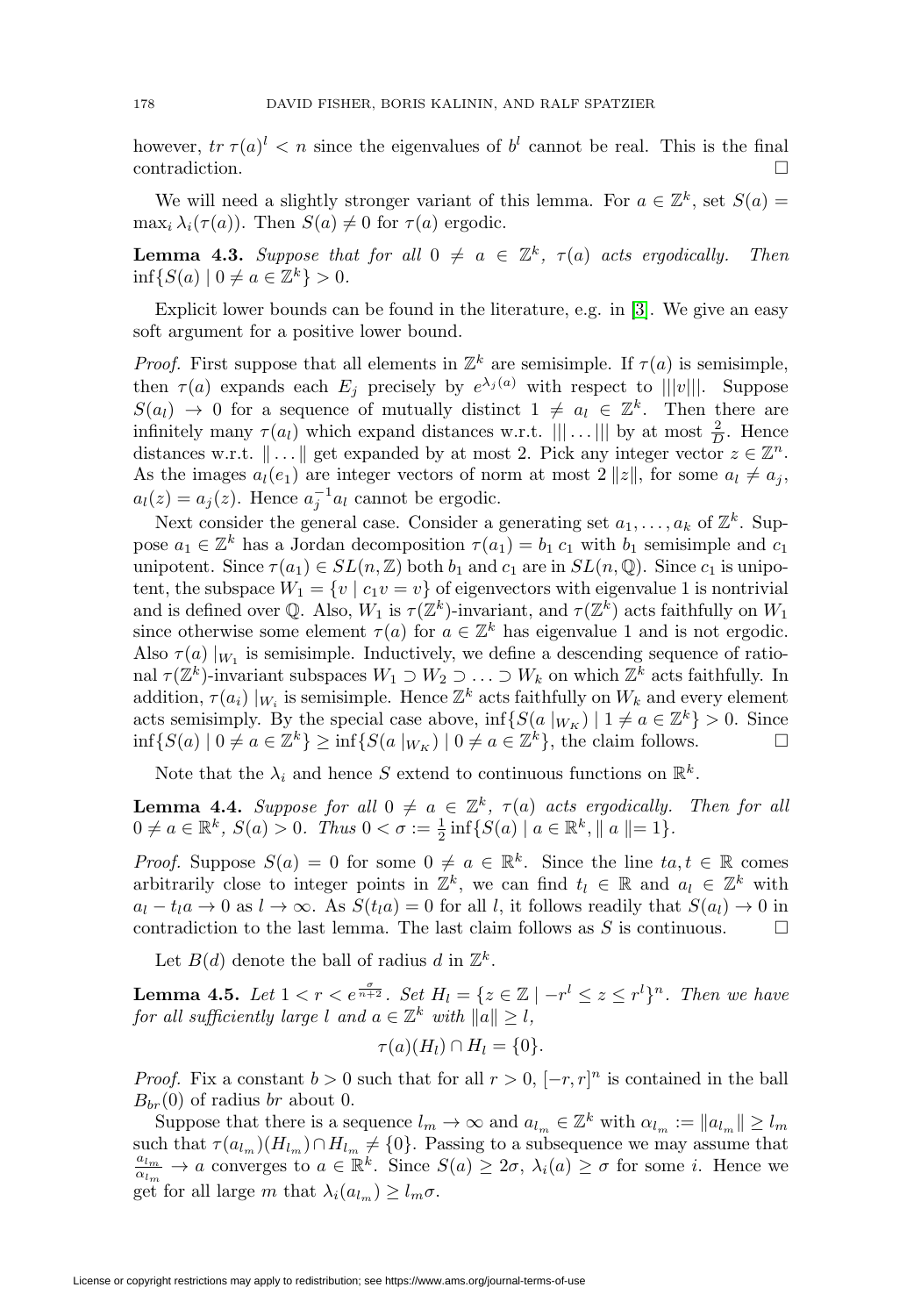Let  $E = \bigoplus_{j \neq i} E_j$ . By Katznelson's Lemma applied to E, there is a constant  $C > 0$  such that for  $0 \neq z \in \mathbb{Z}^n$ , the distance  $d(z, E) > C||z||^{-n}$ . Suppose  $z_{l_m} \in H_{l_m}$ with  $\tau(a_{l_m})z_{l_m} \in H_{l_m}$ . Then we get

$$
||z_{l_m}|| < br^{l_m}
$$
 and  $||\tau(a_{l_m})z_{l_m}|| < br^{l_m}$ .

Denote by  $\pi_i$  the projection to  $E_i$  along E. Then  $\|\pi_i(z_{l_m})\| = d(z_{l_m}, E) \ge$  $C||z_{l_m}||^{-n} > Cb^{-n}r^{-nl_m}.$ 

As  $E$  and  $E_i$  are transversal and have constant angle, there is a constant  $M$  such that for all  $v \in \mathbb{R}^n$ ,  $\pi_i(v) \leq M||v||$ . Hence  $\|\tau(a_{l_m})(\pi_i(z_{l_m}))\| = \|\pi_i(\tau(a_{l_m})z_{l_m})\|$  $Mbr^{l_m}$ . On the other hand, we will show below that

$$
\|\tau(a_{l_m})(\pi_i(z_{l_m}))\| \ge \frac{1}{D}e^{\sigma l_m}b^{-n}r^{-nl_m}.
$$

Indeed, this estimate is clear when  $\tau(a)$  is semisimple but needs more care when  $\tau(a)$  has nontrivial Jordan form. This estimate will yield a contradiction to the Lyapunov exponent  $\lambda_i(a)$  of a to be at least  $\sigma$ . Here are the details.

Set  $v_{l_m} := \frac{\pi_i(z_{l_m})}{\|\pi_i(z_{l_m})\|}$ . By the estimates above we get

$$
\|\tau(a_{l_m})(v_{l_m})\| \le \frac{Mbr^{l_m}}{\|\pi_i z_{l_m}\|} \le MC^{-1}b^{n+1}r^{(n+1)l_m}.
$$

Set  $b_{l_m} := a - \frac{a_{l_m}}{\alpha_{l_m}}$ . Then  $b_{l_m} \to 0$ . For all large m, we may assume that  $b_{l_m}$ expands vectors by a factor of at most r. Since  $l_m \leq \alpha_{l_m}$  this implies that

$$
\|\tau(\alpha_{l_m}a)(v_{l_m})\| = \|\tau(\alpha_{l_m}b_{l_m})\tau(a_{l_m})(v_{l_m})\| \leq MC^{-1}b^{n+1}r^{(n+1)l_m}r^{\alpha_{l_m}}
$$
  

$$
\leq MC^{-1}b^{n+1}r^{(n+2)\alpha_{l_m}}.
$$

Find a basis  $w_1, \ldots, w_s$  of  $E_i$  which brings a to Jordan form. Write  $v_{l_m}$  =  $x_{l_m}^1 w_1 + \cdots + x_{l_m}^s w_s$ . Passing to a subsequence the  $v_{l_m}$  converge. Suppose j is the last coordinate such that  $x_{l_m}^j \to x^j \neq 0$ . Then  $\tau(\alpha_{l_m}a)(v_{l_m})$  has j-coordinate of absolute value  $x^j e^{\alpha_{l_m}\lambda_i(a)}$ . Since the sup norm determined by the basis  $w_1, \ldots, w_r$ is equivalent to the standard Euclidean norm, there is a constant  $M'$  such that  $\|\tau(\alpha_{l_m}a)(v_{l_m})\| > M'x^j e^{\alpha_{l_m}\lambda_i(a)}$ . Hence

$$
M'x^j e^{\alpha_{l_m}\sigma} \langle M'x^j e^{\alpha_{l_m}\lambda_i(a)} \langle MC^{-1}b^{n+1}r^{(n+2)\alpha_{l_m}}.
$$

This is impossible for large  $l_m$  by choice of r and  $\sigma$ .

We will use the approximation by Fejér kernel functions  $K_l(t) = \sum_{j=-l}^{l} (1-t)^j$  $\frac{|j|}{l+1}$ ) $e^{2\pi i j t}$ , and we refer to [\[28,](#page-30-17) chapter I] for details.

Set  $F_l(t_1,\ldots,t_n) = K_l(t_1)\ldots K_l(t_n)$ . For continuous  $f: \mathbb{T}^n \mapsto \mathbb{R}, K_l \star f$  is supported on  $H_l$ . Endow the space

 $H_{\theta} = \{f : \mathbb{T}^n \to \mathbb{R} \mid f \text{ is Hölder with Hölder exponent } \theta\}$ 

for  $0 < \theta < 1$  with the norm

$$
||f||_{\theta} = ||f||_{\infty} + \sup_{t,h \neq 0} \frac{||f(t+h) - f(t)||}{||h||^{\theta}}.
$$

$$
\Box
$$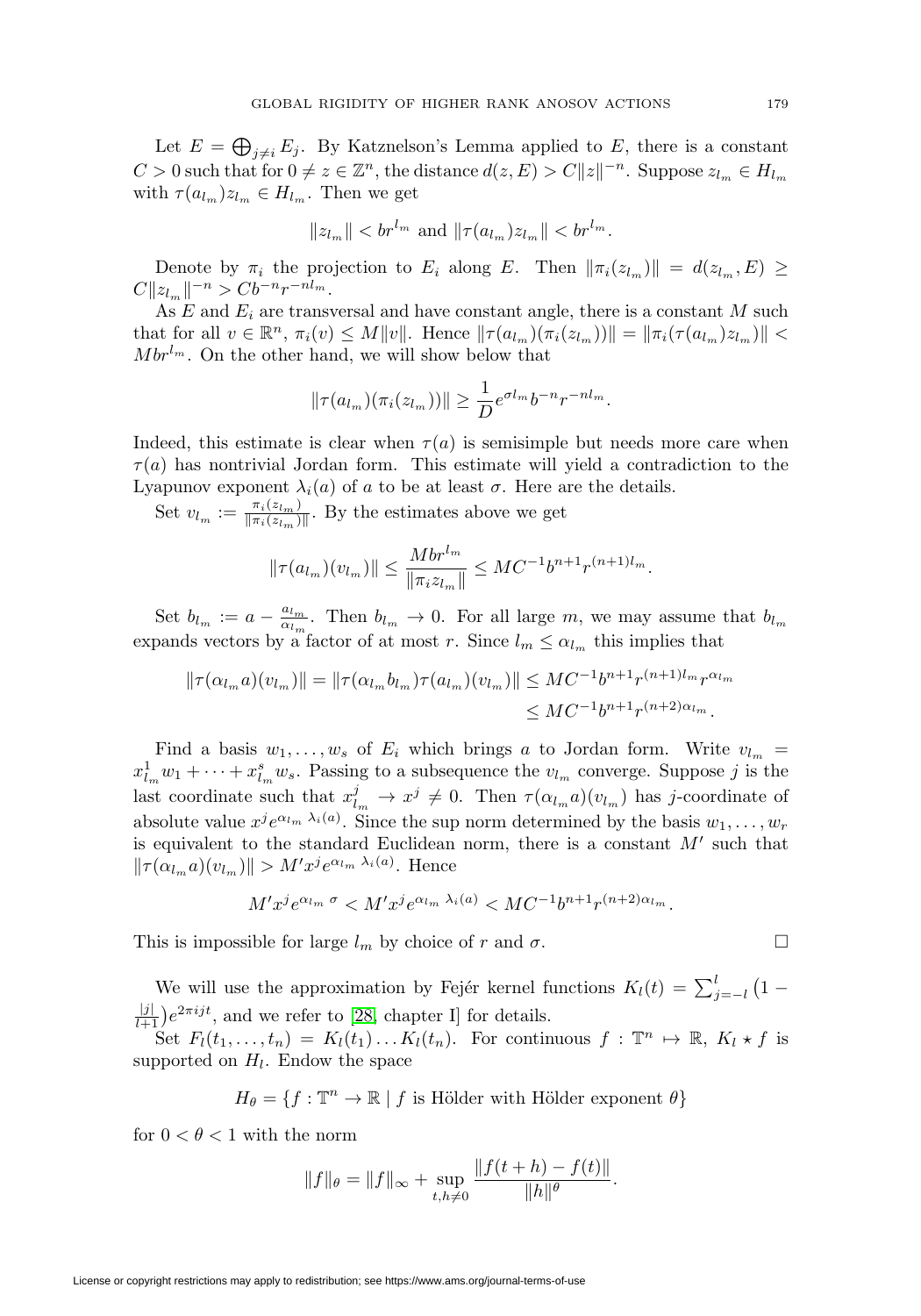As in [\[28,](#page-30-17) p. 21, Exercise 1], we get

**Lemma 4.6.** There is a constant  $C = C(\theta)$  such that the map  $H_{\theta} \mapsto L_{\infty}(\mathbb{T}^n)$ given by  $f \mapsto F_m \star f$  satisfies the estimate

$$
||F_m \star f - f||_{\infty} \le C(\theta) ||f||_{\theta} m^{-\theta}.
$$

<span id="page-13-1"></span>**Theorem 4.7.** Suppose  $\mathbb{Z}^k$  acts affinely on  $\mathbb{T}^n$  such that for all  $0 \neq a \in \mathbb{Z}^k$ ,  $\tau(a)$ acts ergodically. Let f and g be two Hölder functions on  $\mathbb{T}^n$  with Hölder exponents θ. Then there exists  $r > 1$  such that for any  $a_l \in \mathbb{Z}^k$  with  $||a_l|| \geq l$  we can bound the matrix coefficients

$$
\left| \langle a_l f, g \rangle - \int_{\mathbb{T}^n} f \int_{\mathbb{T}^n} g \right| < C(\theta) \left( 4 \| f \|_{\theta} \| g \|_2 + 2 \| g \|_{\theta} \| f \|_2 \right) \ r^{-\theta l}.
$$

In particular, the matrix coefficients decay exponentially fast.

*Proof.* We can assume that  $\int_{\mathbb{T}^n} f = \int_{\mathbb{T}^n} g = 0$  are both 0 by subtracting the constants  $\int_{\mathbb{T}^n} f$  and  $\int_{\mathbb{T}^n} g$  from f and g respectively.

We pick  $1 \lt r \leq e^{\frac{\sigma}{n+2}}$  as in Lemma [4.5,](#page-11-0) where  $\sigma$  is as in Lemma [4.4.](#page-11-1) Let  $m = [r<sup>l</sup>]$ , the largest integer smaller than  $r<sup>l</sup>$ . Set  $f<sub>l</sub> = K<sub>m</sub> \star f$  and  $g<sub>l</sub> = K<sub>m</sub> \star g$ with frequencies in  $H_l$ . Then  $\int_{\mathbb{T}^n} f_l = \int_{\mathbb{T}^n} g_l = 0$  and  $||f - f_l||_{\infty} \leq 2C(\theta) ||f||_{\theta}(r^l)^{-\theta}$ and  $||g - g_l||_{\infty} < 2C(\theta) ||g||_{\theta}(r^l)^{-\theta}$ , where the 2 accounts for the discrepancy coming from m versus  $r^l$ . By the last lemma, we get

$$
\langle a_l(f), g \rangle = \langle a_l f, (g - g_l) \rangle + \langle a_l (f - f_l), g_l \rangle + \langle a_l (f_l), g_l \rangle.
$$

The last term is eventually 0 since the constant term is 0 and  $a_l$  moves  $H_l$  off itself. The first term is bounded by

$$
||f||_2||g - g_l||_{\infty} \le 2C(\theta) ||g||_{\theta} ||f||_2 r^{-\theta l}.
$$

Take l large enough so that  $||g - g_l||_{\infty} < 2C(\theta) ||g||_{\theta}(r^l)^{-\theta} < 2$ . Then the second term is bounded by

$$
||g_l||_2||f - f_l||_{\infty} \le 2C(\theta) ||f||_{\theta} ||g_l||_2 r^{-\theta l} \le 4C(\theta) ||f||_{\theta} ||g||_2 r^{-\theta l}.
$$

This yields the desired estimate  $\Box$ 

<span id="page-13-2"></span>**Corollary 4.8.** The same statement as above holds for any Anosov  $\mathbb{Z}^k$  action with  $k > 1$  where every element acts ergodically.

*Proof.* This combines Theorem [4.7,](#page-13-1) the existence of a Hölder conjugacy, and the fact that we define matrix coefficients with respect to the push-forward measure, which is the unique smooth invariant measure by Proposition [3.1.](#page-6-1)  $\Box$ 

## 5. Regularity and the proof of Theorem 1.1

<span id="page-13-0"></span>In this section we complete the proof of Theorem [1.1](#page-0-0) by showing that the Franks-Manning conjugacy  $\phi$  between the  $\mathbb{Z}^k$  actions  $\alpha$  and  $\rho$  is smooth. We will use  $\phi$  and the uniform exponential estimates along the coarse Lyapunov foliations of  $\alpha$  from Section [3.2,](#page-7-0) but we will not use Anosov elements explicitly in this section. Instead, we will use the subgroup  $\mathbb{Z}^2$  consisting of ergodic elements that we postulated in Theorem [1.1.](#page-0-0) Theorem [4.7](#page-13-1) gives exponential mixing with uniform estimates along this  $\mathbb{Z}^2$ . This allows us to define distributions on Hölder functions which correspond to the components of the conjugacy and their derivatives. First, however, we will make some reductions to the general case.

$$
\Box
$$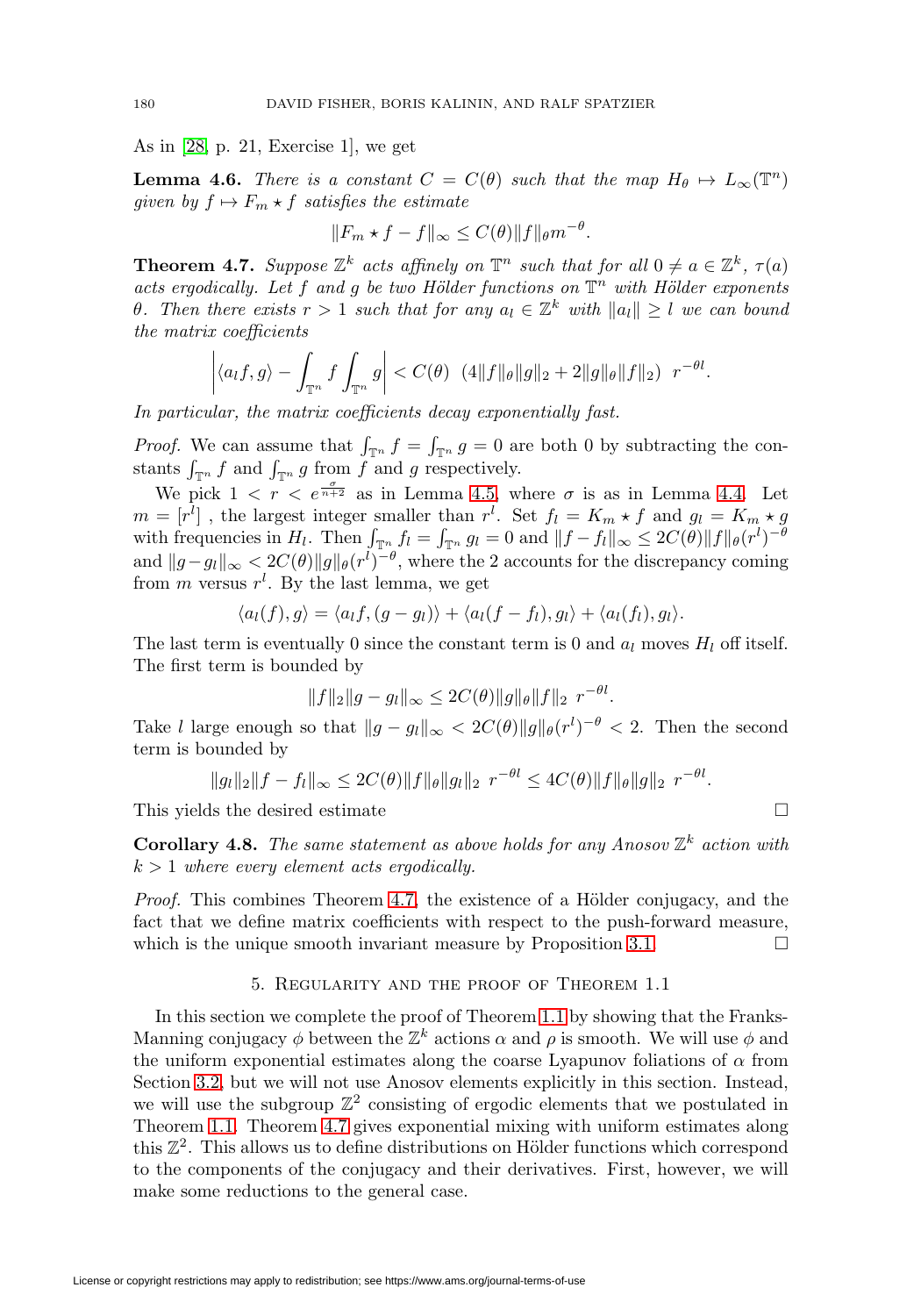By passing to a finite index subgroup of  $\mathbb{Z}^k$  we can assume that the action  $\alpha$ has a common fixed point. First we reduce the problem to the case when  $\alpha$  acts on the torus with the standard differentiable structure. Note that a construction due to Farrell and Jones shows that there exist Anosov diffeomorphisms of exotic tori [\[7\]](#page-29-3). However, every exotic torus of dimension at least 5 has a finite cover which is diffeomorphic to the standard torus [\[38,](#page-30-18) Chapter 15 A, last unitalicized paragraph]. In this case we can consider the lifts of the actions and the conjugacy. Clearly, the smoothness of  $\phi$  follows from the smoothness of its lift. We will give an independent argument in Section [6](#page-17-0) for the case of 4-dimensional tori. Hence, without loss of generality, we can assume that  $\alpha$  acts on the same standard torus as  $\rho$ . In dimensions 2 and 3, by Remark [A.5](#page-29-10) in the Appendix, there are no exotic differentiable structures, though this fact is not strictly needed here. In dimension 3, Theorem [1.1](#page-0-0) follows from the main result of [\[34\]](#page-30-1). As explained in Section [6,](#page-17-0) there are no higher rank Anosov actions on tori in dimension 2.

By changing coordinates we can also assume that 0 is a common fixed point for both  $\alpha$  and  $\rho$ . Then there exists a unique conjugacy  $\phi$  in the homotopy class of the identity satisfying  $\phi(0) = 0$ . We can lift  $\phi$  to the map  $\phi : \mathbb{R}^n \to \mathbb{R}^n$  satisfying  $\tilde{\phi}(0) = 0$  and write it as  $\tilde{\phi} = I + h$ , where  $h : \mathbb{R}^n \to \mathbb{R}^n$  is  $\mathbb{Z}^n$  periodic.

Consider an element a in  $\mathbb{Z}^2$  and abbreviate  $\alpha(a)$  to a and  $\rho(a)$  to  $\overline{A}$ . We denote their lifts to  $\mathbb{R}^n$  that fix 0 by  $\tilde{a}$  and A respectively and note that A is linear. Since  $\phi$  is a conjugacy and the lifts fix 0, they satisfy  $\phi \circ \tilde{a} = A \circ \phi$ . Hence we obtain

$$
(I+h)(\tilde{a}(x)) = A(I+h)(x),
$$

which is equivalent to

$$
h(x) = A^{-1}(\tilde{a}(x) - A(x)) + A^{-1}(h(\tilde{a}(x))) = Q(x) + A^{-1}(h(\tilde{a}(x))),
$$

where  $Q(x) = A^{-1}(\tilde{a}(x) - A(x))$ . Note that  $Q(x)$  is smooth since a is smooth with respect to the standard differentiable structure (this will be crucial later). Since h is  $\mathbb{Z}^n$  periodic it is easy to see that  $A^{-1}(h(\tilde{a}(x)))$  and hence  $Q(x)$  are also  $\mathbb{Z}^n$ periodic. For the remainder of this section we will view  $h$  and  $Q$  as functions from  $\mathbb{T}^n$  to  $\mathbb{R}^n$ . The functional equation on  $\mathbb{T}^n$  becomes

<span id="page-14-0"></span>(6) 
$$
h(x) = Q(x) + A^{-1}(h(ax)).
$$

Fix a coarse Lyapunov foliation  $V$  of  $\alpha$  and the corresponding linear coarse Lyapunov foliation  $\bar{\mathcal{V}}$  of  $\rho$ . Let V be the subspace of  $\mathbb{R}^n$  parallel to  $\bar{\mathcal{V}}$  and W be the complementary A invariant subspace, which is parallel to the sum of all coarse Lyapunov foliations of  $\rho$  different from  $\bar{\mathcal{V}}$ . Denote by  $h_V : \mathbb{R}^n \to V$  the projection of h to V along W. Since V is A-invariant, projecting equation [\(6\)](#page-14-0) and letting  $A_V$ denote the restriction of A to V we obtain

<span id="page-14-1"></span>(7) 
$$
h_V(x) = Q_V(x) + A_V^{-1}(h_V(ax)) =: F_V(h_V)(x),
$$

where  $Q_V$  denotes the projection of  $Q$  to  $V$  along  $W$ .

We will use the functional equation  $(7)$  with well-chosen elements a to study the derivatives of  $h_V$  along the coarse Lyapunov foliations of  $\alpha$ . These derivatives exist, a priori, only in the sense of distribution on smooth functions. The crucial element of the proof is Lemma [5.1](#page-15-0) below, which shows that these distributional derivatives extend to functionals on the spaces of Hölder functions. We emphasize that this lemma is quite general and may be useful in other situations. The main ingredients are the uniform exponential estimates with arbitrarily small exponents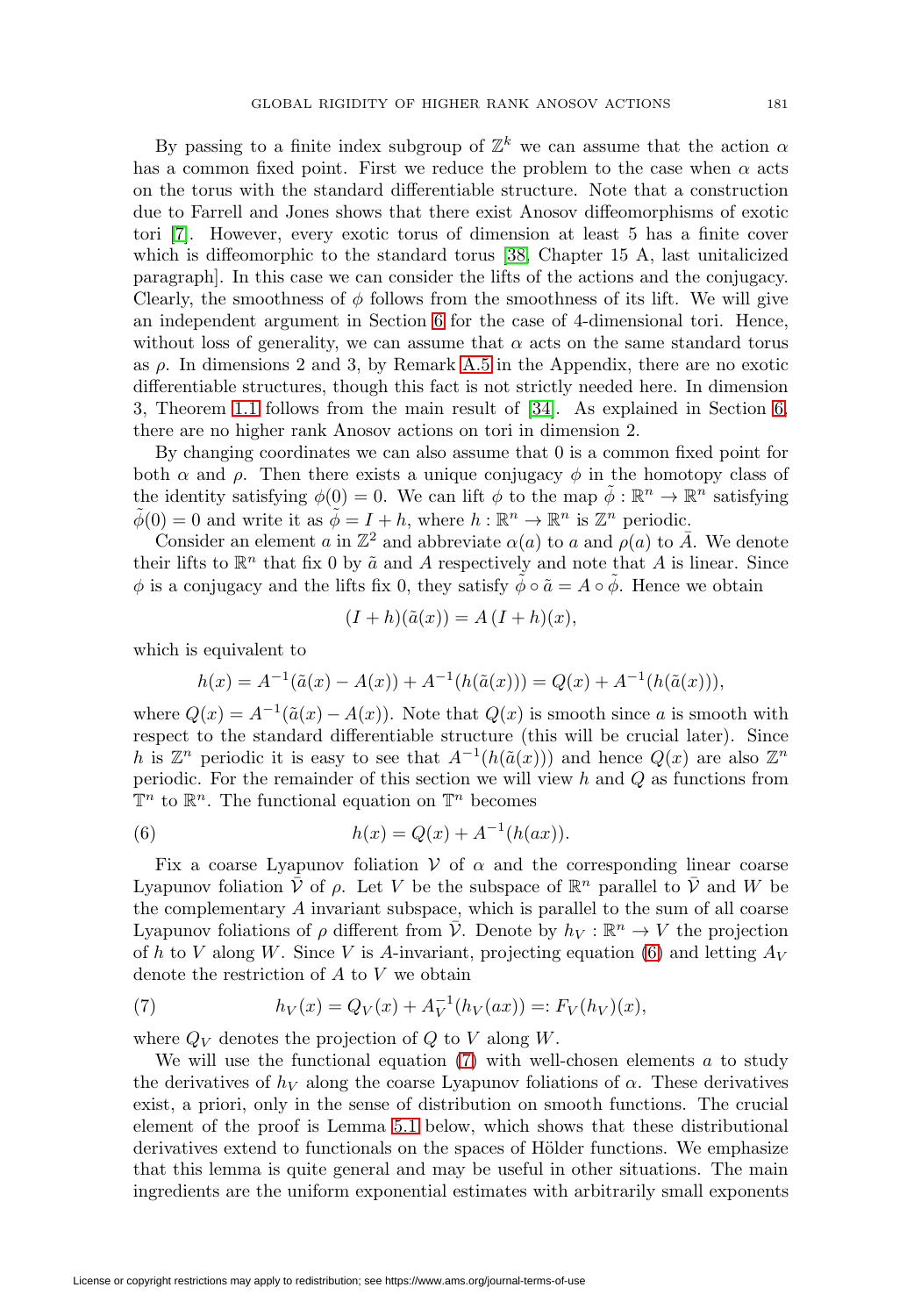along coarse Lyapunov foliations, and exponential mixing for Hölder functions. The key idea is that in our estimates for derivatives, the exponential decay coming from exponential mixing overcomes small exponential growth coming from derivatives.

<span id="page-15-0"></span>**Lemma 5.1.** For any coarse Lyapunov foliation  $V'$  of  $\alpha$ , possibly equal to  $V$ , and for any  $\theta > 0$  the derivatives of  $h_V$  of any order along  $V'$  exist as distributions on the space of  $\theta$ -Hölder functions.

*Proof.* Let  $L, L^+, L^- \subset \mathbb{R}^k$  be the Lyapunov hyperplane and the positive and negative Lyapunov half-spaces corresponding to  $V$ . Let  $L'$  be the Lyapunov hyperplane corresponding to  $\mathcal V'$ . In this proof we will choose a in the  $\mathbb Z^2$  subgroup consisting of ergodic elements. We note that  $V$  and  $V'$  are coarse Lyapunov foliations for  $\alpha$ -action of the full  $\mathbb{Z}^k$  and that we make no assumptions on the relative positions of  $\mathbb{Z}^2$ , L, and L' in  $\mathbb{R}^k$ . We will choose a in a narrow cone in  $\mathbb{Z}^2$  around  $L' \cap \mathbb{Z}^2$ , so that a will expand  $\mathcal{V}'$  at most slowly. In case  $\mathbb{Z}^2 \subset L'$ , this automatically holds for all a in  $\mathbb{Z}^2$ . Since any such cone cannot be contained entirely in  $L^-$ , we can always choose such an  $a \in \mathbb{Z}^2$  in  $L^+$  or  $L$ .

If  $a \in L^+$ , then  $A_V^{-1}$  is a contraction. Then the operator  $F_V$  in [\(7\)](#page-14-1) is a contraction on the space  $C^0(\mathbb{T}^n, V)$ . Hence it has a unique fixed point  $\lim F_V^m(0)$ , which therefore has to coincide with  $h_V$ . Thus we obtain

<span id="page-15-1"></span>(8) 
$$
h_V(x) = \sum_{m=0}^{\infty} A_V^{-m} Q_V(a^m x).
$$

If  $a \in L$  the series in [\(8\)](#page-15-1) does not converge in the space of continuous functions. However, it converges in the space  $\mathcal{D}_0$  of distributions on smooth functions with zero average, and the equality in  $(8)$  holds in  $\mathcal{D}_0$ . To see this we iterate  $(7)$  to get

(9) 
$$
h_V(x) = \sum_{m=0}^{N-1} A_V^{-m} Q_V(a^m x) + A_V^{-N} h_V(a^N x).
$$

Since  $||A_V^{-m}||$  grows at most polynomially in m for  $a \in L$ , and since  $h_V$  is Hölder, Corollary [4.8](#page-13-2) implies that the pairing  $\langle A_V^{-N} h_V(a^N x), f \rangle \to 0$  for any Hölder function f with  $\int_{\mathbb{T}^n} f = 0$ . This establishes convergence and equality in [\(8\)](#page-15-1) when both sides are considered as elements in  $\mathcal{D}_0$ .

We will use the notation of Section [3.3](#page-9-2) for derivatives. Given a smooth function  $g: \mathbb{T}^n \to \mathbb{R}^l$ , we write  $g^{k,\mathcal{V}'}$  for the vector consisting of the derivatives of g up to order k along the foliation  $\mathcal{V}'$ . If g is a vector-valued function on  $\mathbb{T}^n$  and f is a scalarvalued function, we write  $qf$  for the vector function obtained by component-wise multiplication of g by f. We then write  $\langle g, f \rangle$  for the vector obtained by integrating gf over  $\mathbb{T}^n$ . We will use the same notation  $h_V^{k,\mathcal{V}'}$  for the vector of distributional derivatives of  $h_V$  along  $V'$  (see Section [8](#page-20-0) for a detailed description of distributional derivatives in the context of foliations). Differentiating [\(8\)](#page-15-1) term-wise we obtain the formula for  $h_V^{k,\mathcal{V}'},$ 

<span id="page-15-2"></span>(10) 
$$
\langle h_V^{k,\mathcal{V}'}, f \rangle = \sum_{m=0}^{\infty} \langle A_V^{-m} (Q_V \circ a^m)^{k,\mathcal{V}'}, f \rangle.
$$

Note that the derivative of a distribution is defined by its values on derivatives of test functions [\(16\)](#page-22-0), and those have zero average. Thus convergence and equality in  $(10)$  hold in the space  $\mathcal D$  of distributions on smooth functions, even if equality in  $(8)$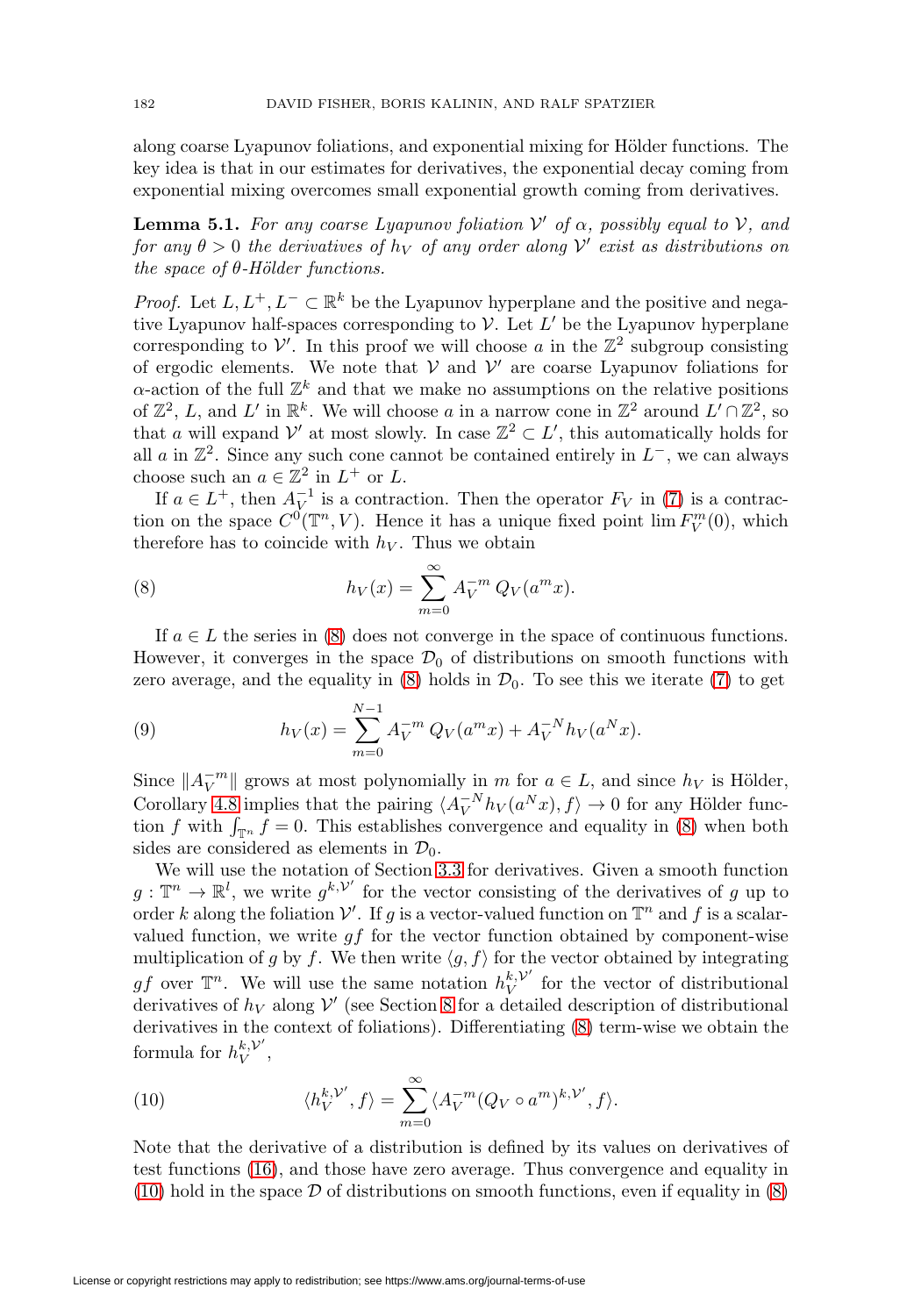holds only in  $\mathcal{D}_0$ . Since  $Q_V$  is smooth, the pairings in the series in [\(10\)](#page-15-2) are simply given by integration. To show that  $h_V^{k, \mathcal{V}'}$  extends to a functional on the space of Hölder functions we will now estimate these pairings in terms of the Hölder norm of  $f$ .

We will use smooth approximations of f by convolutions  $f_{\varepsilon} = f \star \phi_{\varepsilon}$ , where the kernel is given by rescaling  $\phi_{\varepsilon}(x) = \varepsilon^{-n} \phi(\frac{x}{\varepsilon})$  of a fixed bump function  $\phi$  and thus is supported on the ball of radius  $\varepsilon$  and satisfies

$$
\phi_{\varepsilon} \ge 0
$$
,  $\int_{\mathbb{T}^n} \phi_{\varepsilon} = 1$ ,  $\|\phi_{\varepsilon}\|_{C^k} = \varepsilon^{-(n+k)} \|\phi\|_{C^k}$ .

Then it is easy to check the following estimates, where  $\|\cdot\|_k$  denotes the  $C^k$ norm for  $k \geq 0$ ,

<span id="page-16-0"></span>(11)  $\|f_{\varepsilon} - f\|_{0} \leq \varepsilon^{\theta} \|f\|_{\theta}$  for  $0 < \theta \leq 1$  and  $\|f_{\varepsilon}\|_{C^{k}} \leq c_{k} \varepsilon^{-n-k} \|f\|_{0}$  for  $k \in \mathbb{N}$ , where f is a  $\theta$ -Hölder function and  $c_k$  is a constant depending only on k. First we estimate the pairings in [\(10\)](#page-15-2) with  $f_{\varepsilon}$ . Note that  $\|\cdot\|_{l} \leq \|\cdot\|_{k}$  if  $l \leq k$ . We have  $k \sim$ 

$$
\begin{aligned} \|\langle A_V^{-m}(Q_V \circ a^m)^{k, \mathcal{V}'}, f_{\varepsilon} \rangle \| &\le \|A_V^{-m}\| \cdot \|\langle (Q_V \circ a^m)^{k, \mathcal{V}'}, f_{\varepsilon} \rangle \| \\ &= \|A_V^{-m}\| \cdot \|\langle Q_V \circ a^m, (f_{\varepsilon})^{k, \mathcal{V}'} \rangle \| \, . \end{aligned}
$$

Since  $||(f_{\varepsilon})^{k,\mathcal{V}'}||_{\theta} \leq ||(f_{\varepsilon})^{k,\mathcal{V}'}||_{1} \leq ||f_{\varepsilon}||_{k+1}$ , using Corollary [4.8](#page-13-2) and [\(11\)](#page-16-0) we can estimate

$$
\begin{aligned} \|\langle Q_V \circ a^m, (f_{\varepsilon})^{k, \mathcal{V}'} \rangle \| &\le K_1 \, r^{-m \|a\| \theta} \, \|Q_V\|_{\theta} \|(f_{\varepsilon})^{k, \mathcal{V}'}\|_{\theta} \\ &\le K_2 \, r^{-m \|a\| \theta} \varepsilon^{-(n+k+1)} \|Q_V\|_{\theta} \, \|f\|_0 \, . \end{aligned}
$$

Since a is chosen in  $L^+ \cup L$ ,  $||A_V^{-1}||$  grows at most polynomially in  $||a||$  and thus, for any  $\eta > 0$ , we can ensure that  $||A_V^{-1}|| < (1 + \eta)^{||a||}$  for all a with sufficiently large norm. Thus we conclude from the two equations above that

<span id="page-16-1"></span>
$$
(12) \ \|\langle A_V^{-m}(Q_V \circ a^m)^{k, \mathcal{V}'}, f_{\varepsilon} \rangle\| \le K_2 \ (1+\eta)^{m \|a\|} \ r^{-m \|a\| \theta} \ \varepsilon^{-(n+k+1)} \|Q_V\|_{\theta} \, \|f\|_0 \, .
$$

Now we estimate the pairings in [\(10\)](#page-15-2) with  $f - f_{\varepsilon}$  using the supremum norm and estimating  $||A_V^{-m}||$  as above:

$$
\begin{aligned} \|\langle A_V^{-m}(Q_V \circ a^m)^{k, \mathcal{V}'} , (f - f_{\varepsilon}) \rangle \| &\le \|A_V^{-m}(Q_V \circ a^m)^{k, \mathcal{V}'}\|_0 \cdot \|(f - f_{\varepsilon})\|_0 \\ &\le \|A_V^{-m}\| \cdot \|Q_V \circ a^m\|_{k, \mathcal{V}'} \cdot \varepsilon^{\theta} \|f\|_{\theta} \le (1 + \eta)^{m \|a\|} \cdot \|a^m\|_{k, \mathcal{V}'} \cdot \|Q_V\|_{k, \mathcal{V}'} \cdot \varepsilon^{\theta} \|f\|_{\theta}.\end{aligned}
$$

Here we used the notation of Section [3.3.](#page-9-2) Denoting  $N_k = ||a||_{k, \mathcal{V}}$ , and using equation [\(5\)](#page-9-1) from Lemma [3.6](#page-9-3) we conclude that

$$
\|\langle A_V^{-m}(Q_V\circ a^m)^{k,\mathcal{V}'}, (f-f_{\varepsilon})\rangle\| \le (1+\eta)^{m\|a\|} \cdot N_1^{mk} P(mN_k) \cdot \varepsilon^{\theta} \cdot \|Q_V\|_k \cdot \|f\|_{\theta}.
$$

Recall that we choose a in a cone around  $L' \cap \mathbb{Z}^2$ . For any  $\eta > 0$ , by taking the cone sufficiently narrow and using Proposition [3.4,](#page-8-1) we can ensure that  $N_1 = ||a||_{1, \mathcal{V}'} <$  $(1 + \eta)^{||a||}$  for any such a with sufficiently large norm. Then from the last equation we obtain that

<span id="page-16-2"></span>(13) 
$$
\|\langle A_V^{-m}(Q_V \circ a^m)^{k, \mathcal{V}'}, (f - f_\varepsilon) \rangle\| \le (1 + \eta)^{m(k+1)\|a\|} \cdot P(mN_k) \cdot \varepsilon^{\theta} \cdot \|Q_V\|_k \cdot \|f\|_{\theta}.
$$

For any fixed  $\theta$ , we have a fixed rate of exponential decay with respect to m in [\(12\)](#page-16-1), but the rate of exponential growth in [\(13\)](#page-16-2) can be made arbitrarily slow. This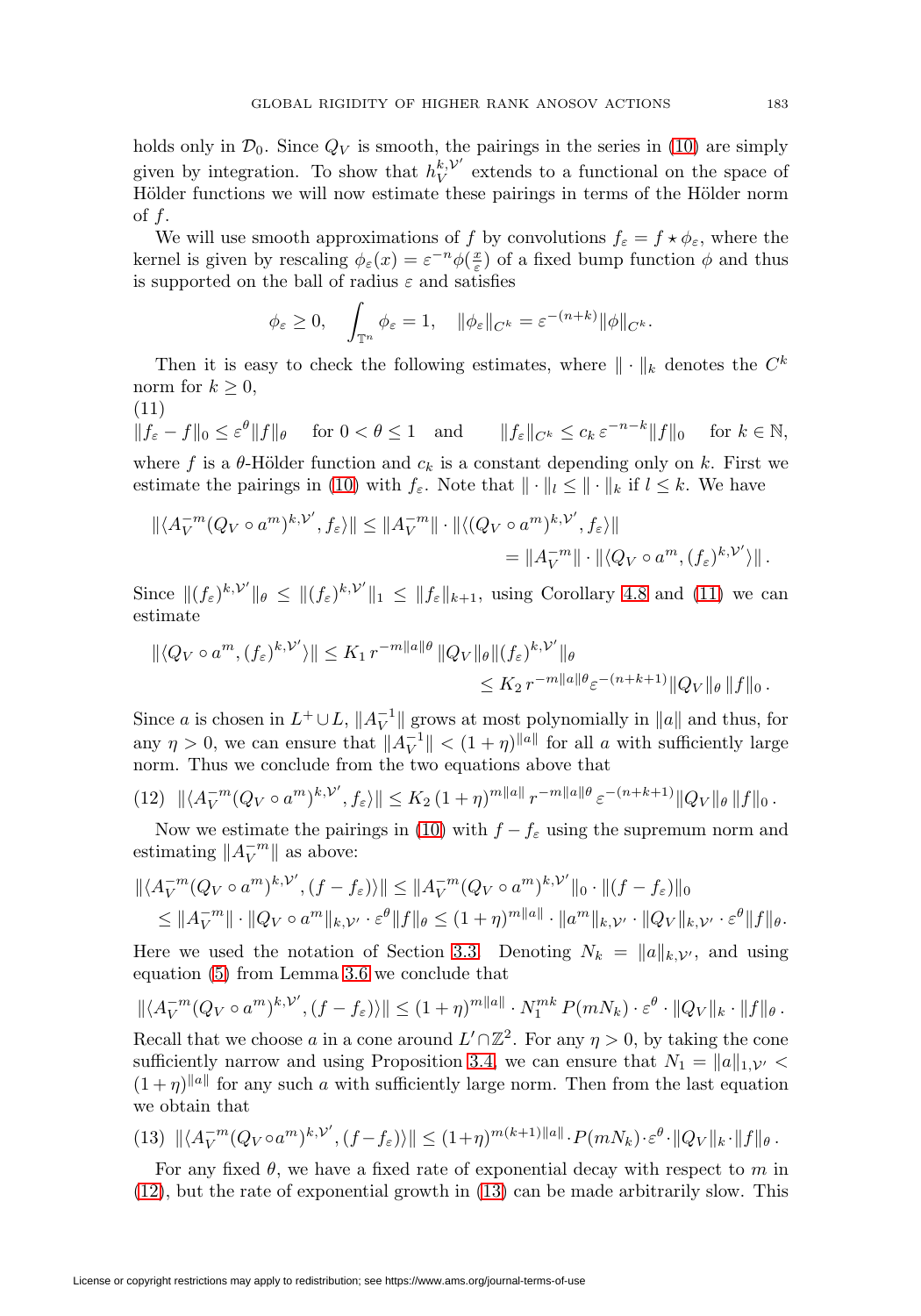allows us to choose an  $\varepsilon$  that gives exponentially decaying estimates for both [\(12\)](#page-16-1) and [\(13\)](#page-16-2). More precisely, we take

$$
\varepsilon = r^{\frac{-m\|a\|\theta}{\theta + n + k + 1}} \qquad \text{and denote} \quad \zeta = r^{\frac{\theta^2}{\theta + n + k + 1}} > 1.
$$

Then we obtain from [\(12\)](#page-16-1) and [\(13\)](#page-16-2) that

$$
\|\langle A_V^{-m}(Q_V \circ a^m)^{k, \mathcal{V}'}, f_{\varepsilon} \rangle\| \le K_2 (1 + \eta)^{m||a||} \zeta^{-m||a||} \cdot \|Q_V\|_{\theta} \|f\|_0 \quad \text{and}
$$
  

$$
\|\langle A_V^{-m}(Q_V \circ a^m)^{k, \mathcal{V}'}, (f - f_{\varepsilon}) \rangle\| \le (1 + \eta)^{(k+1)m||a||} P(mN_k) \zeta^{-m||a||} \cdot \|Q_V\|_k \|f\|_{\theta}.
$$
  
For any  $k$  we can now choose  $a$ , and hence  $\eta$ , so that  $\xi = \zeta \cdot (1 + \eta)^{-(k+2)} > 1$ . Since  
the polynomial  $P$  and constant  $N_k$  depend only on  $k$  and  $a$ , we can then estimate  
 $P(mN_k) \le K_3 (1 + \eta)^{m||a||}$ . Finally, we obtain from the last two equations that

 $\| \langle A_V^{-m} (Q_V \circ a^m)^{k, \mathcal{V}'}, f \rangle \| \leq K_4 \, \xi^{-m \|a\|} \cdot \|Q_V\|_k \, \|f\|_\theta.$ 

Thus for any  $\theta$  and k we obtain exponentially decreasing estimates for the terms in [\(10\)](#page-15-2). We conclude that  $||\langle h_V^{k,\mathcal{V}'}, f \rangle|| \leq C ||f||_{\theta}$  and hence  $h_V^{k,\mathcal{V}'}$  extends to a functional on the space of  $\theta$ -Hölder functions.

Proof of Theorem 1.1. We discussed actions on two- and three-dimensional tori above, and we will prove Theorem 1.1 for four-dimensional tori with an exotic smooth structure in the next section. When the dimension is greater than four, as explained above, we can pass to a finite cover by smoothing theory and assume that the smooth structure is standard. Passing to a subgroup of finite index, we can also assume that  $\alpha$  has a common fixed point. By Lemma [5.1,](#page-15-0) for any coarse Lyapunov foliation  $V'$  of  $\alpha$  and for any  $\theta > 0$  the derivatives of  $h_V$  of any order along  $V'$ exist as distributions on the space of  $\theta$ -Hölder functions. Hence by Corollary [8.5,](#page-23-0) all  $h_V$  are  $C^{\infty}$ . Since the subspaces V span, h is determined by the projections h<sub>V</sub>. It follows that h is  $C^{\infty}$  and hence so is  $\phi$ . It remains to show that  $\phi$  is a diffeomorphism. Since  $\phi$  is a homeomorphism, it suffices to show that the differential of  $\phi$  is everywhere nondegenerate. This follows from Proposition [3.1](#page-6-1) since we have  $\lambda = \phi_*(\mu)$  and  $\mu$  has smooth positive density.

 $\Box$ 

## 6. Four-dimensional exotic tori

<span id="page-17-0"></span>Now consider a higher rank Anosov action on a 4-dimensional torus with an exotic differentiable structure. Due to low dimension we are able adapt arguments from [\[11\]](#page-29-0) to obtain the result in this case.

By passing to a finite index subgroup of  $\mathbb{Z}^k$  we can assume that the linear part  $\rho$  acts by linear automorphisms from  $SL(4, \mathbb{Z})$ . We begin by analyzing possibilities for such actions on  $\mathbb{T}^4$ . Let  $A \in SL(4,\mathbb{Z})$  be an Anosov element for  $\rho$ . First we claim that the characteristic polynomial of  $A$  is irreducible over  $\mathbb Q$ . Indeed, the only possible splitting would be into a product of quadratic terms and would imply existence of a rational invariant subspace of dimension two. Such a subspace would be invariant with respect to a finite index subgroup of  $\mathbb{Z}^k$ . The restriction of  $\rho$  to the corresponding torus would still be Anosov and contain a  $\mathbb{Z}^2$  subgroup of ergodic elements, as ergodicity is equivalent to having no root of unity as an eigenvalue. The latter however is impossible since Anosov actions on  $\mathbb{T}^2$  can only have rank one. More precisely, by the Dirichlet Unit Theorem the centralizer of an irreducible Anosov matrix in  $SL(n,\mathbb{Z})$  is a finite extension of  $\mathbb{Z}^d$ , where d is  $n-1$  minus the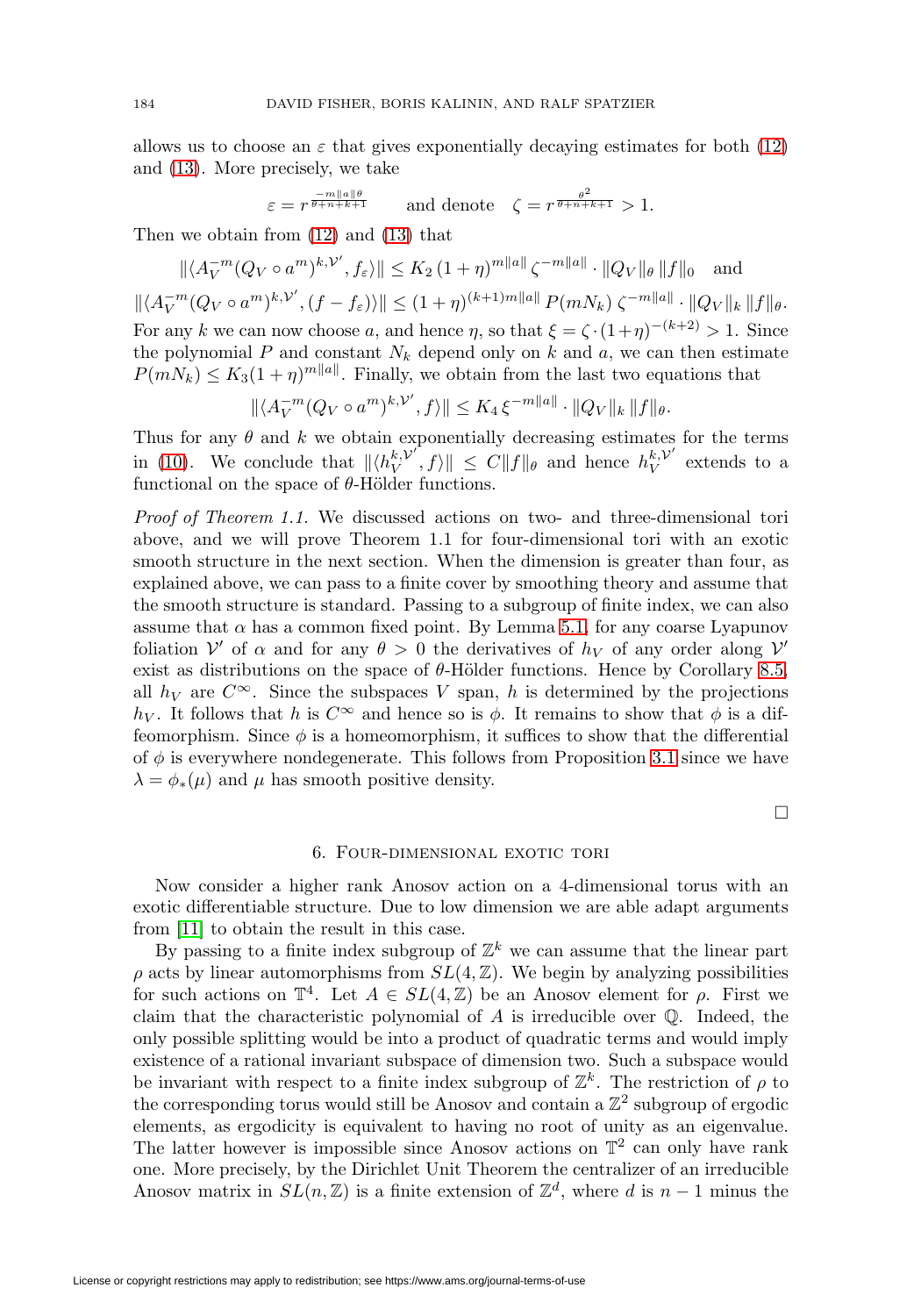number of pairs of complex eigenvalues. Moreover, all nontrivial elements of this  $\mathbb{Z}^d$  are semisimple. We conclude that  $\rho(\mathbb{Z}^k)$  is a subgroup of such  $\mathbb{Z}^d \subset SL(4,\mathbb{Z})$ .

We note that  $\rho$  has four Lyapunov exponents (counted with multiplicity) and  $\chi_1 + \chi_2 + \chi_3 + \chi_4 = 0$  by volume preservation. If no two are negatively proportional, then  $\rho$ , and hence  $\alpha$ , is so-called TNS (totally nonsymplectic) and smoothness of the conjugacy follows from [\[11,](#page-29-0) Theorem 1.1]. Now suppose that there are negatively proportional Lyapunov exponents. This case does not follow from any previous theorem but can still be handled using techniques from [\[11\]](#page-29-0) and [\[22\]](#page-30-6). Note that in this case there are no positively proportional Lyapunov exponents, as otherwise for elements near the kernel of the negatively proportional ones all Lyapunov exponents will be close to zero by volume preservation, contradicting Lemma [4.3.](#page-11-2) This implies that  $\rho(\mathbb{Z}^k)$  contains matrices with pure real spectrum and the coarse Lyapunov spaces for  $\rho$  are one-dimensional and totally irrational, so in particular the corresponding linear foliations of  $\mathbb{T}^4$  are ergodic.

For the nonlinear action  $\alpha$  the coarse Lyapunov foliations are also one-dimensional and any pair  $W_i$ ,  $W_j$  is jointly integrable in the topological sense by the conjugacy to the linear action. By [\[22,](#page-30-6) Lemma 4.1], the joint foliation  $W_{ij}$  has smooth leaves. For each  $W_i$  consider a  $W_j$  which does not correspond to negatively proportional exponents. Then one can see as in [\[11,](#page-29-0) Proposition 5.2] that there is an element that contracts  $W_i$  faster than  $W_j$  and conclude that  $W_i$  and  $W_j$  are  $C^{\infty}$  along the leaves of  $W_{ij}$ . In place of measurable normal forms in [\[11\]](#page-29-0), for one-dimensional foliations we can use the nonstationary linearization [\[26,](#page-30-19) Proposition A.1] which is continuous on M in the  $C^{\infty}$  topology. Hence a simple version of the holonomy argument [\[11,](#page-29-0) Proposition 8.1] works for any  $W_i$  using the holonomy along such  $W_i$ . The argument shows that the conjugacy  $\phi$  is  $C^{\infty}$  along any  $W_i(x)$  with the derivatives continuous on M. Then the smoothness of  $\phi$  follows easily as in [\[11\]](#page-29-0).

## 7. The nilmanifold case

<span id="page-18-0"></span>In this section we will describe the adaptations of our arguments needed for the case of an Anosov action on an infranilmanifold M. Passing to finite covers, we can assume that  $N/\Gamma$  is a nilmanifold. Next we reduce to the case when the differentiable structure on  $N/\Gamma$  is standard, i.e., given by the ambient Lie group structure. First we note that there are no nilmanifolds of dimension at most 4 supporting an Anosov automorphism besides the torus. Hence we can employ the theorem of J. Davis, proved in the appendix, that every exotic nilmanifold in dimension at least 5 has a finite cover with standard differentiable structure. This allows us to lift the actions to ones smooth with respect to a standard differentiable structure, as in the beginning of Section [5.](#page-13-0) Thus the main theorem follows for nilmanifolds of dimension at least 5 provided it holds for actions on standard nilmanifolds. We will now give a proof of the main theorem in this setup.

First note that the arguments from Section 3 allowing uniform control of exponents work verbatim. That certain distributions are dual to the space of Hölder functions will again be key to our arguments. This requires exponential mixing of the action which does not follow easily from Fourier analysis or more generally representation theory anymore. Instead we evoke a recent result by Gorodnik and the third author [\[15\]](#page-30-4). This is far less elementary than the results in Section [4](#page-9-0) and uses recent results of Green and Tao [\[16\]](#page-30-16) on the equidistribution of polynomial sequences.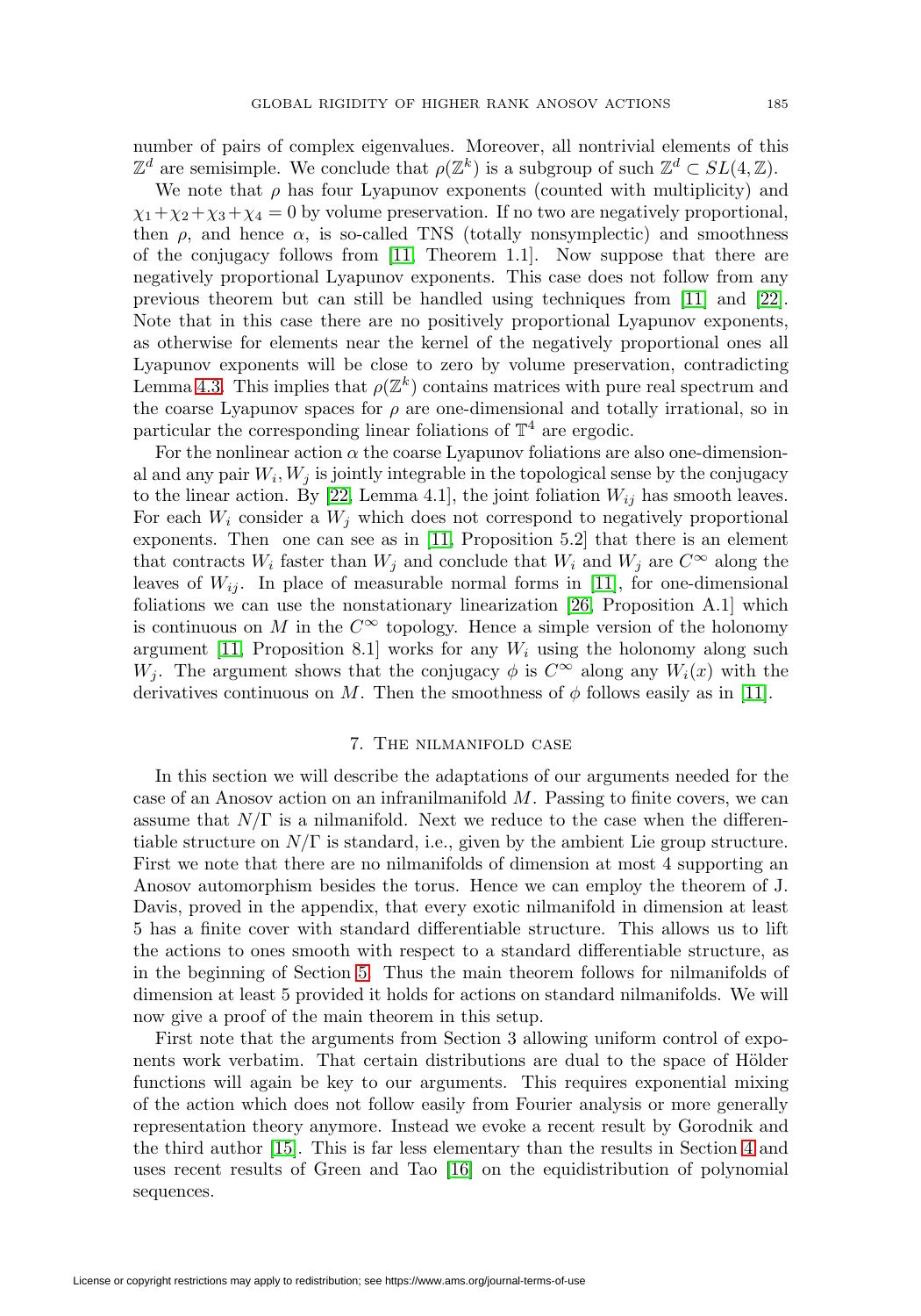**Theorem 7.1** (Gorodnik-Spatzier). Consider a  $\mathbb{Z}^k$  action  $\alpha$  by ergodic affine diffeomorphisms on an infra-nilmanifold. Then for any  $0 < \theta < 1$  there is  $0 < \lambda < 1$ such that for any two  $\theta$ -Hölder functions  $f, g: X \mapsto \mathbb{R}$  we get

(14) 
$$
\left| \langle f \circ \alpha(z), g \rangle - \int_{\mathbb{T}^n} f \int_{\mathbb{T}^n} g \right| \leq O_\theta(\lambda^{\|z\|}) \|f\|_\theta \|g\|_\theta,
$$

where  $||z||$  denotes some fixed norm on  $\mathbb{Z}^k$ .

We need to establish regularity of the solutions to the cocycle equations employed in Section [5.](#page-13-0) We are inspired by the approach of Margulis and Qian in [\[32,](#page-30-2) Lemma 6.5]. However, while they write their equations in exponential coordinates and directly study the solutions in these coordinates, we will reduce the cocoycle equation to a series of equations, one for each term of the derived series of  $N$ . This yields abelian-valued cocycle equations to which we can apply the arguments from the toral case. Here are the details.

As in Section [5](#page-13-0) we consider the lift  $\phi : N \to N$  of the Franks-Manning conjugacy  $\phi: N/\Gamma \to N/\Gamma$ . We can write it as a product  $\phi = h \cdot I$ , where  $h: N \to N$  satisfies

<span id="page-19-0"></span>(15) 
$$
(h \cdot I)(a(x)) = A((h \cdot I)(x))
$$

on N and projects to the map from  $N/\Gamma$  to N.

Let  $N'$  be the commutator subgroup of N. Pick a splitting of the Lie algebra  $\mathcal{N} = \mathcal{N}' \oplus \mathcal{N}_0$  of N, where  $\mathcal{N}'$  is the Lie algebra of N'. Note that  $\mathcal{N}_0$  is not a Lie algebra. Let  $N_0 = \exp N_0$ , where  $\exp$  is the exponential map. Now we decompose h as a product  $h = h_1 \cdot h_0$ , where  $h_0$  takes values in  $N_0$  and  $h_1$  takes values in N', in the following way. We take  $h_0$  to be the exponential of the  $\mathcal{N}_0$  component of  $\exp^{-1}h$  and define  $h_1 = h \cdot (h_0)^{-1}$ . One can see that  $h_1 \in N'$  from the Campbell-Hausdorff formula since all brackets are in  $\mathcal{N}'$ . Note that  $h_0$  and  $h_1$  project to maps from  $N/\Gamma$  to N.

Step 1. We first show that  $h_0$  is smooth. Let  $\bar{h}: N \to N' \backslash N$  be the composition of h with the projection  $N \to N' \backslash N$ . Note that  $h_0$  is smooth precisely when  $\bar{h}$  is smooth, since by construction  $\exp^{-1} h_0$  and  $\exp^{-1} \bar{h}$  are just related by the identification of  $\mathcal{N}_0$  with the Lie algebra of  $N' \backslash N$ . Write the group operation in  $N' \backslash N$  additively. Denote by  $\overline{A}$  the induced automorphism of  $N' \backslash N$ . Then we get

$$
(I + \bar{h})(a(x)) = \bar{A} (I + \bar{h})(x).
$$

Now we can use exactly the same arguments as in Section [5](#page-13-0) and in particular exponential mixing to show that  $\bar{h}$  is smooth.

Step 2. We write [\(15\)](#page-19-0) in terms of the decomposition  $h = h_1 \cdot h_0$ :

$$
h_1(a(x))h_0(a(x))a(x) = A(h_1(x))A(h_0(x))A(x).
$$

This gives the formula

$$
h_1(x) = A^{-1}(h_1(a(x)))A^{-1}(h_0(a(x)))A^{-1}(a(x))x^{-1}h_0(x)^{-1}.
$$

Since the automorphism A leaves N' invariant it follows that both  $h_1(x)$  and  $A^{-1}(h_1(a(x)))$  belong to N'. Hence the function

$$
Q_1(x) := A^{-1}(h_0(a(x)))A^{-1}(a(x))x^{-1}h_0(x)^{-1}
$$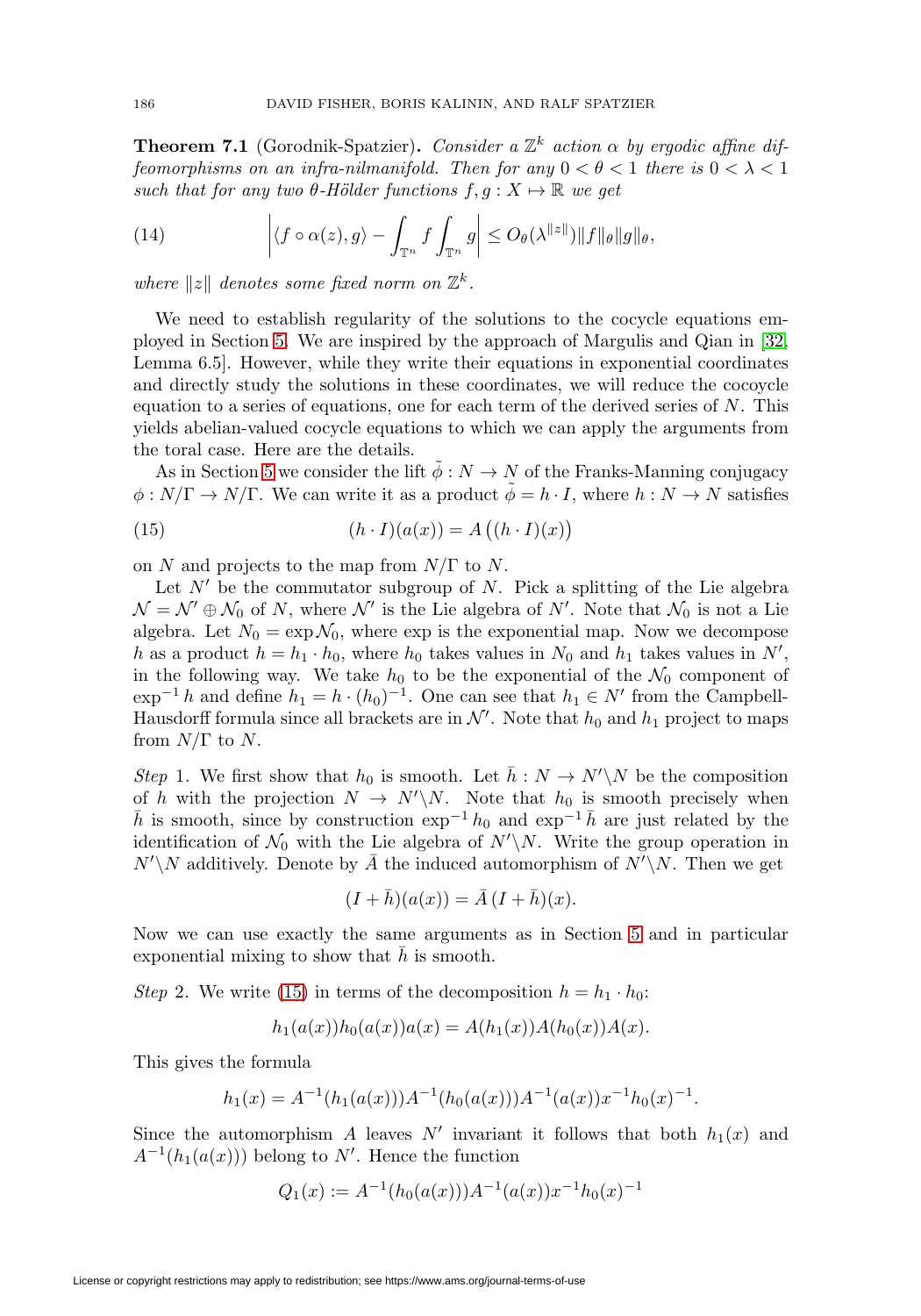also takes values in  $N'$ . In addition,  $Q_1(x)$  is smooth by construction and satisfies the functional equation

$$
h_1(x) = A^{-1}(h_1(a(x)))Q_1(x).
$$

Since  $h_1$  projects to a map from  $N/\Gamma$ , then so does  $A^{-1}(h_1(a(x)))$  and, from the equation,  $Q_1(x)$ . Thus the equation holds in  $C^0(N/\Gamma, N')$ .

Now mod out by the second derived group  $N''$  and denote the projected maps by bars. Again we write multiplication in  $N''\N'$  additively to get

$$
\bar{h}_1(x) = (\overline{A|_{N'}})^{-1}(\bar{h}_1(a(x))) + \overline{Q}_1(x).
$$

We can analyze the solution to this equation once again using the methods from the basic toral case, and in particular exponential mixing and uniqueness of solutions. We conclude that  $\bar{h}_1$  is a smooth function. Continue this analysis by decomposing  $N'$  in terms of  $N''$  and a complement  $N_1$  to  $N''$  inside  $N'$ . Since the derived series terminates for a nilpotent Lie group, we see that  $h$  is a smooth function.

### 8. Wavefront sets

<span id="page-20-0"></span>We establish regularity properties of a distribution whose derivatives along a foliation  $\mathcal F$  are dual to Hölder functions in a suitable fashion. While the definitions and concepts will be developed for foliations, the proof will be entirely local on an open subset of  $R^{n_1} \times R^{n_2}$  and only uses partial derivatives along the second factor. However, it will be important to develop the appropriate notions for foliations for our application to the conjugacy problem in the main part of the paper.

The main theorem is a variation of results of Rauch and Taylor in [\[35\]](#page-30-20) who assume that derivatives of the distribution along a foliation belong to various function spaces. The novelty here is that the derivatives are allowed to be distributions, of a precise order less than 0. While we only deal with the particular case of distributions dual to certain Hölder functions, we expect this to be true much more generally.

We first lay out our assumptions on the foliation. Let  $x$  and  $y$  denote the coordinates of the first and second factor of a point in  $R^{n_1} \times R^{n_2}$ . Suppose  $z =$  $\Gamma(x, y)$  is a bi-Hölder homeomorphism of an open subset  $O \subset R_x^{n_1} \times R_y^{n_2}$  into  $\mathbb{R}^{n_1+n_2}$ with the property that  $\Gamma$  has y-derivatives of all orders and these derivatives are Hölder in  $(x, y)$ . We further assume that for a fixed x,  $\Gamma(x, \_)$  is an immersion on each  $\{x\} \times R_y^{n_2}$ . Then we call  $\Gamma$  a *foliation chart*, or more precisely, a *Hölder* foliation chart with smooth leaves. On a manifold, Hölder foliations  $\mathcal F$  with smooth leaves are defined by patching foliation charts. If  $\mathcal F$  can be defined by using smooth foliation charts Γ, we call F smooth. Note that the  $x \times R^{n_2}$  for  $x \in \mathbb{R}^{n_1}$  define a smooth foliation  $\mathcal Y$  of  $\mathbb{R}^{n_1+n_2}$ .

We will further assume  $\mathcal F$  is *strongly absolutely continuous*, i.e. there is a continuous function  $J(x, y) > 0$  such that all y-derivatives of J exist and are Hölder in x and y and such that for any compactly supported continuous function u on  $\Gamma(O)$ ,

$$
\int u(z)dz = \int u(\Gamma(x,y))J(x,y)dxdy.
$$

Note that if a function  $u(z)$  has partial derivatives along the foliation  $\mathcal{F}$ , then  $u \circ \Gamma(x, y)$  has partial y-derivatives. In addition, the dependence of these latter derivatives on x is continuous or Hölder if the partial derivatives of u along  $\mathcal F$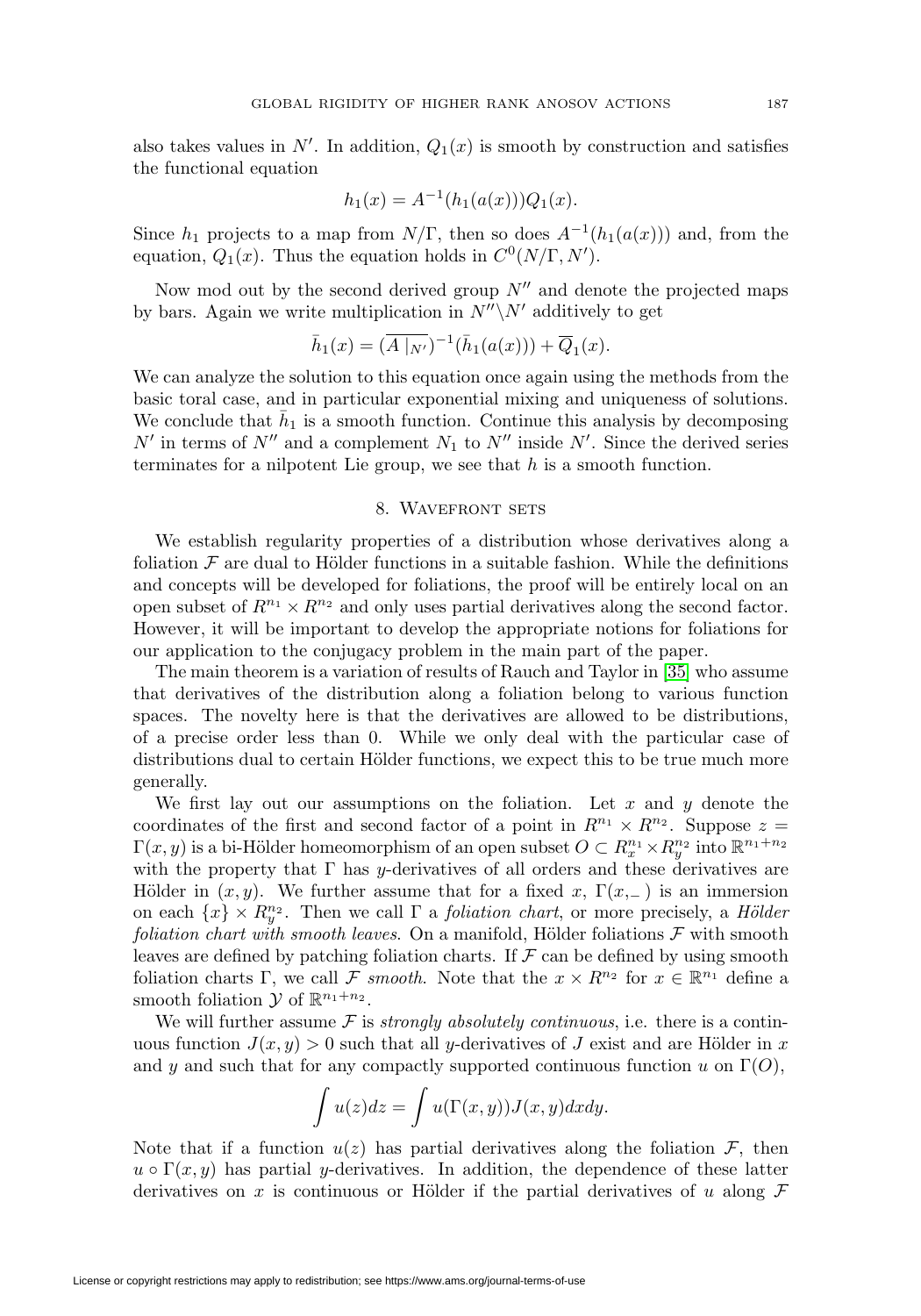are continuous or Hölder. Thus the partials  $\partial_y^{\beta}(u(\Gamma(x,y)))$  are well-defined, and it makes sense to discuss their regularity.

We will now define derivatives along the foliation  $\mathcal F$  on a manifold  $M$  defined by foliation charts Γ. Fix a standard basis for  $R_y^{n_2}$ , parallel translate it over  $\mathbb{R}^{n_1+n_2}$ and consider the push-forward under Γ. This defines vector fields  $V_i$  tangent to  $\mathcal F$ which are smooth along the leaves of  $\mathcal F$  and whose derivatives along  $\mathcal F$  of any order depend Hölder transversely to  $\mathcal F$ . We say that a function f has derivatives of order up to k along F if for any sequence  $V_{j_1}, \ldots, V_{j_k}$  the derivatives  $V_{j_1} \ldots V_{j_k} (f)$  exist. If  $M$  is endowed with a Riemannian metric, equivalently we can require the following: consider any smooth vector fields  $X_1, \ldots, X_k$  on M, and denote their orthogonal projections to the tangent spaces of F by  $Z_1, \ldots, Z_k$ . Then f has derivatives up to order k along F if the derivatives  $Z_1 \ldots Z_k(f)$  exist.

**Lemma 8.1.** Under the above assumptions, the derivatives of  $\Gamma^{-1}$  along F are also Hölder.

Proof. This follows from the standard formulas for differentiating the inverse of immersions, and the assumptions on Hölderness of  $\Gamma$  and its derivatives along  $\mathcal{Y}$ . Note that the correspondence of the Hölder coefficients, while complicated, is explicit.  $\Box$ 

In our main theorem below, we will allow the Hölder exponents of the higher order derivatives of both  $\Gamma$  and  $J$  to get worse with the order. In the following we will use a fixed nonincreasing sequence  $\alpha_k$  such that all  $\mathcal Y$  or  $\mathcal F$  derivatives of both Γ,  $\Gamma$ <sup>-1</sup> and *J* of order at most *k* are Hölder with Hölder exponent  $\alpha_k$ . This is possible by the last lemma. Note that the vector fields  $V_j$  defined above and their derivatives along F up to order k depend  $\alpha_k$ -Hölder transversely to F.

Fix a Riemannian metric on M. Next, we introduce the space  $C_{\mathcal{F}}^{\alpha,k}$  of compactly supported  $\alpha$ -Hölder functions on M which in addition have derivatives along F of all orders  $\leq k$  and all such derivatives are  $\alpha$ -Hölder as functions on M. Then  $C^{\alpha,k}_{\mathcal{F}}$ is a Banach space with the norm given by the finite sequence of  $\alpha$ -Hölder norms of the derivatives along F of order  $\leq k$ . If M is compact, the norm is independent of the Riemannian metric chosen up to bi-Lipschitz equivalence. Note that  $C_{\mathcal{F}}^{\alpha,k}$ is closed under multiplication. We let  $(C_{\mathcal{F}}^{\alpha,k})^*$  be the dual space to  $C_{\mathcal{F}}^{\alpha,k}$ . Note that any compactly supported smooth function on M naturally belongs to any  $C_{\mathcal{F}}^{\alpha,k}$ . Hence any element in  $(C_{\mathcal{F}}^{\alpha,k})^*$  defines a distribution on smooth functions on M. Alternatively,  $(C_{\mathcal{F}}^{\alpha,k})^*$  is the space of distributions (dual to smooth functions) which extend to continuous linear functionals on  $C_{\mathcal{F}}^{\alpha,k}$ . As for notation, we will also write the pairing  $D(\phi) = \langle D, \phi \rangle$  for  $D \in (C_{\mathcal{F}}^{\alpha,k})^*$  and  $\phi \in C_{\mathcal{F}}^{\alpha,k}$ . All of these notions apply to the special case of  $\mathcal{F} = \mathcal{Y}$ .

We will work with a foliation chart  $\Gamma$  and use the above notation for the case  $M = \Gamma(O)$ .

<span id="page-21-0"></span>**Lemma 8.2.** Under composition with  $\Gamma$ , functions in  $C_{\mathcal{F}}^{\alpha,k}$  pull back to functions in  $C^{\alpha\alpha_k,k}_\mathcal{Y}$ . Conversely, functions in  $C^{\beta,k}_\mathcal{Y}$  pull back to functions in  $C^{\beta\alpha_k,k}_\mathcal{F}$  under composition with  $\Gamma^{-1}$ . Consequently, we can also pull back distributions in  $(C_{\mathcal{F}}^{\beta\alpha_k,k})^*$ by  $\Gamma$  to get distributions in  $(C^{\beta,k}_\mathcal{Y})^*$ .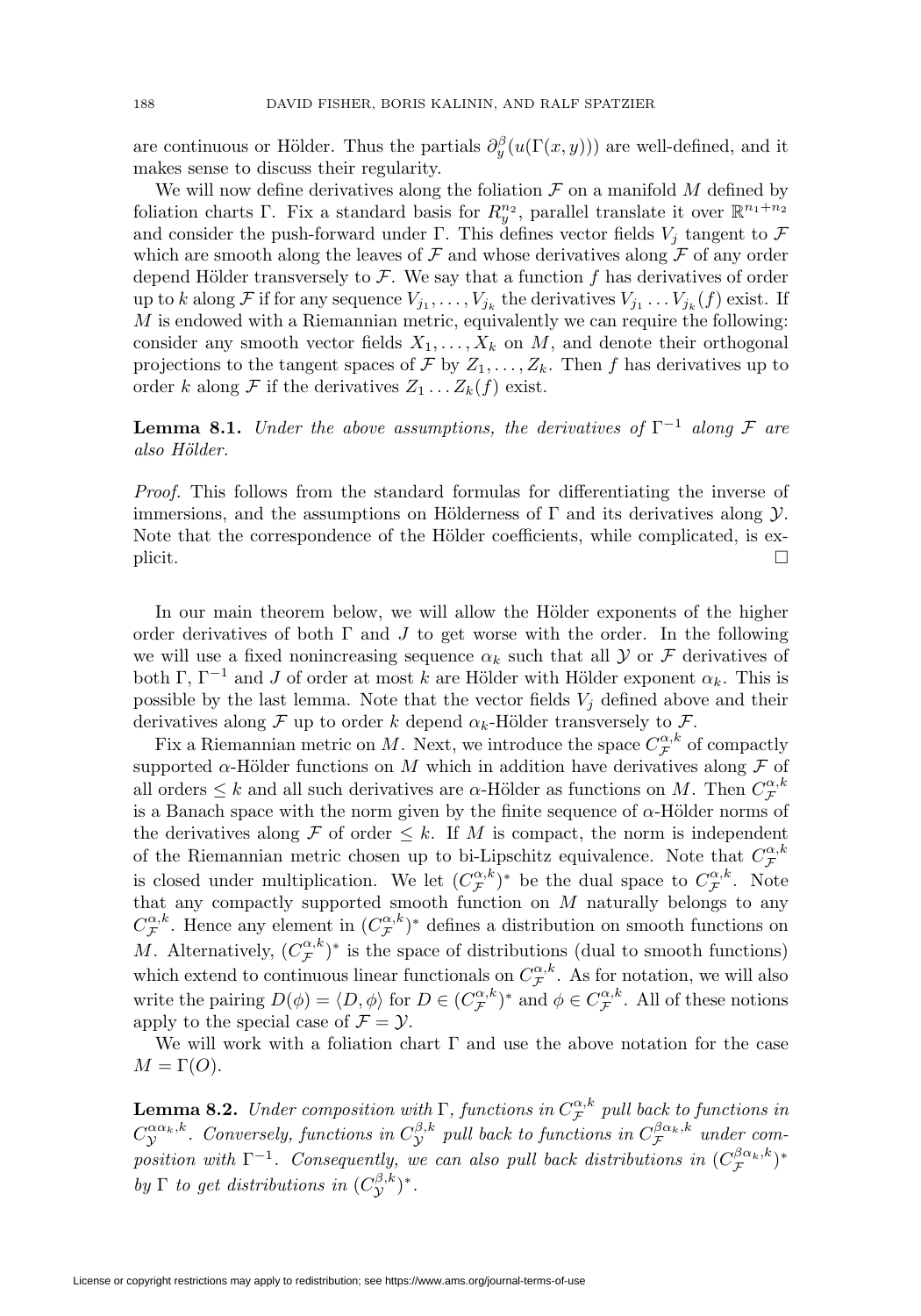Proof. Both assertions are standard and follow simply from the fact that Hölder exponents multiply under composition and don't change under addition and multiplication. The last statement is obtained by taking duals. The pull-back for distributions means push-forward by  $\Gamma^{-1}$ .  $\Box$ 

Now we define distributional derivatives. Let us first consider partial derivatives along y-directions for the  $Y$  foliation. These are the derivatives we will use in the proof of the main theorem below. Fix a standard basis for  $R_y^{n_2}$  and parallel translate it over  $\mathbb{R}^{n_1+n_2}$ . Then the  $\frac{\partial}{\partial y_i}$  derivative of a distribution  $D \in (C^{\alpha,k}_{\mathcal{Y}})^*$  is defined by evaluating on  $h \in C_{\mathcal{F}}^{\alpha,k+1}$  via

<span id="page-22-0"></span>(16) 
$$
\langle \frac{\partial}{\partial y_i}(D), h \rangle = -\langle D, \frac{\partial}{\partial y_i}(h) \rangle.
$$

Note that  $\frac{\partial}{\partial y_i}(D)$  is only defined on  $C_{\mathcal{Y}}^{\alpha,k+1}$ , and hence,  $\frac{\partial}{\partial y_i}(D) \in (C_{\mathcal{Y}}^{\alpha,k+1})^*$ .

Similarly, we define distributional derivatives along  $\mathcal{F}$ . Fix a standard basis for  $R_{y}^{n_2}$ , parallel translate it over  $\mathbb{R}^{n_1+n_2}$  and consider the push-forward under  $\Gamma$ . This defines vector fields  $V_i$  tangent to  $\mathcal F$  which are smooth along the leaves of F and whose derivatives along F of order up to k depend  $\alpha_k$ -Hölder transversely for  $\alpha_k$  as above. Assume in the following that  $\alpha \leq \alpha_k$ . Indeed the  $V_i(h)$  involve the coefficients of Γ, and this assumption will insure that taking derivatives along the  $V_j$  does not affect Hölder exponents. More precisely we have  $V_i(h) \in C_{\mathcal{F}}^{\alpha,k}$  for  $h \in C_{\mathcal{F}}^{\alpha, k+1}$  as the  $V_i$  are  $\alpha$ -Hölder by assumption on  $\alpha$ . Hence we can define the derivative of a distribution  $D \in (C_{\mathcal{F}}^{\alpha,k})^*$  by evaluating on  $h \in C_{\mathcal{F}}^{\alpha,k+1}$  via

(17) 
$$
\langle V_i(D), h \rangle = -\langle D, V_i(h) \rangle.
$$

Note that  $V_i(D)$  is only defined on  $C_{\mathcal{F}}^{\alpha,k+1}$ , and hence,  $V_i(D) \in (C_{\mathcal{F}}^{\alpha,k+1})^*$ .

Note that pulling back derivatives  $V_j(D)$  gives us  $\frac{\partial}{\partial y_j}$  derivates of the pull-back of D on the appropriate function spaces.

Further define  $gD$  for  $g \in C_{\mathcal{F}}^{\alpha,k}$  and  $D \in (C_{\mathcal{F}}^{\alpha,k})^*$  by evaluating on a test function  $\phi \in C_{\mathcal{F}}^{\alpha,k}$  by

<span id="page-22-1"></span>(18) 
$$
(gD)(\phi) = \langle gD, \phi \rangle = \langle D, g\phi \rangle.
$$

We conclude that  $gD \in (C_{\mathcal{F}}^{\alpha,k})^*$ . If D is given by integration against a compactly supported  $L^1$ - function u, then gD is given by integrating against gu.

<span id="page-22-2"></span>**Lemma 8.3.** Let  $\alpha \leq \alpha_k$  and suppose that  $g \in C_{\mathcal{F}}^{\alpha,k+1}$  and  $D \in (C_{\mathcal{F}}^{\alpha,k})^*$ . Then  $V_i(g D) = V_i(g) D + g V_i(D)$  holds true in  $(C_{\mathcal{F}}^{\alpha,k+1})^*$ , i.e. as functionals on  $C_{\mathcal{F}}^{\alpha,k+1}$ .

*Proof.* We check this by evaluating both sides on  $\phi \in C_{\mathcal{F}}^{\alpha,k+1}$ :

$$
\langle V_i(g D), \phi \rangle = -\langle g D, V_i \phi \rangle = -\langle D, g (V_i \phi) \rangle = -\langle D, V_i(g\phi) - (V_i g)\phi \rangle =
$$
  

$$
\langle D, (V_i g)\phi \rangle - \langle D, V_i(g\phi) \rangle = \langle (V_i g)D, \phi \rangle + \langle V_i D, g \phi \rangle = \langle (V_i g)D, \phi \rangle + \langle g(V_i D), \phi \rangle.
$$

*Note.* The inner product  $\langle D, (V_i g) \phi \rangle$  is not defined unless  $g \in C_{\mathcal{F}}^{\alpha, k+1}$ . Thus we need the higher regularity on  $g$  in the hypothesis of the previous lemma. This simple problem caused the introduction of the spaces of test functions  $C_{\mathcal{F}}^{\alpha,k}$ .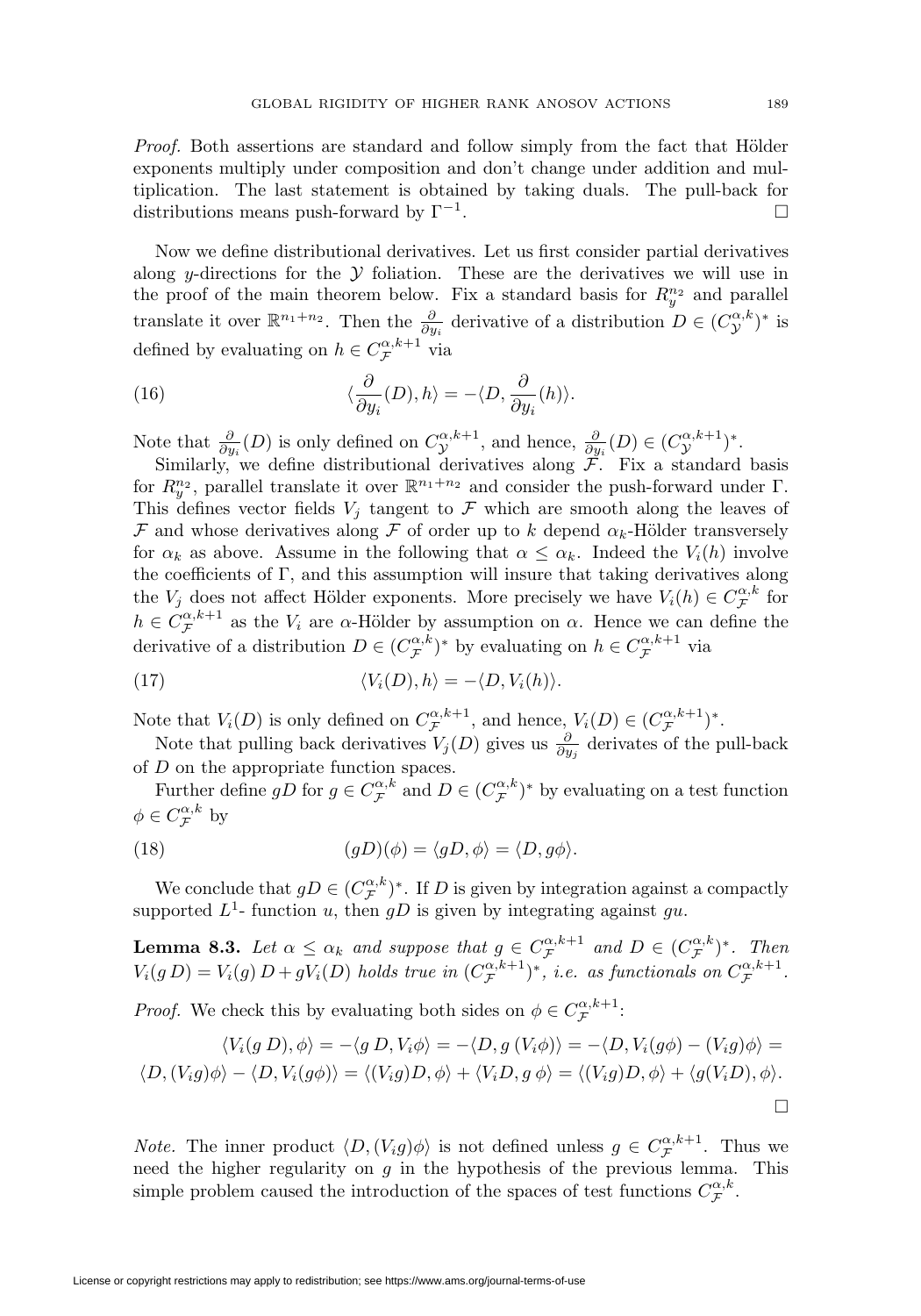Let u be an  $L^1$  function defined on a neighborhood of a point  $z_0$ . A vector  $\zeta_0$  is called *not singular* for u at  $z_0$  if there exist an open set  $\mathcal{U} \ni z_0$  and an open cone  $\mathcal{Z} \subset \mathbb{R}^n \setminus \{0\}$  around  $\zeta_0$  such that for any positive integer N and any  $C^{\infty}$  function  $\chi$  with support in U there exists a constant  $C = C(N, \chi)$  so that (19)

$$
|\widehat{\chi u}(\zeta)| = |\int u(z)\chi(z)\exp(-iz\cdot\zeta)dz| \le C|\zeta|^{-N} \quad \text{ for all } \zeta \in \mathcal{Z} \text{ with } |\zeta| > 1.
$$

Otherwise,  $\zeta_0$  is called *singular* for u at  $z_0$ . The wave front set  $WF(u)$  is defined as the set of all  $(z_0, \zeta_0)$  such that  $\zeta_0$  is singular for u at  $z_0$ .

<span id="page-23-1"></span>**Theorem 8.4.** Suppose that  $u(z)$  is an  $L^1$  function. Let F be a Hölder foliation with smooth leaves which is also strongly absolutely continuous. Consider the distribution D defined by integration against  $u(z)$ . Assume that any derivative of D along F of any order belongs to  $(C_F^{\alpha})^*$  for all positive  $\alpha$ . If  $(z_0, \zeta_0) \in T^*(\mathbb{R}^n) \setminus 0$  is not conormal to  $F$ , then

$$
(z_0,\zeta_0)\notin WF(u).
$$

As an immediate corollary, we obtain the result needed in Section [5.](#page-13-0)

<span id="page-23-0"></span>**Corollary 8.5.** Let  $\mathcal{F}_1, \ldots, \mathcal{F}_r$  be Hölder foliations with smooth leaves on a manifold M which are also strongly absolutely continuous. Assume in addition that the tangent spaces to these foliations span the tangent spaces to M at all points.

Now suppose that  $u(z)$  is an  $L^1$  function. Consider the distribution D defined by integration against  $u(z)$ . Assume that any derivative of D of any order along any  $\mathcal{F}_i$ ,  $i = 1, \ldots, r$  belongs to  $(C_{\mathcal{F}_i}^{\alpha})^*$  for all  $1 \leq i \leq r$  and all positive  $\alpha$ . Then u is  $C^{\infty}$ .

Proof. Since the tangent spaces to the foliations span the tangent bundle everywhere, no vector  $\zeta \neq 0$  can be conormal to all  $\mathcal{F}_i$ . Now it follows from Theorem [1.1](#page-0-0) that  $WF(u)$  is empty and hence u is smooth by e.g. [\[19,](#page-30-21) Section 8.1].  $\Box$ 

The main idea in the proof of Theorem [8.4](#page-23-1) is a simple generalization of an argument of Rauch and Taylor in [\[35\]](#page-30-20). However much more care has to be taken to make sure that various operations undertaken are well defined and allowed. In particular, we use integration by parts for derivatives along the foliation. This requires that the test functions in question are differentiable along  $\mathcal F$  up to a suitable order. This led to the definition of the function spaces above.

Remark. The proof of Theorem [1.1](#page-0-0) becomes easier if the foliation  $\mathcal F$  has derivatives of all orders of a fixed Hölder class and the distribution in question together with its derivatives along  $\mathcal F$  is dual to a fixed Hölder class.

*Proof.* We fix  $(z_0, \zeta_0)$  which in not conormal to F. By the definition of the wave front set it suffices to show that there exist an open set  $\mathcal{U} \ni z_0$  and an open cone  $\mathcal{Z} \subset \mathbb{R}^n \setminus \{0\}$  around  $\zeta_0$  such that for any  $N > 0$  and any  $\chi \in C_0^{\infty}(\mathcal{U})$  there exists a constant C so that

<span id="page-23-2"></span>(20)

$$
|\widehat{\chi u}(\zeta)| = |\int u(z)\chi(z) \exp(-iz \cdot \zeta) dz| \le C|\zeta|^{-N} \quad \text{ for all } \zeta \in \mathcal{Z} \text{ with } |\zeta| > 1.
$$

We define

$$
\phi(x, y, \zeta) = -\Gamma(x, y) \cdot \zeta,
$$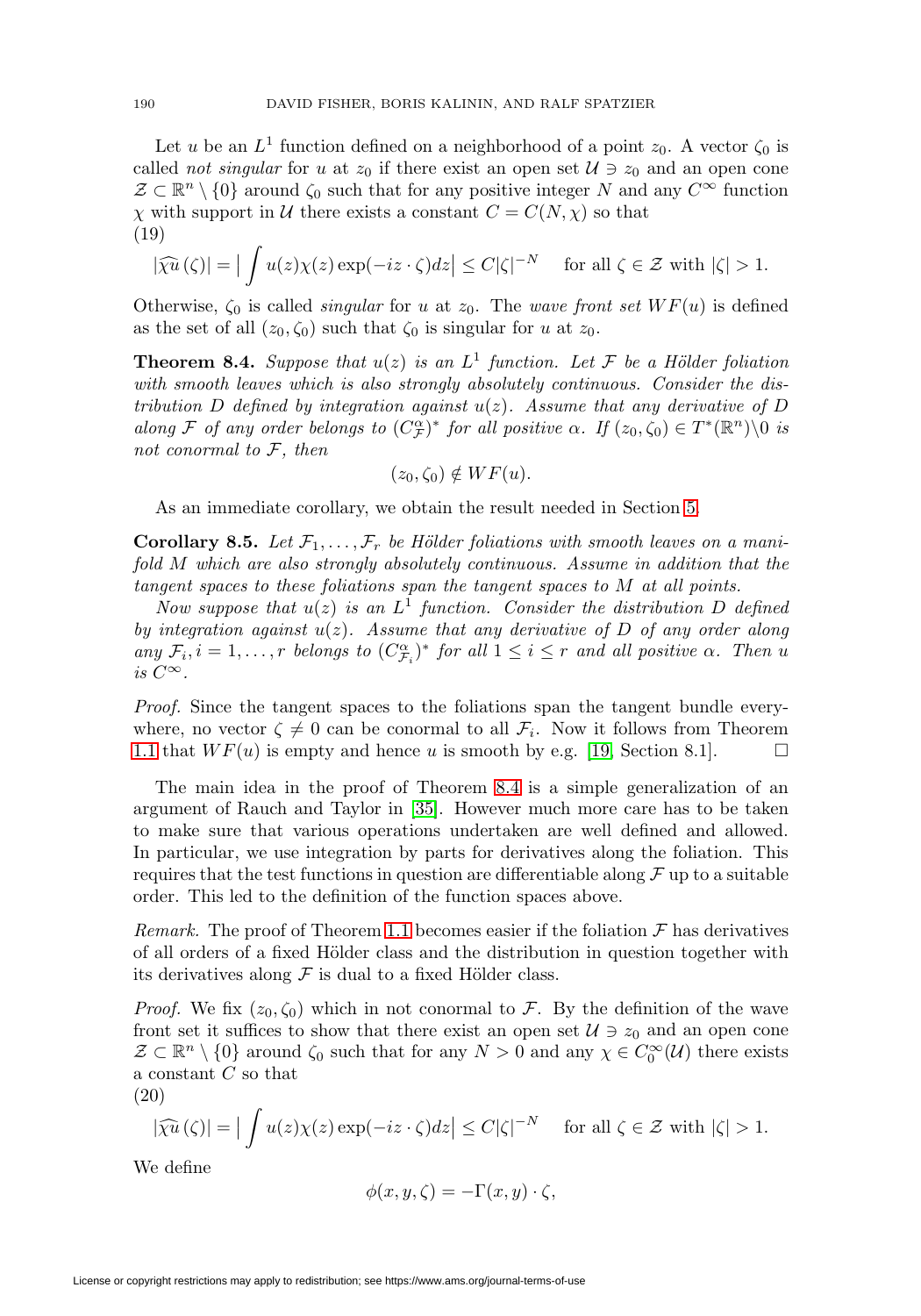and note that, for a fixed  $\zeta$ , the function  $\phi$  is in  $\mathcal{C}^{\alpha_k,k}$  for all k by the choice of  $\alpha_k$ . Using a foliation chart and the strong absolute continuity of  $\mathcal F$  we can write

$$
\widehat{\chi u}(\zeta) = \int u(\Gamma(x, y)) \, \chi(\Gamma(x, y)) J(x, y) \exp(i\phi(x, y, \zeta)) dx dy.
$$

The hypothesis that  $(z_0, \zeta_0)$  is not conormal to F implies that

 $d_u \phi(x, y, \zeta_0) \neq 0$ , where  $\Gamma(x, y) = z$ .

Relabeling the y coordinates it follows that there exist a neighborhood  $U$  of  $z_0$ , an open cone  $\mathcal{Z} \subset \mathbb{R}^n \setminus \{0\}$  around  $\zeta_0$ , and  $\delta > 0$  so that

<span id="page-24-2"></span>(21) 
$$
\left|\frac{\partial \phi(x, y, \zeta)}{\partial y_1}\right| > \delta |\zeta|, \text{ when } (\Gamma(x, y), \zeta) \in \mathcal{U} \times \mathcal{Z}.
$$

To obtain the desired decay in  $\zeta$  we use the identity

$$
\left(\frac{1}{i\partial\phi(x,y,\zeta)/\partial y_1}\frac{\partial}{\partial y_1}\right)\exp(i\phi(x,y,\zeta))=\exp(i\phi(x,y,\zeta))
$$

to deduce that

<span id="page-24-3"></span>(22)

$$
\widehat{\chi u}(\zeta) = \int u(\Gamma(x, y)) \chi(\Gamma(x, y)) J(x, y) \left( \frac{1}{i \partial \phi(x, y, \zeta) / \partial y_1} \frac{\partial}{\partial y_1} \right)^N \exp(i \phi(x, y, \zeta)) dx dy.
$$

We can expand

<span id="page-24-0"></span>(23) 
$$
\left(\frac{1}{i\partial\phi(x,y,\zeta)/\partial y_1}\frac{\partial}{\partial y_1}\right)^N = \sum_{m=1}^N \psi_{m,N}(x,y,\zeta) \left(\frac{\partial}{\partial y_1}\right)^m.
$$

To describe functions  $\psi_{m,N}(x,y,\zeta)$  we note that  $(g\frac{\partial}{\partial y_1})^N$  is a sum of terms of the form  $P_m(\frac{\partial}{\partial y_1})^m$ , where  $P_m$  is a polynomial in g and its first  $N-m$  derivatives. Applying this to  $g = \frac{1}{i\partial\phi(x,y,\zeta)/\partial y_1}$ , we see that each function  $\psi_{m,N}(x,y,\zeta)$  is a quotient of a polynomial in  $\Gamma(x, y) \cdot \zeta$  and its first  $N - m + 1$  derivatives divided by a power of  $i\partial\phi(x, y, \zeta)/\partial y_1$ . Taking k derivatives of  $\psi_{m,N}$  yields, by the product and quotient rules, a similar expression which involves derivatives of  $\Gamma(x, y)$  of order  $N-m+1+k$  and hence is Hölder with exponent  $\alpha_{(k+N-m+1)}$ . It follows that, for a fixed  $\zeta$  and any  $m = 1, ..., N$ , the function  $\psi_{m,N}(x, y, \zeta)$  is in  $C_{\mathcal{Y}}^{\alpha_{(N+1)}, m}$ . Moreover, there exists a constant  $C$  such that

<span id="page-24-1"></span>(24) 
$$
\|\psi_{m,N}\|_{\alpha_{(N+1)},m} \leq C |\zeta|^{-N} \quad \text{for all } \zeta \in \mathcal{Z} \text{ with } |\zeta| > 1.
$$

Indeed, since  $\phi(x, y, \zeta)$  is linear in  $\zeta$ , both sides of [\(23\)](#page-24-0) are homogeneous of degree  $-N$  in  $\zeta$ , and hence so are the functions  $\psi_{m,N}$  and their derivatives. We conclude that the functions in [\(24\)](#page-24-1) are rational functions in  $\zeta$  of homogeneous degree  $-N$ whose coefficients, as functions of  $(x, y)$ , are Hölder on  $\Gamma^{-1}(\mathcal{U})$ . The Hölder norms of these coefficients are continuous in  $\zeta$  and hence are uniformly bounded on  $\mathcal{Z} \cap \{ |\zeta| = \zeta \}$ 1}. Finally, using equation [\(21\)](#page-24-2) we can bound the denominators away from zero and obtain [\(24\)](#page-24-1).

Using [\(22\)](#page-24-3) and [\(23\)](#page-24-0) we can write  $\widehat{\chi} \widehat{u}$  as a finite sum

$$
\widehat{\chi u}(\zeta) = \sum_{m=1}^{N} \int u(\Gamma(x, y)) \chi(\Gamma(x, y)) J(x, y) \psi_{m,N}(x, y, \zeta) \left(\frac{\partial}{\partial y_1}\right)^m \exp(i\phi(x, y, \zeta)) dx dy.
$$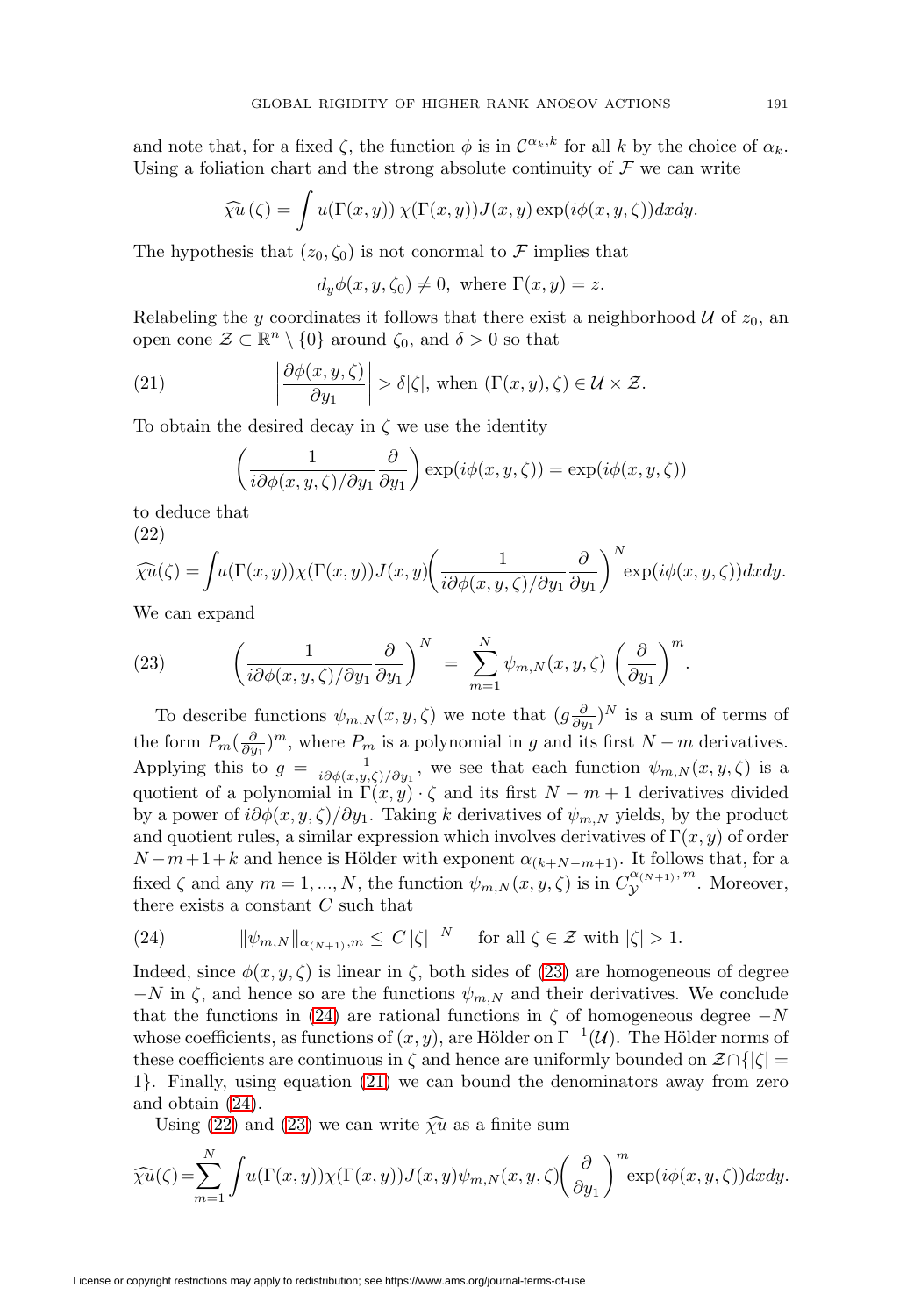In the remainder of the proof we estimate each term of this sum. For this we denote

$$
A = u(\Gamma(x, y)) \chi(\Gamma(x, y)) \text{ and } A_{m,N}^{\zeta} = u(\Gamma(x, y)) \chi(\Gamma(x, y)) J(x, y) \psi_{m,N}(x, y, \zeta)
$$

and view A and  $A_{m,N}^{\zeta}$  as the distributions given by integration, with a fixed  $\zeta$ , against the corresponding functions. Since the functions  $u \circ \Gamma, \chi \circ \Gamma, J$  and  $\psi_{M,n}$ are in  $L^1$ , A and  $A_{m,N}^{\zeta}$  lie in  $(\mathcal{C}_{\mathcal{Y}}^{\alpha})^* = (\mathcal{C}_{\mathcal{Y}}^{\alpha,0})^*$  for all positive  $\alpha$ , and  $A_{m,N}^{\zeta} = J\psi_{m,N}A$ as elements of  $(\mathcal{C}^{\alpha}_{\mathcal{Y}})^*$  with multiplication of distributions defined as in [\(18\)](#page-22-1). Recall that  $\phi(x, y, \zeta)$  is in  $(C_{\mathcal{Y}}^{\alpha_m, m})$ , so by the definition of derivatives of distributions for each term in  $\widehat{\chi u}(\zeta)$  we obtain

$$
\int u(\Gamma(x, y)) \chi(\Gamma(x, y)) J(x, y) \psi_{m,N}(x, y, \zeta) \left(\frac{\partial}{\partial y_1}\right)^m \exp(i\phi(x, y, \zeta)) dxdy
$$
  
\n
$$
= \langle A_{m,N}^{\zeta}, \left( \left(\frac{\partial}{\partial y_1}\right)^m \exp(i\phi(x, y, \zeta)) \right) \rangle
$$
  
\n
$$
= (-1)^m \langle \left( \left(\frac{\partial}{\partial y_1}\right)^m (A_{m,N}^{\zeta}) \right), \exp(i\phi(x, y, \zeta)) \rangle
$$
  
\n
$$
= (-1)^m \langle \left( \left(\frac{\partial}{\partial y_1}\right)^m (J\psi_{m,N}A) \right), \exp(i\phi(x, y, \zeta)) \rangle,
$$

where the pairing is in the sense of  $(C_{\mathcal{Y}}^{\alpha_m,m})^*$  for  $1 \leq m \leq N$ . Now we apply the Leibniz rule, Lemma [8.3,](#page-22-2) m times to write  $\left(\frac{\partial}{\partial y_1}\right)$  $\Big)^{m}$   $(J\psi_{m,N}A)$  as

$$
\left(\frac{\partial}{\partial y_1}\right)^m (J\psi_{m,N}A)
$$
  
= 
$$
\sum_{a+b+c=m} K_{a,b,c} \left[ \left(\frac{\partial}{\partial y_1}\right)^a J(x,y) \right] \left[ \left(\frac{\partial}{\partial y_1}\right)^b (\psi_{m,N}) \right] \left[ \left(\frac{\partial}{\partial y_1}\right)^c A \right].
$$

The equation holds in  $(C^{\alpha_{N+1},m}_{\mathcal{Y}})^*$  since A is in  $(C^{\alpha_{N+1}}_{\mathcal{Y}})^*$  and  $\psi_{m,N}$  as well as J are in  $C_{\mathcal{Y}}^{\alpha_{N+1},m}$ . Finally, we can rewrite the pairing in  $(C_{\mathcal{Y}}^{\alpha_{N+1},m})^*$  of each term in this sum with  $\exp(i\phi(x, y, \zeta))$  as

$$
\langle \left( \left[ \left( \frac{\partial}{\partial y_1} \right)^a J(x, y) \right] \cdot \left[ \left( \frac{\partial}{\partial y_1} \right)^b (\psi_{m, N}) \right] \cdot \left[ \left( \frac{\partial}{\partial y_1} \right)^c A \right] \right), \exp(i\phi(x, y, \zeta)) \rangle
$$
  
(25) 
$$
= \langle \left( \frac{\partial}{\partial y_1} \right)^c A, \left( \left[ \left( \frac{\partial}{\partial y_1} \right)^a J(x, y) \right] \cdot \left[ \left( \frac{\partial}{\partial y_1} \right)^b (\psi_{m, N}) \right] \cdot \exp(i\phi(x, y, \zeta)) \rangle.
$$

<span id="page-25-0"></span>Now we use the assumption that derivatives of  $u$  and hence of the localization  $u\chi$  along F exist as elements in  $(\mathcal{C}_{\mathcal{F}}^{\alpha})^*$  for all positive  $\alpha$ . Therefore, by Lemma [8.2,](#page-21-0) y-derivatives of the pull-back  $\hat{A} = (u\chi) \circ \Gamma$  also exist as elements in  $(\mathcal{C}^{\alpha}_{\mathcal{Y}})^*$ for all positive  $\alpha$ . Hence the pairing in [\(25\)](#page-25-0) can be estimated by the  $(\alpha_{N+1})$ -Hölder norm of the product  $\left[\left(\frac{\partial}{\partial y_1}\right)^a J(x,y)\right] \left[\left(\frac{\partial}{\partial y_1}\right)^b (\psi_{m,N})\right] \exp(i\phi(x,y,\zeta)).$  As  $b, c \leq m$ , all three functions are  $(\alpha_{N+1})$ -Hölder. Moreover, for all  $\zeta \in \mathcal{Z}$  with  $|\zeta| >$ 1,  $\|\left(\frac{\partial}{\partial y_1}\right)^a J(x,y)\|_{\alpha_{N+1}}$  is bounded by a fixed constant,  $\|\left(\frac{\partial}{\partial y_1}\right)^b (\psi_{m,N})\|_{\alpha_{N+1}} \leq$  $C |\zeta|^{-N}$  by [\(24\)](#page-24-1), and the norm  $\|\exp(i\phi(x, y, \zeta))\|_{\alpha_{N+1}}$  can be estimated by  $C' |\zeta|$ . We conclude that each pairing in [\(25\)](#page-25-0) can be estimated by  $C'' |\zeta|^{-N+1}$ , and hence the same estimate holds for  $|\widehat{\chi u}(\zeta)|$ . Since N is arbitrary, the desired estimate [\(20\)](#page-23-2)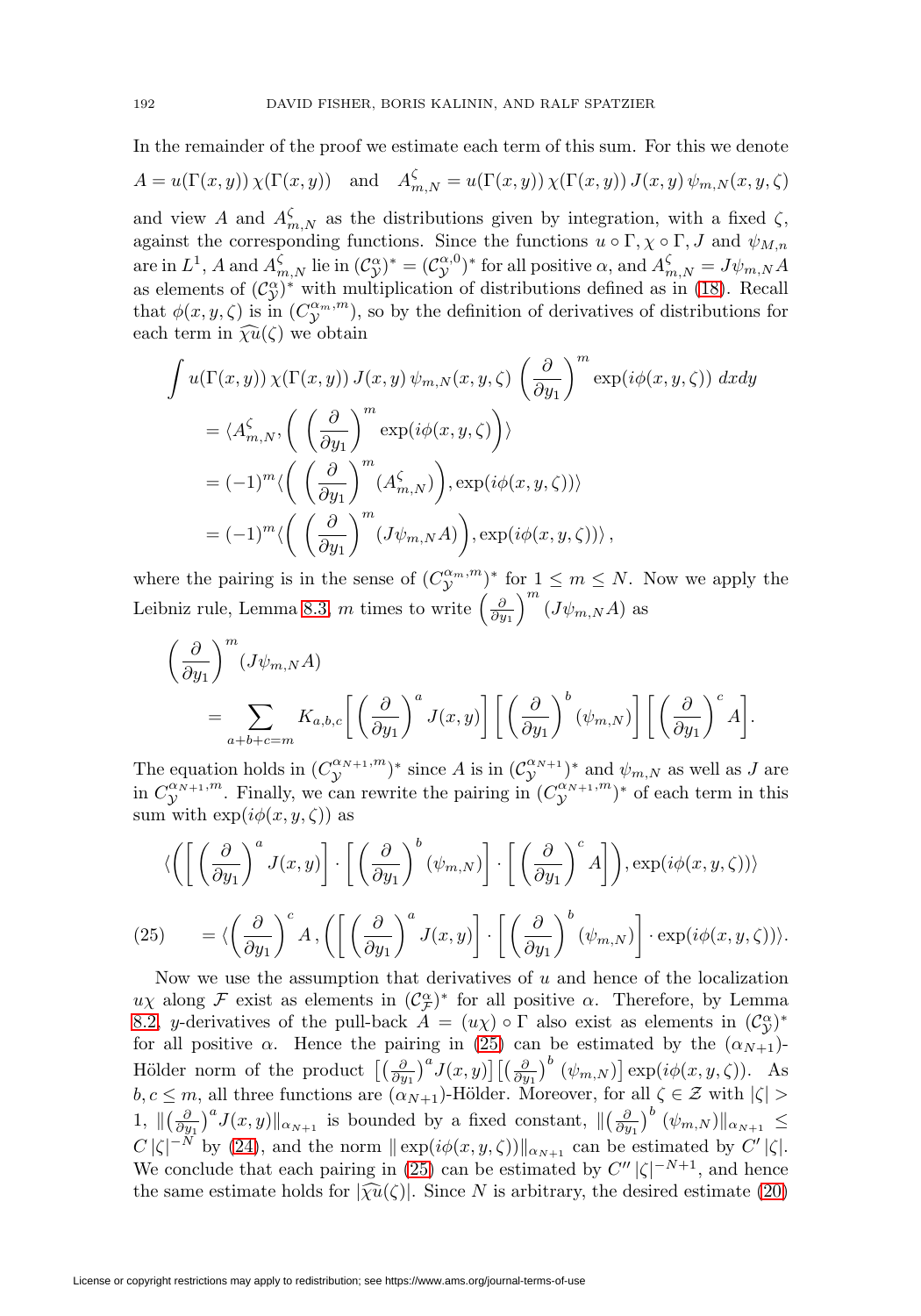now follows and shows that any  $(z_0, \zeta_0)$  which is not conormal to F is not the wave front set of u.

Appendix. A finite cover of an exotic nilmanifold is standard

A *nilmanifold* is the quotient  $G/L$  of a simply connected nilpotent Lie group G by a discrete cocompact subgroup L. Two homeomorphisms  $f, g: X \to Y$  are isotopic if they are homotopic through homeomorphisms.

<span id="page-26-0"></span>**Theorem A.1.** Let  $h : M \to G/L$  be a homeomorphism from a smooth manifold to a nilmanifold of dimension greater than four. Then there is a finite cover  $G/L \rightarrow$  $G/L$  so that the induced pull-back homeomorphism  $M \rightarrow G/L$  is isotopic to a diffeomorphism.

Theorem [A.1](#page-26-0) is a consequence of Lemma [A.3](#page-26-1) and Lemma [A.4](#page-26-2) stated below.

**Definition A.2.** A space N satisfies condition  $(*)$  if for any  $i > 0$ , for any finite abelian group T, for any finite cover  $\hat{p}$ :  $\hat{N} \to N$ , and for any  $x \in H^{i}(\hat{N};T)$ , then there exists a finite cover  $\tilde{p} : \tilde{N} \to \hat{N}$  so that  $\tilde{p}^*x = 0$ .

<span id="page-26-1"></span>**Lemma A.3.** Let  $h : M \to N$  be a homeomorphism of smooth manifolds of dimension greater than four. Suppose N satisfies  $(*)$ . Then there is a finite cover  $N \rightarrow N$  so that the induced pull-back homeomorphism  $M \rightarrow N$  is isotopic to a diffeomorphism.

In particular any two smooth structures on N become diffeomorphic after passing to a finite cover. An existence result can be proved using similar techniques: any topological manifold of dimension greater than four which satisfies (\*) has a finite cover which admits a smooth structure.

<span id="page-26-2"></span>**Lemma A.4.** Any nilmanifold satisfies condition  $(*)$ .

Proof. Since a finite cover of a nilmanifold is a nilmanifold, it will be notationally simpler to show that any nilmanifold satisfies condition (\*\*) defined below.

A space N satisfies condition  $(**)$  if for any  $i > 0$ , for any finite abelian group T, and for any  $x \in H^i(N;T)$ , then there exists a finite cover  $\hat{p} : \hat{N} \to N$  so that  $\widehat{p}^*x=0.$ 

We first verify condition  $(**)$  when  $i = 1$ . Indeed, the Universal Coefficient Theorem gives an isomorphism  $H^1(N;T) \to \text{Hom}(H_1(N);T)$  for all spaces N, and the Hurewicz Theorem gives an isomorphism  $\pi_1(N,n_0)^{ab} \to H_1(N)$  for a pathconnected space N. Thus there is a natural isomorphism of contravariant functors from path-connected based spaces to abelian groups

$$
\Phi(N, n_0) : H^1(N;T) \xrightarrow{\cong} \text{Hom}(\pi_1(N, n_0), T).
$$

Given  $x \in H^1(N;T)$ , there is a connected cover  $\hat{p} : \hat{N} \to N$  and a base point  $\widehat{n}_0 \in \widehat{N}$  so that

$$
\widehat{p}_*(\pi_1(N, \widehat{n}_0)) = \ker(\Phi(N, n_0)(x) : \pi_1(N, n_0) \to T).
$$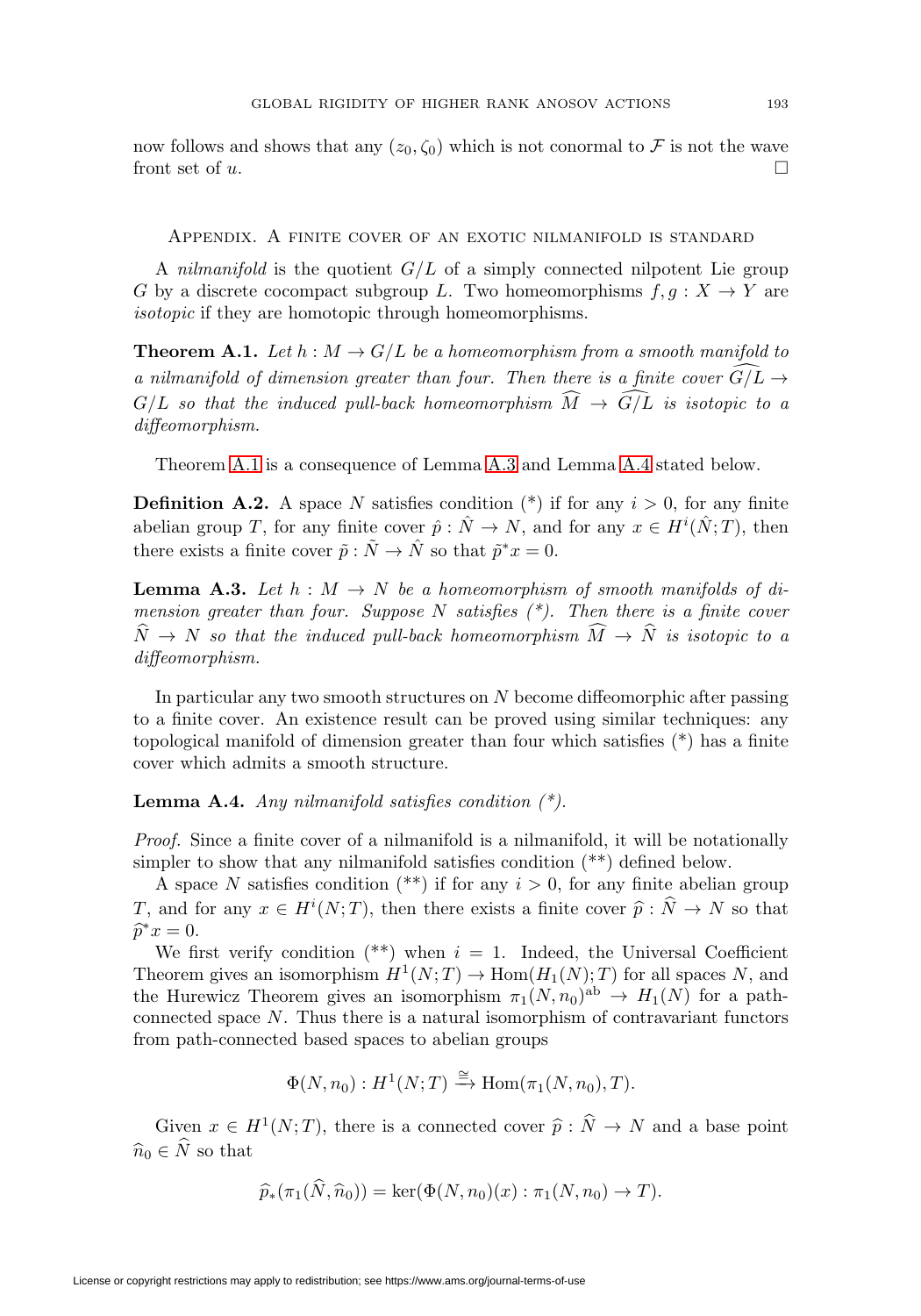Since T is a finite group,  $\hat{p}$  is a finite cover. The commutative square

$$
H^{1}(\widehat{N};T) \xrightarrow{\cong} \text{Hom}(\pi_{1}(\widehat{N},\widehat{n}_{0}),T)
$$

$$
\uparrow \widehat{p}^{*} \qquad \qquad \uparrow - \circ \widehat{p}_{*}
$$

$$
H^{1}(N;T) \xrightarrow{\cong} \text{Hom}(\pi_{1}(N,n_{0}),T)
$$

shows that  $\hat{p}^*x = 0$ .

We now turn to the proof that any nilmanifold satisfies condition  $(**)$  when  $i > 1$ . The proof will be by induction on the dimension of the nilmanifold  $N = G/L$ , using the Gysin sequence of a principal  $S^1$ -bundle

$$
S^1 \to N \xrightarrow{\pi} N/S^1,
$$

where  $N/S<sup>1</sup>$  is a nilmanifold. To obtain this principal bundle note that the center  $Z(G)$  is nontrivial since G is nilpotent. Furthermore, it can by shown that  $Z(L)$  =  $L \cap Z(G)$  is a discrete cocompact subgroup of the real vector space  $Z(G)$  (see [\[33,](#page-30-22) Proposition 2.17]). Choose a primitive element  $l \in L \cap Z(G)$ . Then  $S^1 = \mathbb{R} \cdot l / \mathbb{Z} \cdot l$ acts freely on N and the quotient  $N/S^1$  is the nilmanifold  $(G/\mathbb{R} \cdot l)/(L/\mathbb{Z} \cdot l)$ .

Let  $N$  be a nilmanifold. Assume by induction that condition  $(**)$  holds for all nilmanifolds of strictly smaller dimension. The Gysin sequence (see [\[5\]](#page-29-11))

$$
\cdots \to H^{i-2}(N/S^1;T) \xrightarrow{\cup e} H^i(N/S^1;T) \xrightarrow{\pi^*} H^i(N;T) \xrightarrow{\pi_!} H^{i-1}(N/S^1;T) \to \cdots
$$

is an exact sequence associated to a principal  $S<sup>1</sup>$ -fibration. By the inductive hypothesis, there exists a finite cover  $\widehat{p/S^1}: \widetilde{N/S^1} \to N/S^1$  so that  $\widehat{p/S^1}^*(\pi_!x) = 0$ . (Note, here is where we use that  $i > 1$ .) Define N as the pull-back<br> $\widetilde{N} \xrightarrow{\widetilde{\pi}} \widetilde{N/S^1}$ 

$$
\widetilde{N} \xrightarrow{\widetilde{\pi}} \widetilde{N/S^1}
$$
\n
$$
\downarrow \widetilde{p} \qquad \qquad \downarrow \widetilde{p/S^1}
$$
\n
$$
N \xrightarrow{\pi} N/S^1.
$$

We have a map of principal  $S<sup>1</sup>$  bundles, hence a map of Gysin sequences (see the bottom two rows of the diagram below). By commutativity of the lower right square below and the exactness of the middle row, there is an  $x' \in H^{i}(\widetilde{N/S^1};T)$ so that  $\tilde{\pi}^*x' = \tilde{p}^*x$ . By the inductive hypothesis again, there is a finite cover  $\widehat{p/S^1}: \widehat{N/S^1} \to \widetilde{N/S^1}$  so that  $\widehat{p/S^1}^*(x') = 0$ . Defining  $\widehat{N}$  as a pull-back, we have the diagram below:

below:  
\n
$$
H^{i}(\widehat{N/S^{1}};T) \xrightarrow{\widehat{\pi}^{*}} H^{i}(\widehat{N};T) \xrightarrow{\widehat{\pi}_{!}} H^{i-1}(\widehat{N/S^{1}};T)
$$
\n
$$
\uparrow \widehat{p/S^{1}}^{*} \qquad \uparrow \widehat{p}^{*} \qquad \uparrow \widehat{p/S^{1}}^{*}
$$
\n
$$
H^{i}(\widehat{N/S^{1}};T) \xrightarrow{\widetilde{\pi}^{*}} H^{i}(\widetilde{N};T) \xrightarrow{\widetilde{\pi}_{!}} H^{i-1}(\widehat{N/S^{1}};T)
$$
\n
$$
\uparrow \widehat{p/S^{1}}^{*} \qquad \uparrow \widehat{p}^{*} \qquad \uparrow \widehat{p/S^{1}}^{*}
$$
\n
$$
H^{i}(N/S^{1};T) \xrightarrow{\pi^{*}} H^{i}(N;T) \xrightarrow{\pi_{!}} H^{i-1}(N/S^{1};T).
$$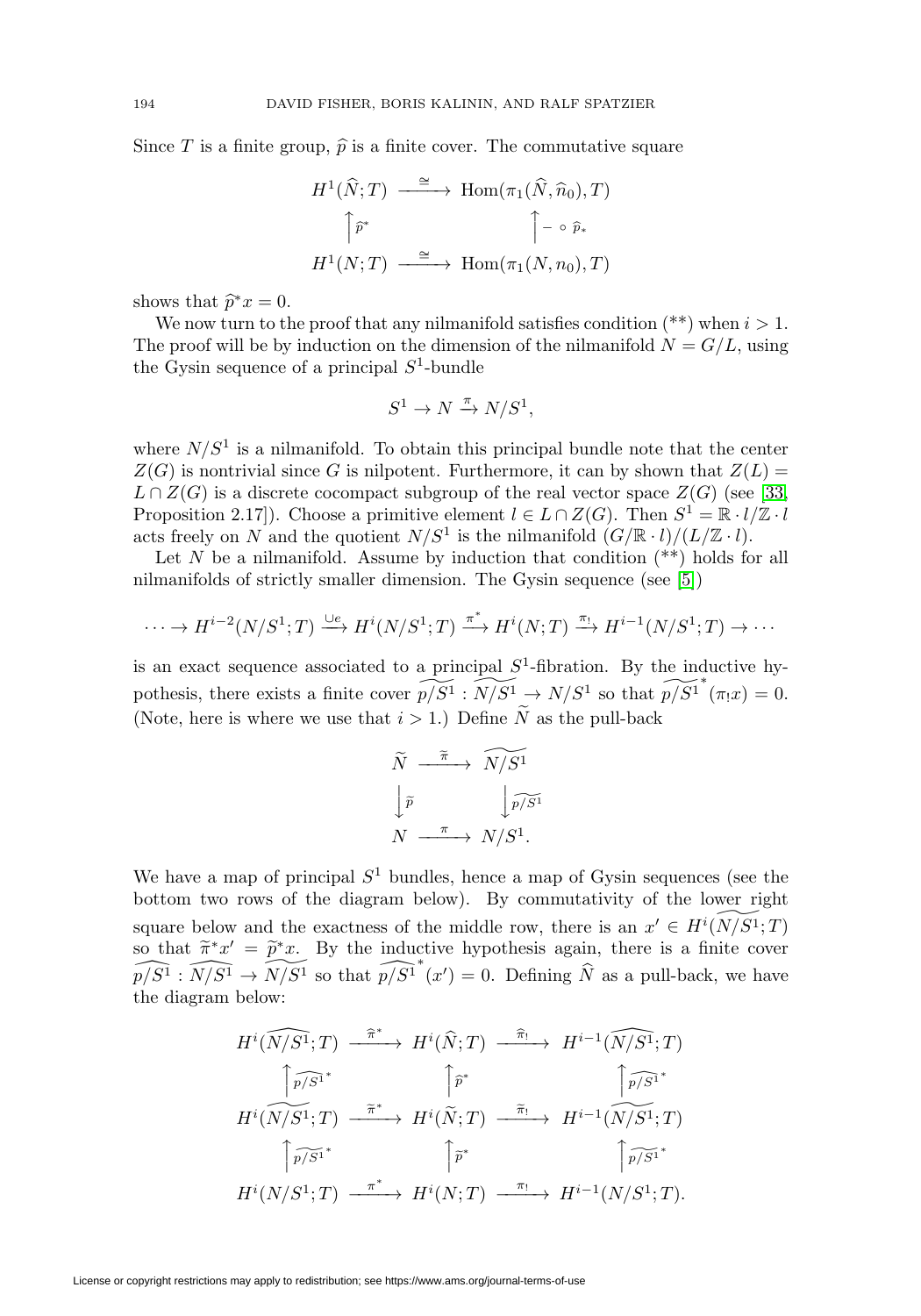Hence our desired finite cover is  $\tilde{p} \circ \hat{p} : \tilde{N} \to N$ . This completes the proof of the lemma. lemma.  $\Box$ 

In preparation for the proof of Lemma [A.3](#page-26-1) we review a bit of smoothing theory. The two definitive treatments are the books [\[29\]](#page-30-23) and [\[17\]](#page-30-24); see also the recent survey [\[6\]](#page-29-12). A smooth structure on a topological manifold  $\Sigma$  is a pair  $(M,h)$ , where M is a smooth manifold and  $h : M \to \Sigma$  is a homeomorphism. Two smooth structures  $(M_1, h_1)$  and  $(M_2, h_2)$  are *isotopic* if there is a diffeomorphism  $f : M_1 \rightarrow M_2$  so that  $h_1$  is isotopic to  $h_2 \circ f$ . Let  $\mathcal{T}_O(\Sigma)$  be the set of isotopy classes of smooth structures on Σ.

The fundamental theorem of smoothing theory says that a topological manifold of dimension greater than four admits a smooth structure if and only if its topological tangent bundle admits the structure of a vector bundle. Furthermore, isotopy classes of smooth structures are in bijective correspondence with bundle reductions. It will be easier (and slicker) to express this in terms of maps to classifying spaces, as in Part 2 of [\[17\]](#page-30-24).

Let  $Top(n)$  be the group of homeomorphisms of  $\mathbb{R}^n$  fixing the origin. Give  $Top(n)$  the compact open topology. Let  $O(n)$  be the orthogonal group. Let  $Top = \text{colim} Top(n)$  and  $O = \text{colim} O(n)$ . The quotient space  $Top/O$  admits the structure of an abelian H-space satisfying the following property: if  $\Sigma$  is a topological manifold of dimension greater than four, then the abelian group of homotopy classes  $[\Sigma, Top/O]$  acts freely and transitively on the set of isotopy classes of smooth structures  $\mathcal{T}_O(\Sigma)$ . For smooth structures  $(M_1, h_1)$  and  $(M_2, h_2)$ , let  $d(h_1, h_2)$  be the unique element of  $[\Sigma, Top]$  so that  $d(h_1, h_2)[M_1, h_1]=[M_2, h_2] \in \mathcal{T}_O(\Sigma)$ . Thus  $d(h_1, h_2) = 0$  if and only if the homeomorphism  $h_2^{-1} \circ h_1 : M_1 \to M_2$  is isotopic to a diffeomorphism.

The homotopy groups of  $Top/O$  are reasonably well-understood. Indeed,

$$
\pi_i(Top/O) = 0, 0, 0, \mathbb{Z}/2, 0, 0, 0, \mathbb{Z}/28 \quad \text{for } i = 0, 1, 2, 3, 4, 5, 6, 7
$$

and for  $i > 5$ ,  $\pi_i(T \circ p/O) \cong \Theta_i$ , the group of exotic smooth structures on the *i*-sphere. In particular,  $Top/O$  is simply connected and the homotopy groups  $\pi_i(T \circ p/O)$  are all finite.

*Proof of Lemma* [A.3](#page-26-1). Let  $\Sigma$  be a topological manifold of dimension greater than 4 which admits a smooth structure. Here are three observations. First, if  $\hat{p}$ :  $\widehat{\Sigma} \to \Sigma$  is a covering map, then the map  $\widehat{p}^* : \mathcal{T}_O(\Sigma) \to \mathcal{T}_O(\widehat{\Sigma})$  is equivariant with respect to the group homomorphism  $\hat{p}^* : [\Sigma, Top/O] \to [\Sigma, Top/O]$ . In other words,  $\hat{p}^*([\alpha] \cdot [M,h]) = \hat{p}^*[\alpha] \cdot \hat{p}^*[M,h].$  The geometric fact underlying this is that the pull-back of the tangent bundle of the base space under a covering map is the tangent bundle of the total space. Second, note that  $\Sigma$  admits the structure of a CW-complex, for example, by triangulating the smooth structure. Finally, note that if  $f, g: X \to Y$  are maps from a CW-complex to a simply connected space, and  $H(i-1): X^{i-1} \times I \to Y$  is a homotopy from  $f|_{X^{i-1}}$  to  $g|_{X^{i-1}}$ , there is a welldefined obstruction class  $\mathcal{O} = \mathcal{O}^i(f, g, H(i-1)) \in H^i(X; \pi_i Y)$  (see [\[5,](#page-29-11) Theorem 7.12. This class vanishes if and only if there is a homotopy  $H(i): X^i \times I \to Y$ from  $f|_{X^i}$  to  $g|_{X^i}$  which restricts to  $H(i-1)|_{X^{i-2}\times I}$ .

Let  $(M_1, h_1)$  and  $(M_2, h_2)$  be two smooth structures on a topological manifold  $Σ$  which satisfies condition (\*). Assume  $n = \dim Σ ≥ 5$ . Give Σ the structure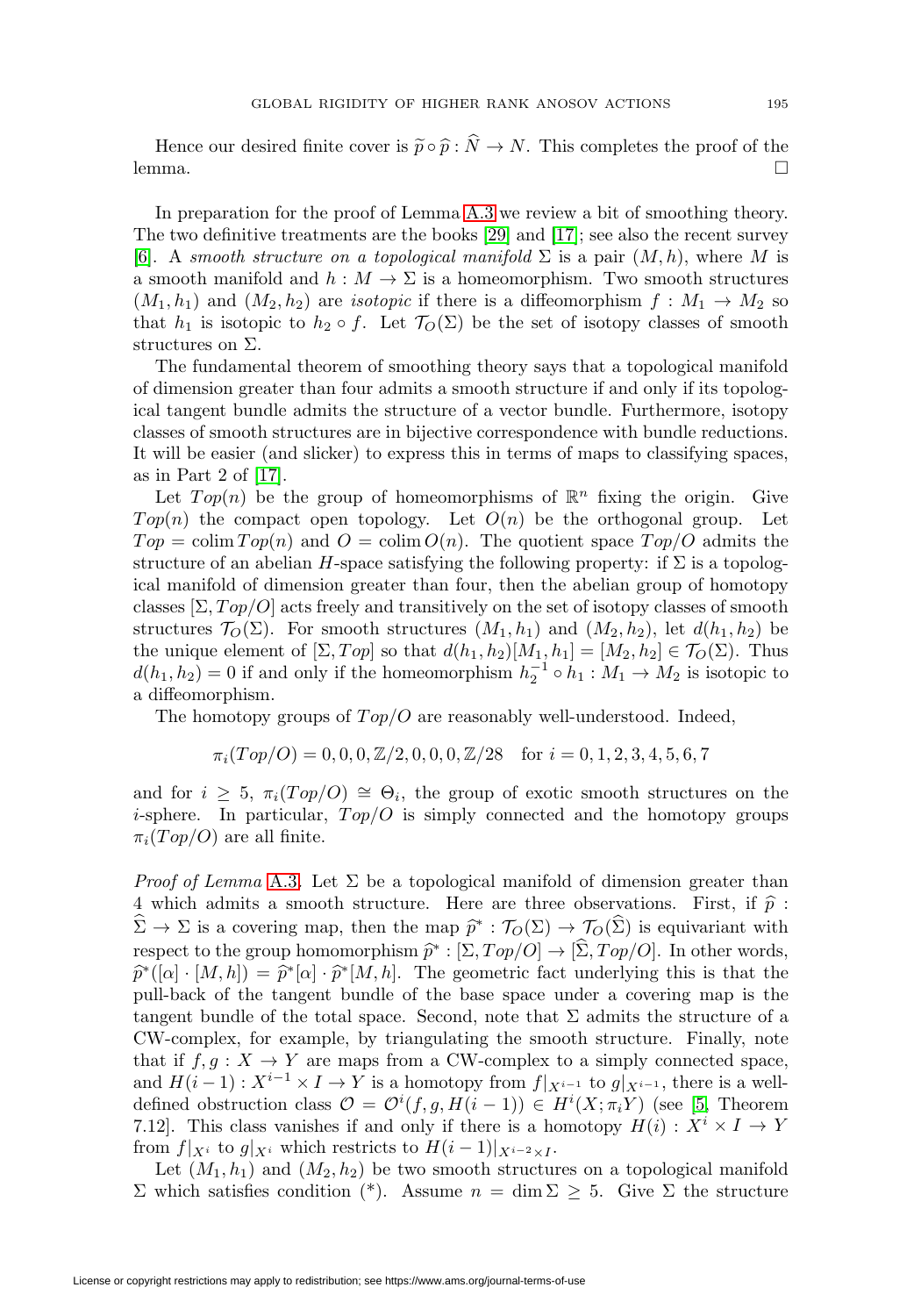of an n-dimensional CW-complex. Assume, by induction, that there exists a finite cover  $\hat{p}_{i-1}$ :  $\hat{\Sigma}_{i-1} \to \Sigma$  so that  $d(\hat{p}_{i-1}h_1, \hat{p}_{i-1}^*h_2)$  is represented by a map  $\sum_{i=1}$  →  $Top/O$  which is null-homotopic restricted to the  $(i-1)$ -skeleton. Let  $\mathcal{O} \in H^i(\hat{\Sigma}_{i-1}; \pi_i(T \circ p/O))$  be the obstruction to extending to null-homotopy. By condition (\*), there is a finite cover  $\hat{p}(i): \hat{\Sigma}_i \to \hat{\Sigma}_{i-1}$  so that  $\hat{p}(i)^* \mathcal{O} = 0$ . Then the finite cover  $\hat{p}_i := \hat{p}_{i-1} \circ \hat{p}(i) : \hat{\Sigma}_i \to \Sigma$  satisfies the inductive hypothesis. Thus  $\hat{p}_n$  is a finite cover so that the smooth structures  $\hat{p}_n^* h_1$  and  $\hat{p}_n^* h_2$  are isotopic.  $\Box$ 

<span id="page-29-10"></span>Remark A.5. Suppose  $\Sigma$  is a manifold of dimension 3 or less. Using the work of many mathematicians, most notably Rado and Moise, one can show (see [\[6\]](#page-29-12)) that  $\Sigma$  admits a smooth structure and that any two smooth structures are isotopic.

#### Acknowledgments

We are indebted to J. Rauch for discussions concerning his result with M. Taylor on regularity for distributions. A strengthening of one of their theorems is fundamental to our approach and multiple discussions with Rauch were a key to our first believing and then proving this result. We also thank A. Gorodnik and J. Conlon for various discussions. Finally, we are more than grateful to J. Davis for discussions concerning nonstandard smooth structures and for writing the appendix on exotic differentiable structures on nilmanifolds.

#### **REFERENCES**

- [1] Auslander, L.; Green, L.; Hahn, F. Flows on homogeneous spaces. With the assistance of L. Markus and W. Massey, and an appendix by L. Greenberg. Annals of Mathematics Studies, No. 53, Princeton University Press, Princeton, N.J., 1963.
- <span id="page-29-5"></span>[2] Barreira, L.; Pesin, Y. Nonuniform hyperbolicity. Dynamics of systems with nonzero Lyapunov exponents. Encyclopedia of Mathematics and its Applications, 115. Cambridge University Press, Cambridge, 2007. M[R2348606 \(2010c:37067\)](http://www.ams.org/mathscinet-getitem?mr=2348606)
- <span id="page-29-9"></span>[3] Blanksby, P. E.; Montgomery, H. L. Algebraic integers near the unit circle, Acta Arith. **18** (1971), 355–369. M[R0296021 \(45:5082\)](http://www.ams.org/mathscinet-getitem?mr=0296021)
- <span id="page-29-8"></span>[4] Damjanović, D.; Katok, A. Local Rigidity of Partially Hyperbolic Actions I. KAM Method and  $\mathbb{Z}^k$  Actions on the Torus, Annals of Mathematics (2) 172 (2010), no. 3, 1805–1858. M[R2726100 \(2011j:37046\)](http://www.ams.org/mathscinet-getitem?mr=2726100)
- <span id="page-29-11"></span>[5] Davis, J. F.; Kirk, P. Lecture notes in algebraic topology, Graduate Studies in Mathematics, 35, American Mathematical Society (2001). M[R1841974 \(2002f:55001\)](http://www.ams.org/mathscinet-getitem?mr=1841974)
- <span id="page-29-12"></span><span id="page-29-3"></span>[6] Davis, J. F.; Petrosyan, N. Manifolds and Poincaré complexes, in preparation.
- [7] Farrell, F. T.; Jones, L. E. Anosov diffeomorphisms constructed from  $\pi_1$  Diff  $(S^n)$ . Topology **17** (1978), no. 3, 273–282. M[R508890 \(81f:58030\)](http://www.ams.org/mathscinet-getitem?mr=508890)
- <span id="page-29-7"></span><span id="page-29-4"></span>[8] F. T. Farrell, A. Gogolev. Anosov diffeomorphisms constructed from  $\pi_k(Diff(S^n))$ , preprint.
- [9] Fisher, D.; Margulis, G. Almost isometric actions, property  $(T)$ , and local rigidity. Invent. Math. **162** (2005), no. 1, 19–80. M[R2198325 \(2006m:53063\)](http://www.ams.org/mathscinet-getitem?mr=2198325)
- [10] Fisher, D.; Margulis, G. Local rigidity of affine actions of higher rank groups and lattices, Ann. of Math. (2) **170** (2009), no. 1, 67–122. M[R2521112 \(2011a:53065\)](http://www.ams.org/mathscinet-getitem?mr=2521112)
- <span id="page-29-0"></span>[11] Fisher, D.; Kalinin, B.; Spatzier, R. Totally nonsymplectic Anosov actions on tori and nilmanifolds. Geom. Topol. **15** (2011), no. 1, 191–216. M[R2776843 \(2012b:37073\)](http://www.ams.org/mathscinet-getitem?mr=2776843)
- <span id="page-29-6"></span>[12] Franks, J. Anosov diffeomorphisms on tori. Transactions of the AMS, **145** (1969), 117-124. M[R0253352 \(40:6567\)](http://www.ams.org/mathscinet-getitem?mr=0253352)
- <span id="page-29-2"></span>[13] Gogolev, A. Diffeomorphisms Hölder conjugate to Anosov diffeomorphisms, Ergodic Theory and Dynamical Systems, **30** (2010), no. 2, 441–456. M[R2599887 \(2011g:37047\)](http://www.ams.org/mathscinet-getitem?mr=2599887)
- <span id="page-29-1"></span>[14] Gorodnik, A.; Spatzier, R. Exponential Mixing of Nilmanifold Automorphisms, preprint in preparation.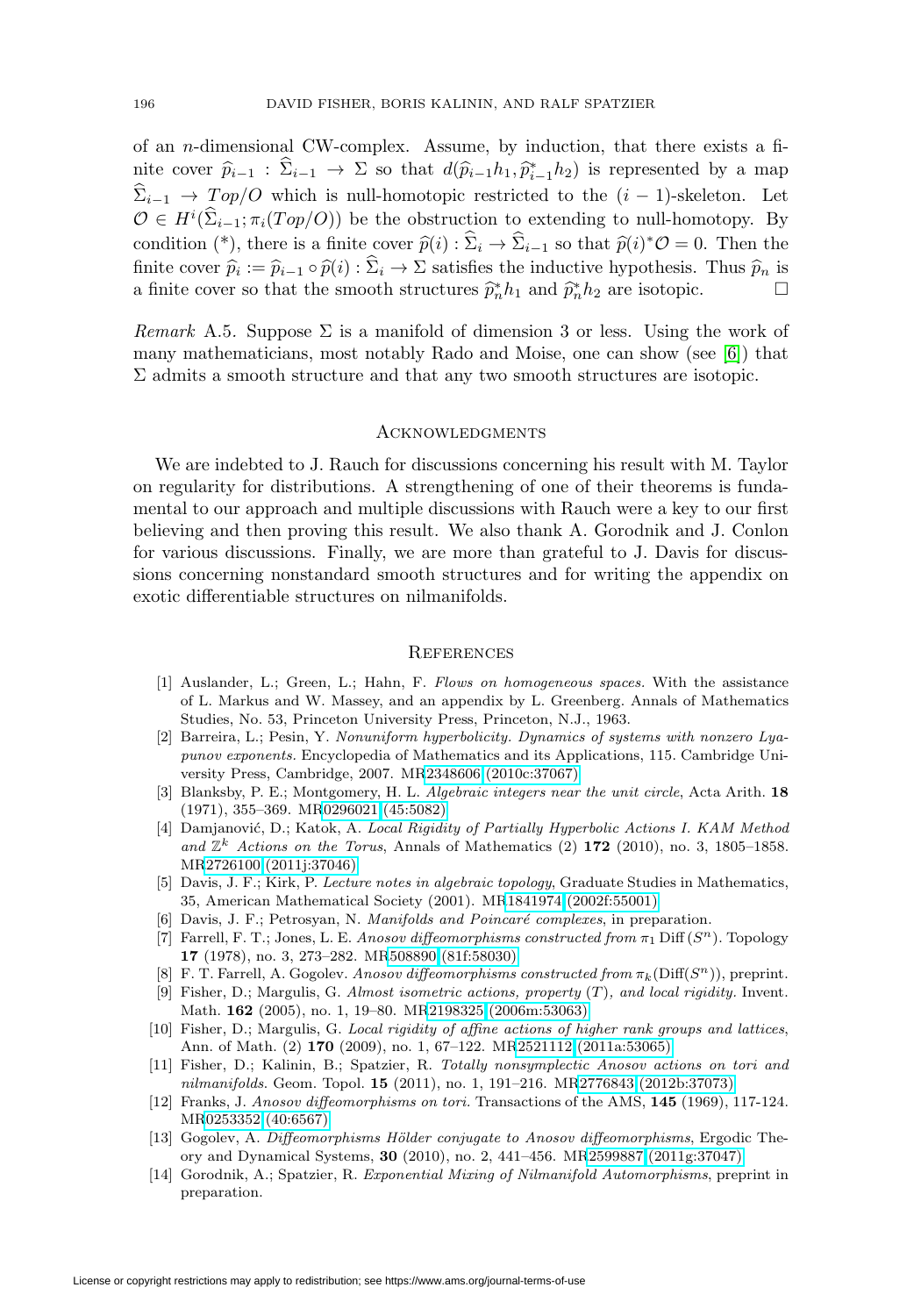- <span id="page-30-16"></span><span id="page-30-4"></span>[15] Gorodnik, A.; Spatzier, R. Mixing Properties of Commuting Nilmanifold Automorphisms, preprint in preparation.
- [16] Green, B.; Tao, T. The quantitative behaviour of polynomial orbits on nilmanifolds. Ann. of Math. (2) **175** (2012), no. 2, 465–540. M[R2877065](http://www.ams.org/mathscinet-getitem?mr=2877065)
- <span id="page-30-24"></span>[17] Hirsch, M. W.; Mazur, B., Smoothings of piecewise linear manifolds, Annals of Mathematics Studies, No. 80., Princeton University Press (1974). M[R0415630 \(54:3711\)](http://www.ams.org/mathscinet-getitem?mr=0415630)
- <span id="page-30-5"></span>[18] Hirsch, M.; Pugh, C.; Shub, M. Invariant Manifolds. Springer-Verlag, New York, 1977. M[R0501173 \(58:18595\)](http://www.ams.org/mathscinet-getitem?mr=0501173)
- <span id="page-30-21"></span>[19] Hörmander, L. The Analysis of Linear Partial Differential Operators I, Springer-Verlag Classics in Mathematics, 1990. M[R1996773](http://www.ams.org/mathscinet-getitem?mr=1996773)
- <span id="page-30-7"></span>[20] Kalinin, B.; Katok, A. Invariant measures for actions of higher rank abelian groups. Proceedings of Symposia in Pure Mathematics. Volume **69**, (2001), 593-637. M[R1858547](http://www.ams.org/mathscinet-getitem?mr=1858547) [\(2002i:37035\)](http://www.ams.org/mathscinet-getitem?mr=1858547)
- <span id="page-30-13"></span>[21] Kalinin, B.; Katok, A. Measure rigidity beyond uniform hyperbolicity: invariant measures for Cartan actions on tori. Journal of Modern Dynamics, Vol. 1 (2007), no. 1, 123 - 146. M[R2261075 \(2008h:37023\)](http://www.ams.org/mathscinet-getitem?mr=2261075)
- <span id="page-30-6"></span>[22] Kalinin, B.; Sadovskaya, V. Global Rigidity for TNS Anosov  $\mathbb{Z}^k$  Actions. Geometry and Topology, **10** (2006), 929-954. M[R2240907 \(2007e:37019\)](http://www.ams.org/mathscinet-getitem?mr=2240907)
- <span id="page-30-9"></span>[23] Kalinin, B.; Sadovskaya, V. On classification of resonance-free Anosov  $\mathbb{Z}^k$  actions. Michigan Mathematical Journal, **55** (2007), no. 3, 651-670. M[R2372620 \(2009i:37070\)](http://www.ams.org/mathscinet-getitem?mr=2372620)
- <span id="page-30-8"></span>[24] Kalinin, B.; Spatzier, R. On the classification of Cartan actions. Geometric and Functional Analysis, **17** (2007), 468-490. M[R2322492 \(2008i:37054\)](http://www.ams.org/mathscinet-getitem?mr=2322492)
- <span id="page-30-10"></span>[25] Katok, A.; Hasselblatt, B. Introduction to the modern theory of dynamical systems. With a supplementary chapter by Katok and Leonardo Mendoza. Encyclopedia of Mathematics and its Applications, 54. Cambridge University Press, Cambridge, 1995. M[R1326374](http://www.ams.org/mathscinet-getitem?mr=1326374) [\(96c:58055\)](http://www.ams.org/mathscinet-getitem?mr=1326374)
- <span id="page-30-19"></span>[26] Katok, A.; Lewis, J. Local rigidity for certain groups of toral automorphisms. Israel J. of Math. **75** (1991), 203-241. M[R1164591 \(93g:58076\)](http://www.ams.org/mathscinet-getitem?mr=1164591)
- <span id="page-30-3"></span>[27] Katok, A.; Spatzier, R. First Cohomology of Anosov Actions of Higher Rank Abelian Groups and Applications to Rigidity. Publ. Math. IHES **79** (1994), 131–156. M[R1307298](http://www.ams.org/mathscinet-getitem?mr=1307298) [\(96c:58132\)](http://www.ams.org/mathscinet-getitem?mr=1307298)
- <span id="page-30-23"></span><span id="page-30-17"></span>[28] Katznelson, Y. An Introduction to Harmonic Analysis, Dover, 1968. M[R0248482 \(40:1734\)](http://www.ams.org/mathscinet-getitem?mr=0248482)
- [29] Kirby, R. C.; Siebenmann, L. C., Foundational essays on topological manifolds, smoothings, and triangulations, Annals of Mathematics Studies, No. 88., Princeton University Press (1977). M[R0645390 \(58:31082\)](http://www.ams.org/mathscinet-getitem?mr=0645390)
- <span id="page-30-15"></span>[30] Lind, D. Dynamical properties of quasihyperbolic toral automorphisms. Ergodic Theory Dynamical Systems, **2** (1982), no. 1, 49–68. M[R684244 \(84g:28017\)](http://www.ams.org/mathscinet-getitem?mr=684244)
- <span id="page-30-11"></span>[31] Manning, A.. There are no new Anosov diffeomorphisms on tori. Amer. J. Math., **96** (1974), 422-429. M[R0358865 \(50:11324\)](http://www.ams.org/mathscinet-getitem?mr=0358865)
- <span id="page-30-2"></span>[32] Margulis, G.; Qian, N. Rigidity of weakly hyperbolic actions of higher real rank semisimple Lie groups and their lattices. Ergodic Theory Dynam. Systems, **21** (2001), 121–164. M[R1826664 \(2003a:22019\)](http://www.ams.org/mathscinet-getitem?mr=1826664)
- <span id="page-30-22"></span>[33] Raghunathan, M. S., Discrete subgroups of Lie groups, Springer-Verlag (1972). M[R0507234](http://www.ams.org/mathscinet-getitem?mr=0507234) [\(58:22394a\)](http://www.ams.org/mathscinet-getitem?mr=0507234)
- <span id="page-30-1"></span>[34] Rodriguez Hertz, F. Global rigidity of certain abelian actions by toral automorphisms, Journal of Modern Dynamics, **1**, N3 (2007), 425–442. M[R2318497 \(2008f:37063\)](http://www.ams.org/mathscinet-getitem?mr=2318497)
- <span id="page-30-20"></span>[35] Rauch, J.; Taylor, M. Regularity of functions smooth along foliations, and elliptic regularity, Journal of Functional Analysis, Volume 225, Issue 1 (2005). M[R2149919 \(2006e:35065\)](http://www.ams.org/mathscinet-getitem?mr=2149919)
- <span id="page-30-14"></span>[36] Schreiber, S. J. On growth rates of subadditive functions for semi-flows, J. Differential Equations, **148** (1998), 334-350. M[R1643183 \(2000a:37004\)](http://www.ams.org/mathscinet-getitem?mr=1643183)
- <span id="page-30-0"></span>[37] Starkov, A. N. The first cohomology group, mixing, and minimal sets of the commutative group of algebraic actions on a torus. J. Math. Sci. **95** (1999), no. 5, 2576-2582. M[R1712745](http://www.ams.org/mathscinet-getitem?mr=1712745) [\(2000m:37005\)](http://www.ams.org/mathscinet-getitem?mr=1712745)
- <span id="page-30-18"></span>[38] Wall, C. T. C. Surgery on compact manifolds. London Mathematical Society Monographs, No. 1. Academic Press, London-New York, 1970. x+280 pp. M[R0431216 \(55:4217\)](http://www.ams.org/mathscinet-getitem?mr=0431216)
- <span id="page-30-12"></span>[39] Walters, P. Conjugacy Properties of Affine Transformations of Nilmanifolds, Mathematical Systems Theory, **4** (1970), no. 4, 327–333. M[R0414830 \(54:2922\)](http://www.ams.org/mathscinet-getitem?mr=0414830)